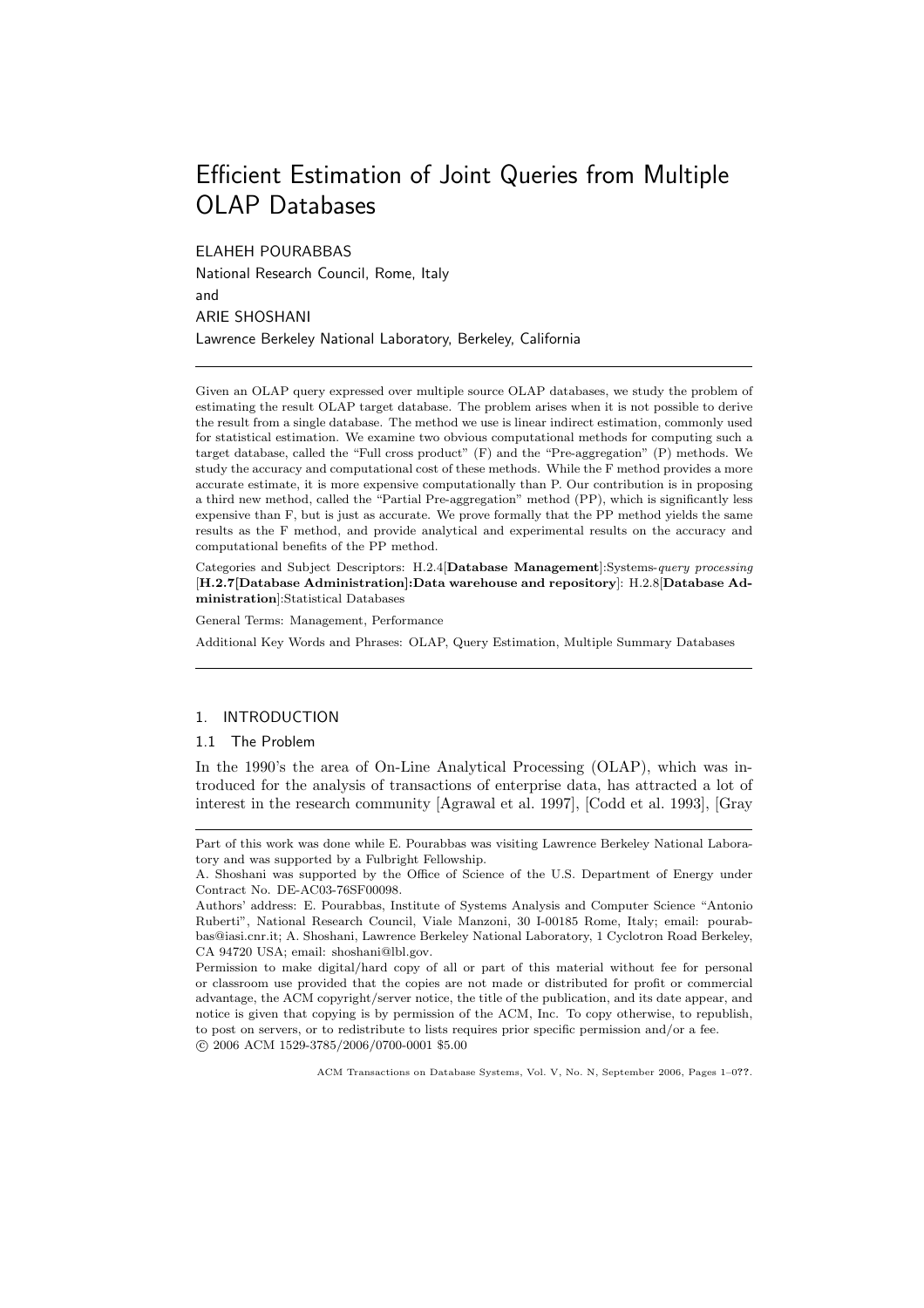## 2  $\cdot$  ...

et al. 1996], [Gyssens and Lakshmanan 1997], [Lenz and Shoshani 1997]. Similar to Statistical Databases that were introduced in the 1980's [Chan and Shoshani 1981], OLAP databases have a data model that represents one or more "measures" over a multidimensional space of "dimensions", where each dimension can be defined over a hierarchy of "categories" [Codd et al. 1993]. In the OLAP domain, such databases and aggregations over them are often referred to as "data cubes" [Gray et al. 1996]. Similarities and differences between Statistical and OLAP Databases are discussed in [Shoshani 1997].

In many socio-economic applications only summarized data or aggregated data are available because the base data for the summaries (often referred to as "microdata") are not kept or are unavailable for reasons of privacy. For example, the Census Bureau is required by law to protect information about individuals, and therefore releases only summary data. Similarly, patient data in hospitals are confidential, but the summary data from hospitals are extremely valuable to health authorities. Another reason for keeping only summary data is to improve performance of OLAP databases rather than computing over the base data. The evaluation of queries is performed over the summary data to achieve quick answers rather than on the base data.

We will refer to Statistical Databases or OLAP Databases that contain summarized data as "summary databases", and the measures associated with them as "summary measures" over the dimensions. Each summary measure must have a "summary operator" associated with it, such as "sum", or "average". For example, in the summary database of population by state, race, and age, "population" is the measure, the summary operator is "sum", and "state", "race", and "age" are the dimensions. In this paper, we address the problem of estimating queries expressed over multiple summary databases. That is, given that the base data is not available and that a query cannot be derived from a single summary database, we examine the process of estimating the desired result from multiple summary databases by a method of interpolation common in statistical estimation, called "linear indirect estimation". Essentially, this method takes advantage of the fact that the summary databases were derived from the same base data, and therefore are correlated. For example, suppose that we have a summary database of "total-income by age, education-level, and sex" and another summary database of "population by state, age, race, and sex". If we know that there is a correlation between "population" and "total-income" of states, we can infer the result "total-income by state" even though state is not one of the dimensions in the "total-income" database. We say, in this case, that "population" was used as a proxy measure to estimate "total-income by state". The problem we are addressing is how to efficiently answer joint queries over such summary databases.

#### 1.2 Results

Given two source summary databases that were generated from the same base data, each having a summary measure over a set of dimensions, the linear indirect estimation method is used to generate a target database. Typically, the requested summary measure from one database, which we refer to as the primary database measure, is applied over a subset of the dimensions from the second database, which we refer to as the "proxy" database. The resulting "target" database will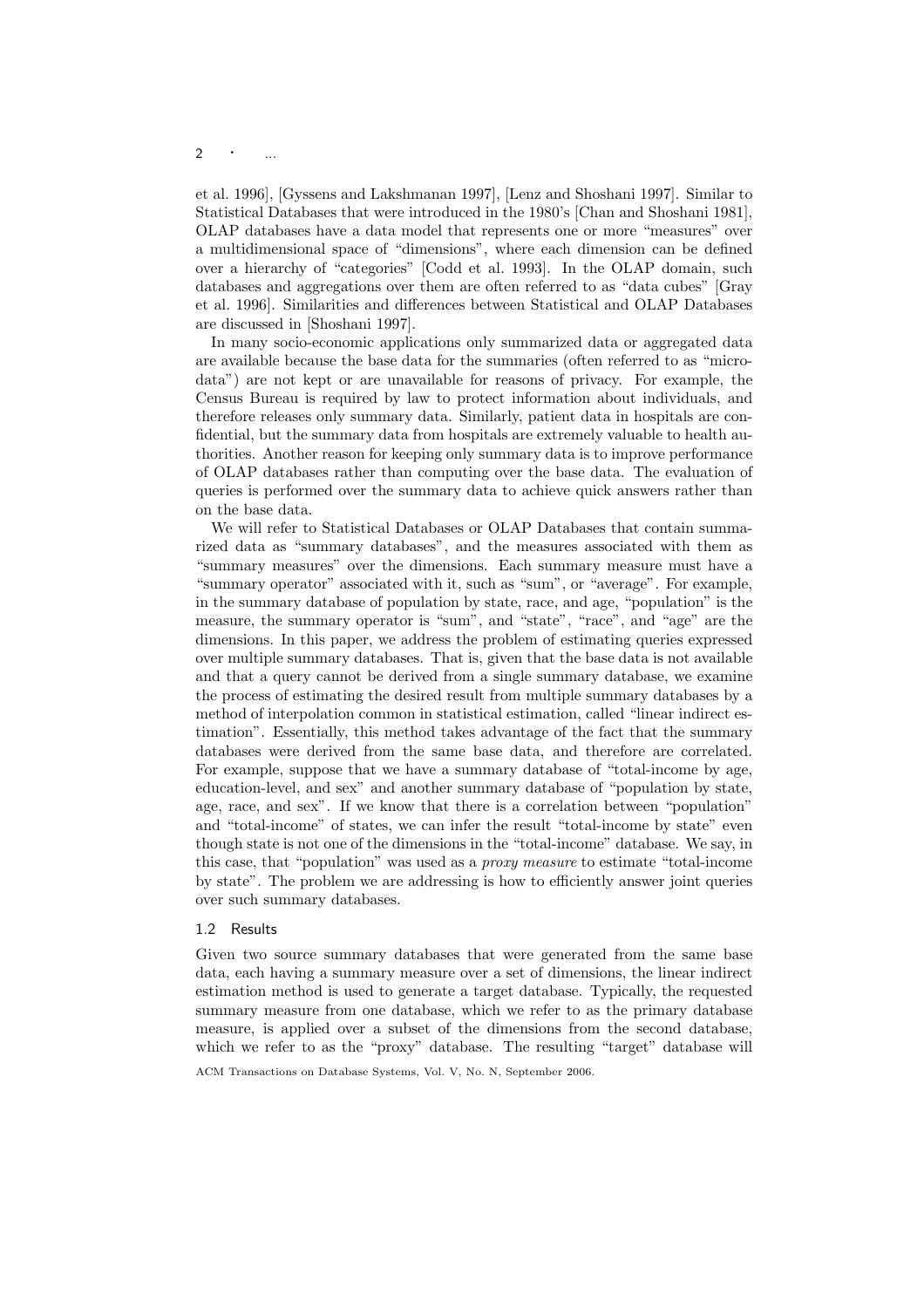have therefore a "target measure" that is the same as the "primary" database, and "target dimensions" that exist in the proxy database, and possibly from the primary database as well. The estimation is achieved by first calculating the target measure over the full cross product of the dimensions from both databases using proportional estimation, and then aggregating over all the non-target dimensions, i.e., the dimensions that are not requested in the result (we give a detailed example in Section 2).

The cost of generating the full cross product can be prohibitive for large databases, and therefore it is a common practice to aggregate over all the non-target dimensions of both databases first (i.e., before generating the full cross product), and only then generate the cross product using proportional estimation to generate the result. However, this method, which we call the "pre-aggregation" method (P), while computationally efficient, yields results that are not as accurate as the "full cross product" method. In Section 2.3, we describe the method for calculating the accuracy of the result relative to the precise result derived from the base data.

We have observed that the summary databases used to generate the estimated results typically have some dimensions in common. For example, in the databases mentioned above: "total-income by age, education-level, and sex" and "population by state, age, race, and sex", "age" and "sex" are in common. This is shown schematically in Figure 1 where we use the X-node notation introduced in [Chan and Shoshani 1981] to represent the cross product of the dimensions below it, and the summary measure above it. We conjectured that we can get the same accuracy as the "full cross product" method by pre-aggregating only the non-common dimensions. For example, if the target database is total-income-by-state, we can aggregate first over "education-level" in the total-income database, and over "race" in the "population" database. Then, we can form the cross product of the resulting databases, and finally aggregate over the non-target common dimensions "sex" and "age" of this cross-product. It turns out that our conjecture was correct, and this produces precisely the same result as the "full cross product" method. We call this method the "partial pre-aggregation" method. This method saves unnecessary computations for obtaining the same accuracy as the full cross product method, and can be many-fold more efficient depending on the number and the cardinalities of non-common dimensions that can be pre-aggregated.

In this paper, we prove formally that the "partial pre-aggregation" (PP) method is as precise as the "full cross product" (F) method. We also prove that the PP method is always less expensive than the F method, provided that there is at least one non-common dimension in each of the source summary databases. Furthermore, we prove that "partial pre-aggregation" can be applied together with operations over category hierarchies of the dimensions. For example, if the state dimension includes the organization of states into regions (i.e., a category hierarchy), and the query requests total-income by region, we could aggregate first within the dimension "state-region" to the "region" level and only then apply the "pre-aggregation" method over the dimensions. This reduces the computational cost. Conversely, we prove that if dis-aggregation from the region to the state level is desired, one can perform the dis-aggregation after the partial pre-aggregation method is applied, again reducing the computational cost. In addition to these results we develop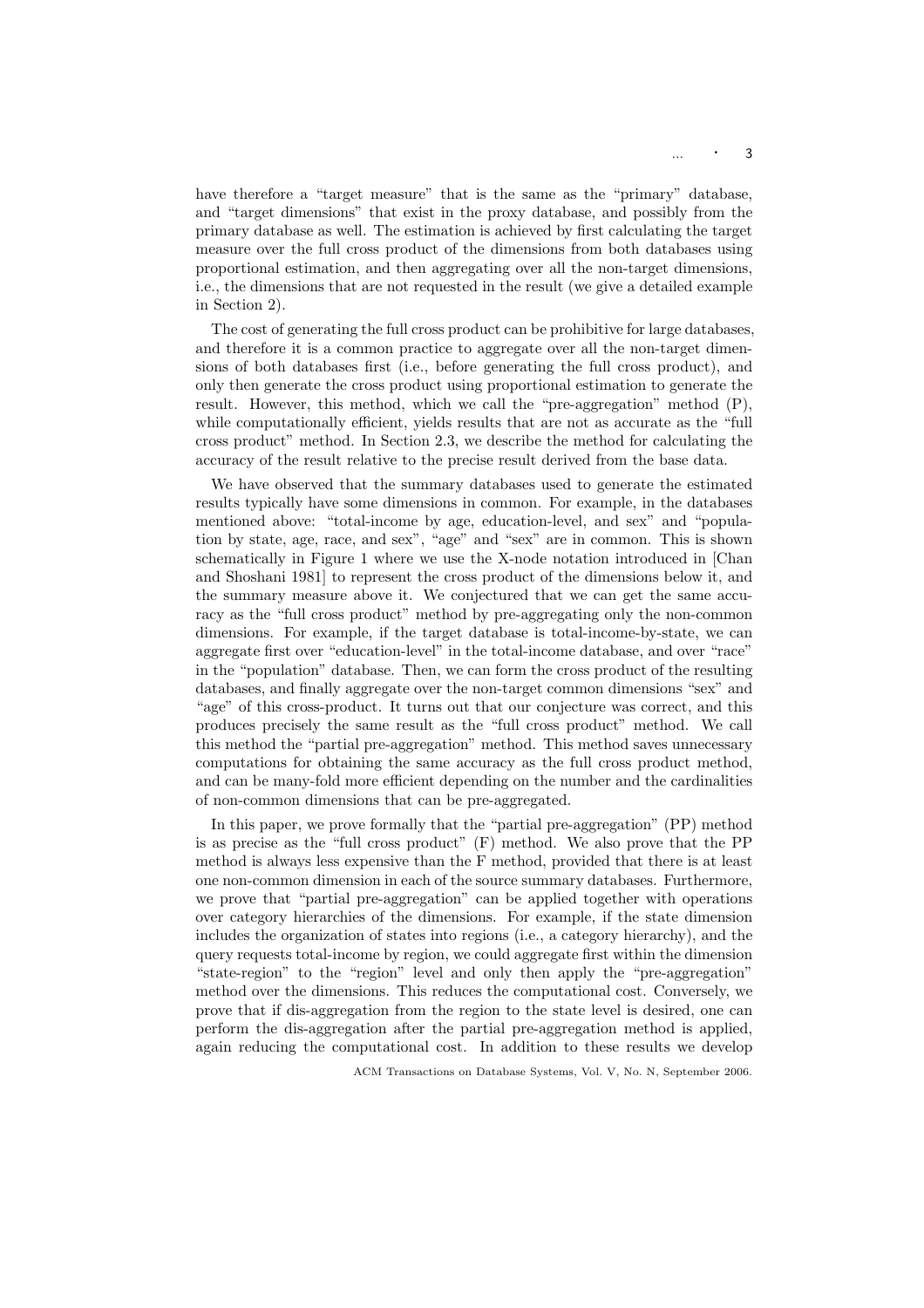$4 \cdot \cdot \cdot$  ...



Fig. 1. Illustration of two summary databases, and a joint query

formulas for the computational cost of the three methods: F, P, and PP. Using these formulas and a measure of accuracy, called Average Relative Error, we derive experimental results showing the trade-off between the gain in accuracy versus the increase in computational cost. We show that the gain in accuracy can be very large, especially when the cardinality-product of the dimensions is high, which is usually the case. We also show the large gain in computational cost of the PP method versus the F method when the cardinality-product is large. Finally, we extend the main result of applying the PP method for two databases to the case of three or more databases. We prove that it is possible to pre-aggregate over non-common dimensions without loss in accuracy, provided that these dimensions appear in only one database each (i.e., a dimension that appears in two or more databases is considered a common dimension). Furthermore, we show that under a more strict condition, called the proxy-non-commonality (PNC) condition, applying the proxy databases in any order yields the same result, and therefore the same accuracy.

Incidentally, the cardinality of some dimensions can be very large. Even preaggregating over a single dimension with a large cardinality can reduce the computational complexity many fold. Dimensions with large cardinalities exist when items such as type of products, diseases, and chemical or biological species are used as dimensions (often with a classification hierarchy). The development of such hierarchical codes is often done as part of standards activities, such as NAICS, the North American Industry Classification System. There are similar large standardization activities in various business and scientific domains.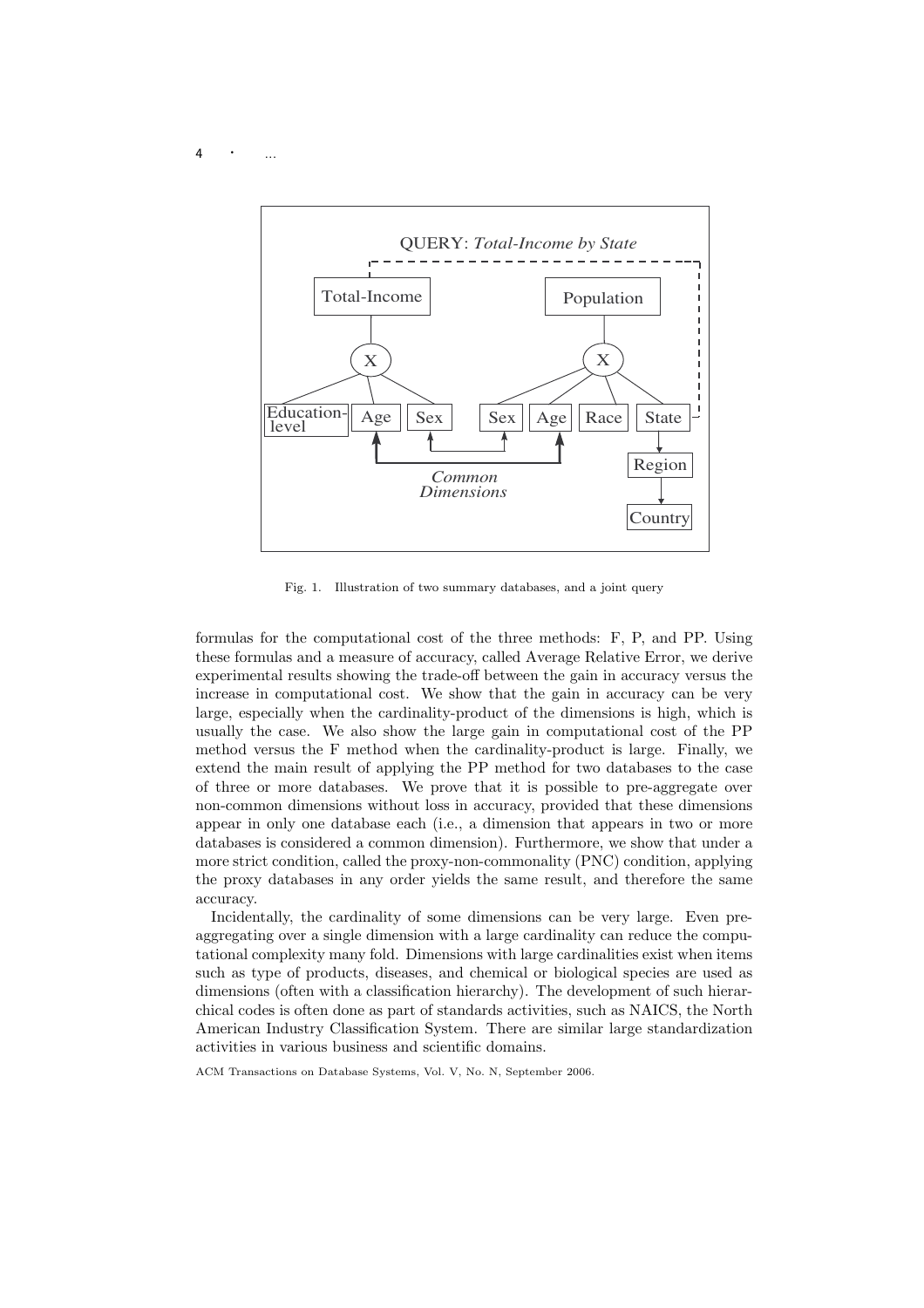#### 1.3 Related Works

The abovementioned problem falls under the general area of answering queries from multiple summary databases. In this area, several studies were published. In [Malvestuto 1993], for instance, the definition of a universal statistical database containing several summary tables which share the same summary measure is examined. Given a query, a system of linear equations over the universal database is constructed whose solutions satisfy the query. A similar approach has been used in [Ng and Ravishankar 1995], where the universal table scheme definition was not used for practical implementation reasons. Instead, the authors consider combinations of the given tables and use a measure for the best quality of the response to the query. Both of these papers assume that the databases have the same summary measure. In this paper, we target the problem of non-homogeneous summary databases, where the summary measures are different.

In [Faloutsos et al. 1997], the estimation of the unknown contents of a summary database (i.e., the values in each cell of a table) when the marginal distributions  $\frac{1}{1}$  of the table are given, is addressed. Their approach is based on interpolating the values from the marginal values by enforcing some criterion, such as the smoothness of the distribution of values. In our work, we take a different approach of estimating the values of the target database by using additional information from proxy databases.

In [Buccafurri et al. 2001], the authors studied the problem of estimating range queries over aggregate data using a probabilistic approach for computing the expected value and variance of the answers. The estimation of a range query is based on the knowledge of a compressed representation of the data cube. Specifically, the data cube is partitioned into blocks of possibly different sizes where each block contains a number of aggregate data values. In this work, the authors addressed query estimation without making any assumption on the data distribution. In contrast, we rely on the correlation of data distributions between the summary databases for the estimation of the target results.

In a previously published paper [Pourabbas and Shoshani 2003], we introduced the idea of using partial pre-aggregation which is the subject of this paper, and illustrated its usefulness with examples. In this paper, we prove formally that our proposed method is as accurate as the full cross product method (in the previous paper only a sketch of the proof was provided). We also prove in this paper that the PP method can be applied with aggregation over the category hierarchy (roll-up), and dis-aggregation (drill-down) operators over the category hierarchies in order to reduce computational cost. In addition, we introduce a method for estimating the computation cost, and prove that the PP method is always more efficient than the F method. We show, by way of examples, that the savings in computation costs that our method provides can be many-fold depending on the number of non-common dimensions that can be pre-aggregated. Finally, we expand the methodology from two databases to multiple databases.

The paper is structured as follows. The next section describes the methodology we use to reduce the cost of estimating the joint queries when using a proxy

<sup>&</sup>lt;sup>1</sup>"Marginals" is a commonly-used term in Statistics that refers to the summary of rows and columns in the "margins" of a table.

ACM Transactions on Database Systems, Vol. V, No. N, September 2006.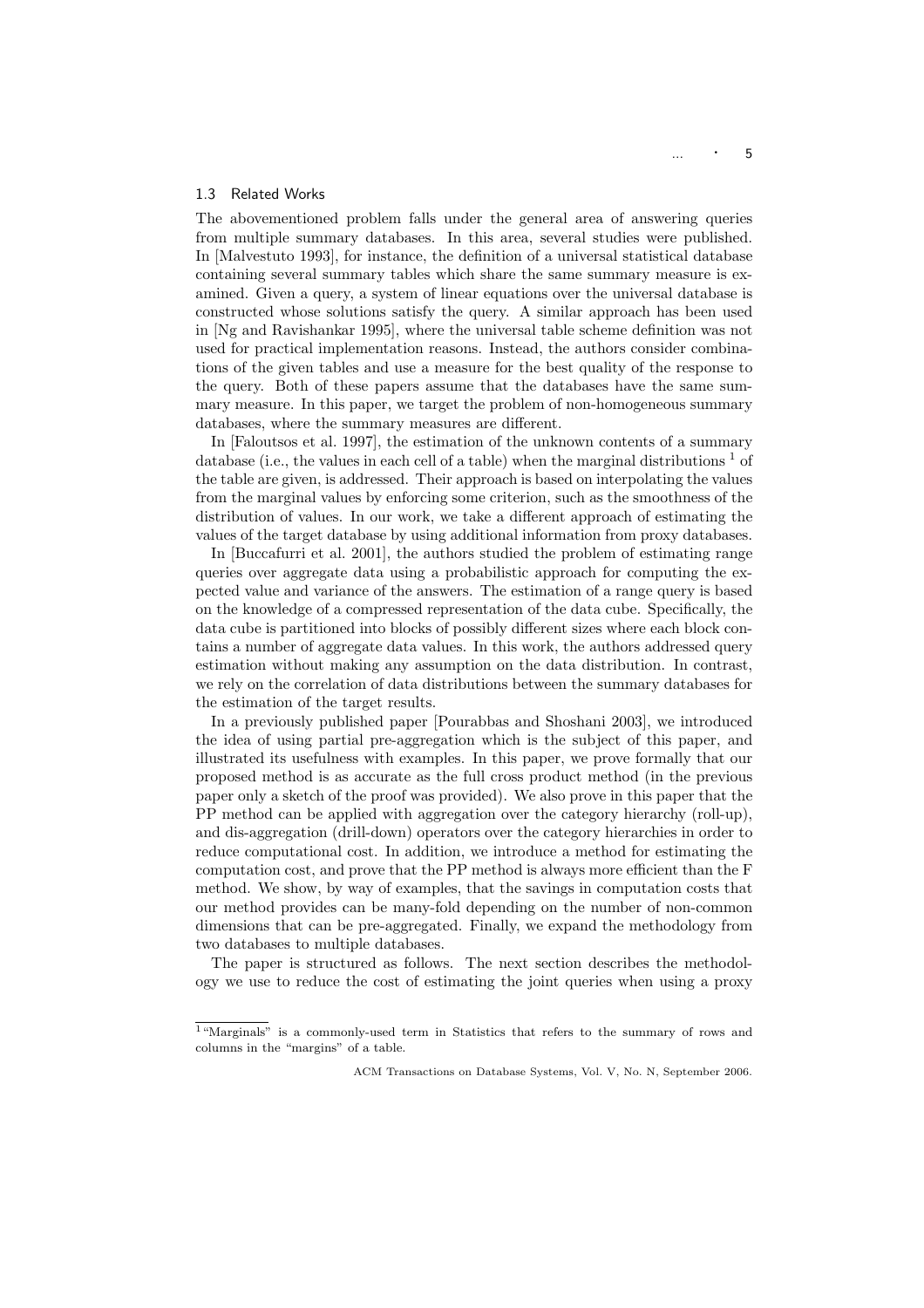## $6 \qquad \cdot \qquad ...$

database, and introduce the method for evaluating the accuracy. In this section we also introduce the joint query syntax which provides the basis for a formal analysis of the results in this paper. Section 3 provides the formal definitions and examples of the three methods for generating the estimation of the query results. In Section 4 we prove that the PP method gives the same results as the F method. In Section 5 we develop the methodology for applying the PP method together with roll-up and drill-down operations over category hierarchies. In Section 6 we develop formulas for performance evaluation of the three methods, and prove that the PP method is always less expensive computationally than the F method. Section 7 evaluates the accuracy and cost trade-offs. Finally, Section 8 extends the results of using the PP method to three or more databases. Section 9 contains the conclusions.

#### 2. METHODOLOGY AND FORMAL MODEL

#### 2.1 Approach

We focus on a class of queries defined by a single summary measure over multiple summary databases where the result requires aggregation along one or more dimensions. The summary operators that we consider in this paper are COUNT, SUM. However, given that both COUNT and SUM are computed (thus doubling the computational cost), the AVERAGE operator can be supported as well. As stated above, it is assumed that the base data, or micro-data, are not available for privacy reasons or are no longer available when the multiple databases are queried.

We assume that common dimensions in the summary databases have the same domain values and each dimension has at least two possible values. Range queries may specify a subset of the values. For example, the query might ask for results only for "Black" and "Hispanic" for the race dimension that has seven race values. For the purpose of evaluating computational costs, we consider only queries that include all possible values for each dimension of interest. Thus, our joint query syntax does not include the ability to specify a subset of dimension values. However, we note that it is possible to restrict the computation for subsets of values by simply calculating only the combination of values of interest. For example, for the joint query to estimate population by state and race, where state is restricted to "Alabama" and "Georgia", and race is restricted to "Black" and "Hispanic", only the corresponding four cells have to be calculated.

To motivate our work, let us reconsider the summary databases mentioned in the previous section and shown in Figure 1. Note that from now on we use the shorter term "Education" instead of "Education-level". One database represents Total-Income by Education, Age, and Sex, and the second database represents Population by State, Age, Race, and Sex. All the dimensions have a single category hierarchy level except one of the dimensions that has three levels of categories:  $State \rightarrow Region$  $\rightarrow$  Country. The query over the two summary databases: find the "Total-Income by State", is represented with the broken line in Figure 1. Similar queries at a higher level of the category hierarchy are "Total-Income by Region", and "Total-Income by Country". Note that "State" is not a dimension in the Total-Income summary database, and thus it is not possible to derive "Total-Income by State" from that summary database alone.

Consider the databases mentioned in Figure 1 written in the following nota-ACM Transactions on Database Systems, Vol. V, No. N, September 2006.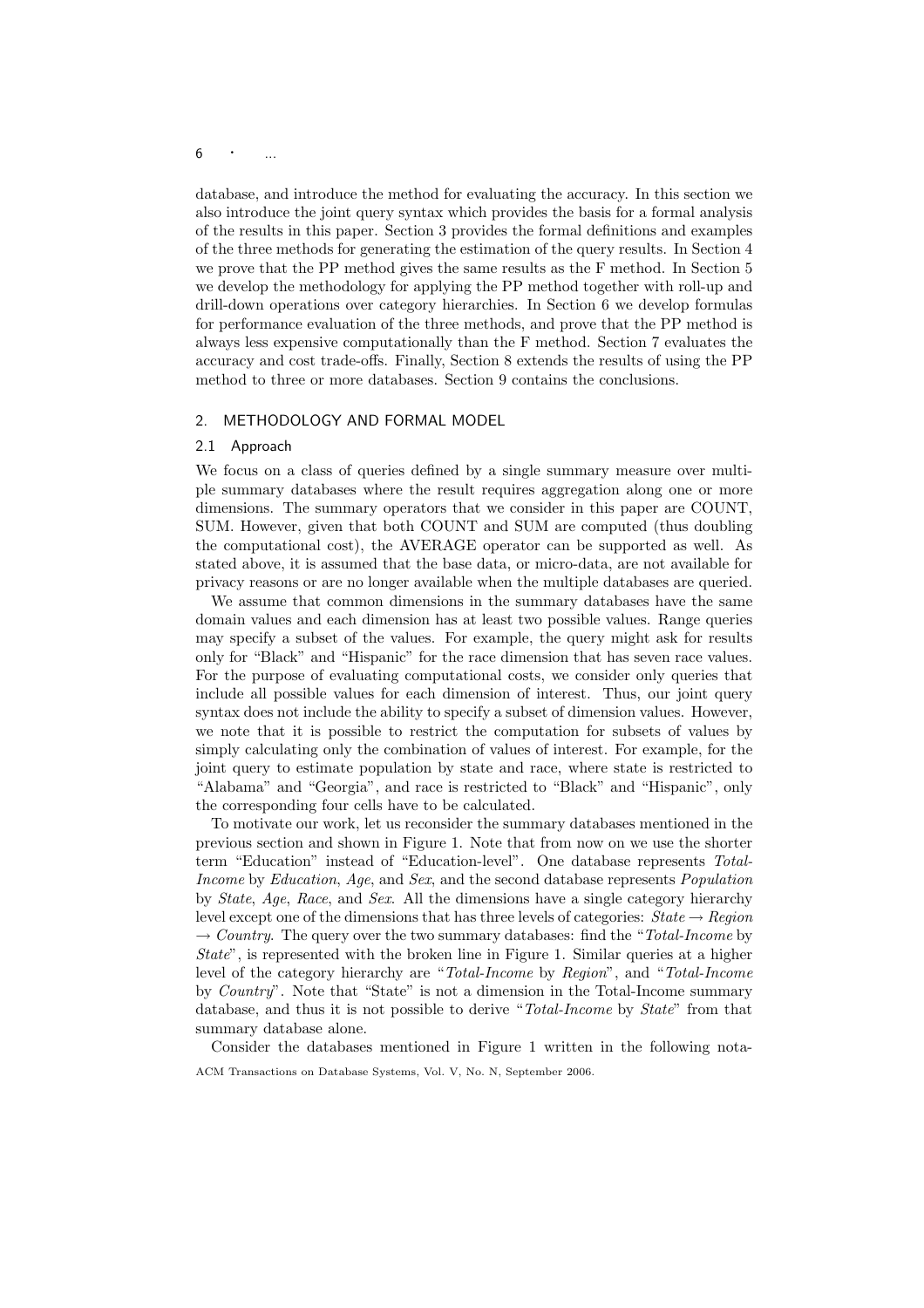$\ldots$   $\cdot$  7

tion: "summary-measure (dimension,...,dimension)". Using this notation the two databases are: Total-Income(Age,Education,Sex) and Population(State,Age,Race, Sex). Our goal is to derive Total-Income (State).

One obvious method of estimating this result is to aggregate each of the source summary databases to the maximum level. We call this the Pre-aggregation (P) method. In this case, we can aggregate  $Population(State, Age, Race,Sex)$  over  $Age$ *Race, Sex* to produce *Population*(*State*)<sup>2</sup> and *Total-Income*(*Age,Education,Sex*) over Age, Education, and Sex to produce Total-Income(•), where the symbol "•" indicates aggregation over all the dimensions. Then, we can calculate the proportional estimated values using linear indirect estimation (see Section 2.2) to produce Total-Income (State). Another possibility is to produce the full cross product: Total-Income(State,Age,Education,Race,Sex) using Population as a proxy summary measure. Then, from this result we can aggregate over Age, Education, Race and Sex to get Total-Income (State). We call this the Full cross product  $(F)$  method. This method is based on the well-known "small area estimation" methodology according to which the most accurate result that can be obtained using linear indirect estimation is when the solution is based on the largest number of cells that can be generated from the source summary databases.

The proposed Partial Pre-aggregation (PP) method achieves the same accuracy as the F method but at a much lower computational cost. This is achieved by noticing that it is possible to pre-aggregate over all the dimensions that are not in common to the two source databases before performing the cross product, and still achieve the same accuracy of the full cross product computation. According to this method, in our example, Sex and Age are in common to the two databases. Thus, we first aggregate over *Education* in the  $Total-Income(Age, Education,Sex)$  database to produce Total-Income(Age,Sex), and over Race in Population(State,Age,Race,Sex) database to produce  $Population(State, Age, Sex)$ . Then, we use the linear indirect estimation to produce  $Total-Income(State, Age, Sex)$ . Note that we have *State* in Total-Income(State, Age, Sex) in addition to Sex, Age, because it is the dimension we want in our result. Finally, we aggregate over  $Age$ , and  $Sex$  in Total-Income(State, Age, Sex) to produce Total-Income(State). We show that this result is as accurate as the result obtained by using the F method, but by performing the aggregations over the non-common dimensions first we reduce the computation needed. We extend these results to the case of the dimensions that are defined over category hierarchies. We also extend these results to the case of multiple source summary databases.

#### 2.2 The Linear Indirect Estimation Method

Our methodology of estimating the result of a joint query is based on the linear indirect estimation method, known in the literature as *Small Area Estimation (SAE)* [Rao 2003]. There is great interest in the SAE method because of the tendency in many countries to base future censuses on administrative record systems [Chand and Alexander 1996]. This technique is quite popular, not only from a theoretical point of view [Ghosh and Rao 1994], but it is used in practice in commercial prod-

 $2Population(State)$  is equivalent to  $Population(State, ALL, ALL, ALL)$ , where ALL indicates the construct introduced in [Gray et al. 1996]. For the sake of brevity, we use the first notation.

ACM Transactions on Database Systems, Vol. V, No. N, September 2006.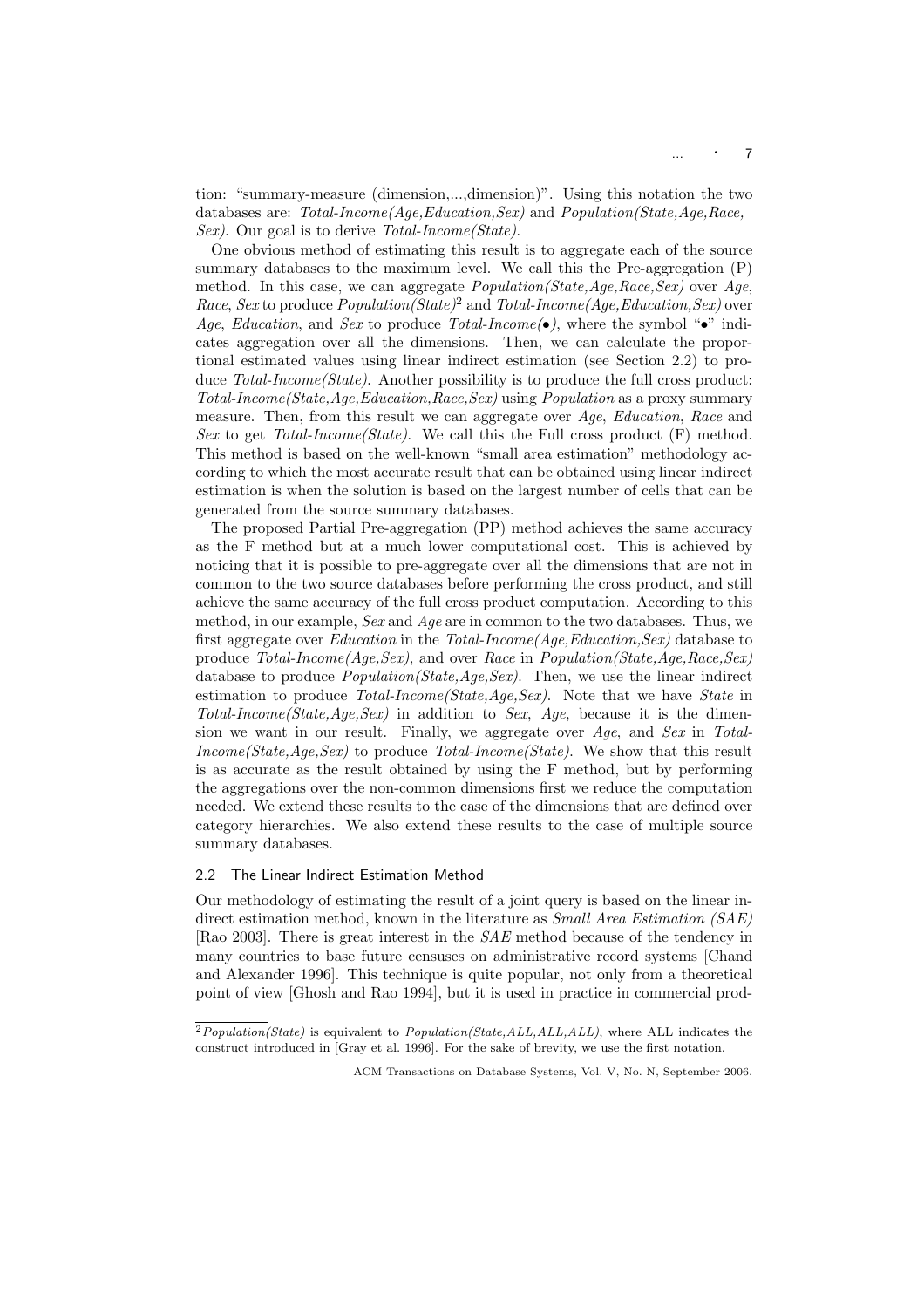## 8 · ...

ucts, such as RTI international [RTI ]. The main idea of such an approach is to use data from surveys of variables of interest at the national or regional level, and to obtain estimates at more geographically disaggregated levels such as counties or other small areas. This approach is characterized by indirect estimation techniques, and is used in many domains (e.g., socio-economic area [Pfeffermann 2002], and health area [Elliott et al. 1996]).

An indirect estimation calculates values of the variable of interest using available auxiliary (called predictor or proxy) data at the local level that are correlated with the variable of interest [Ghosh and Rao 1994], [Pfeffermann 2002], [Schaible 1996]. For example, suppose that we have Total-Income at the Region level, and Population at the State level. We can use the population data (at the State level) as a proxy for predicting the Total-Income at a State level. It is assumed that the Total-Income and Population are correlated, and therefore the distribution of Total-Income at the State level is proportional to the distribution of Population at the State level. Specifically, we can use the following proportions for a particular  $State_i$  that belongs to  $Region_i$ :

$$
Total-Income(State_i)=Total-Income(Region_j)\text{ }\frac{Population(State_i)}{Population(Region_j)}.
$$

The population of  $Region_i$  is calculated by summing up the population of all the states in that region. A more generalized notation for all state values is:

$$
Total-Income(State) = Total-Income(Region) \frac{Population(State)}{\sum_{Region} Population(State)}
$$

In the above example, we illustrate how Linear Indirect Estimation is used to generate proportional fractions of the proxy measure. Now, suppose that the databases have multiple dimensions, some of which can be in common between the databases. The approach of "small area" estimation is to estimate the result based on the smallest possible areas by calculating the full cross product of the dimensions, and then aggregating to the desired dimensions. For example, given the databases  $Income(Age, Education,Sex)$ , and  $Population(State, Age, Race, Sex)$ , where Income (State, Age) is requested, the small area estimation methodology requires the calculation (by linear indirect estimation) of the cross product  $Income(State,Aqe,$  $Education, Sex, Race)$  and then aggregating over that to get  $Income(State, Age)$ . The expression for generating the cross product in the above example can be found in Section 3, Example 2.

Formally, let i denote a small area. A target measure  $Y(d)$  is provided over a Formally, let it denote a small area. A target measure  $Y(d)$  is provided over a set of dimensions d.  $Y(d)$  was generated from  $Y(d) = \sum_i Y(i, d)$ .  $Y(i, d)$  is no longer available. However, auxiliary information in the form of  $X(i, d)$  is available. A linear indirect estimation of  $Y$  for small area  $i$  is defined by:

$$
\hat{Y}(i) = \sum_{d} \hat{Y}(i, d) = \sum_{d} Y(d) \frac{X(i, d)}{X(d)}
$$

where  $X(d) = \sum_i X(i, d)$ .  $X(i, d)/X(d)$  represents the proportion of the population of small area  $i$  relative to the total population over set of dimensions  $d$ . Note that or sman area *i* relative to the total population over set of dimensions *a*. Note that<br>in this method, the sum over all estimated values,  $\sum_i \hat{Y}(i)$ , must be equal to sum<br>over the true value  $\sum_d Y(d)$  [Ghosh and Rao 199

ACM Transactions on Database Systems, Vol. V, No. N, September 2006.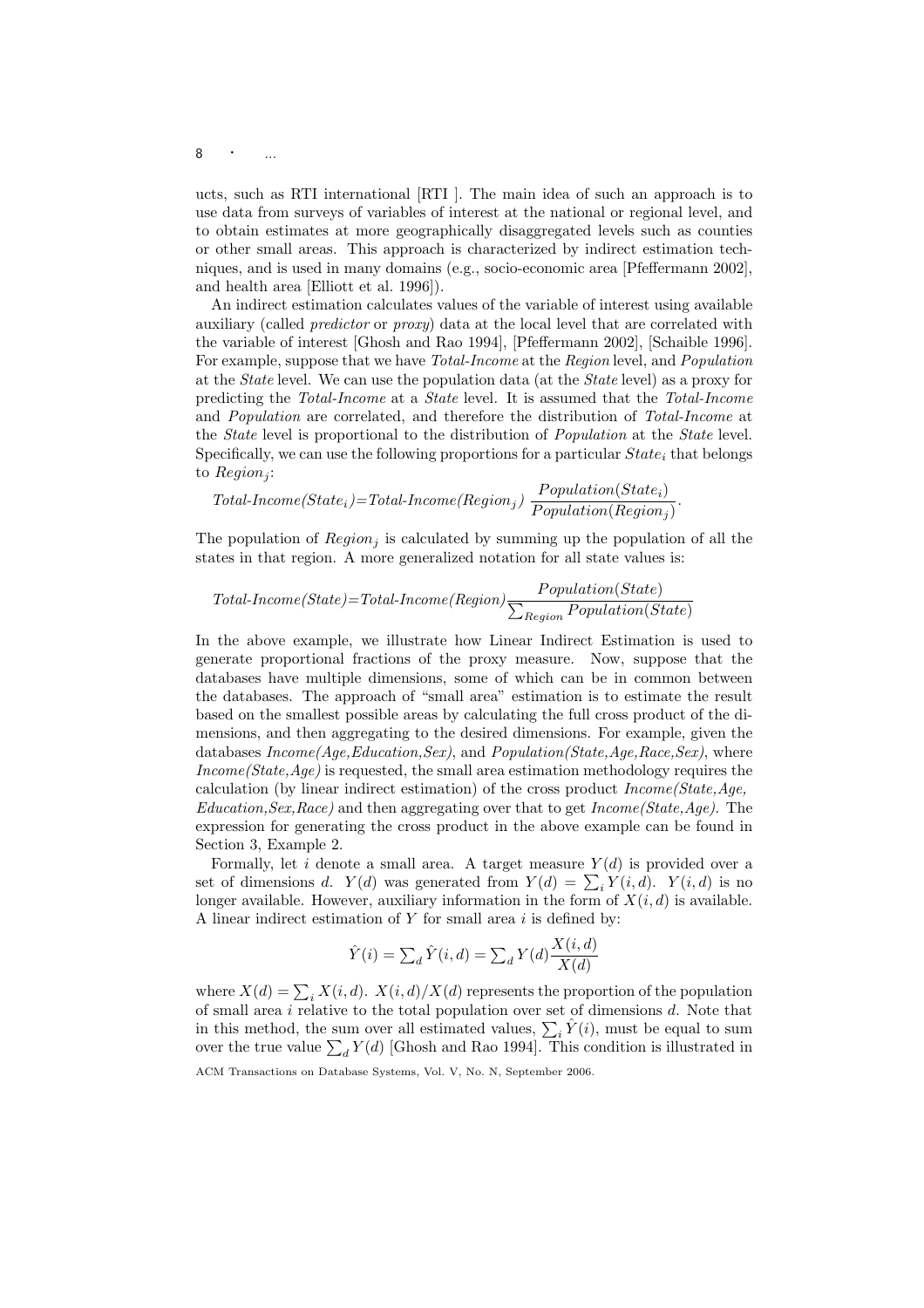the examples in Section 3 (see Table IV).

A more general case is when the set of dimensions for X and Y does not fully overlap. Let  $d_X$  and  $d_Y$  represent the set of dimensions for X and Y, respectively. The above formula can be generalized, as follows:

$$
\hat{Y}(i, d_X \cup d_Y) = Y(d_Y) \frac{X(i, d_X)}{\sum_{i, \left(d_X - (d_X \cap d_Y)\right)} X(i, d_X)}\tag{1}
$$

This is the basis for the F method as defined in Definition 3.1 in Section 3.

#### 2.3 Average Relative Error

The estimate is subject to error. For the purpose of evaluating the estimated errors, we assume in our examples, that we know the values from the base data, and can evaluate the error exactly. This provides us with the means of comparing the accuracy of the results using different computational methods.

A method that is commonly used for measuring accuracy is the average relative error  $(ARE)$  [Ghosh and Rao 1994]. This is defined simply by taking the absolute value of the difference between each estimated value and the corresponding precise value and dividing by the precise values. The fractions are summed and divided by the number of estimated values. Formally,

$$
ARE = \frac{1}{m} \sum_{i=1}^{m} \frac{|\hat{v}_i - v_i|}{v_i}.
$$
 (2)

where  $\hat{v}_i$  and  $v_i$  are, respectively, the estimated and precise (or base data) values, and m is the number of small areas for which estimated values were calculated.

We use the Average Relative Error (ARE) together with computational cost expressions to evaluate the trade-off of cost and accuracy in Section 7.

#### 2.4 The Joint Query Syntax

We define the syntax of a joint query on two summary databases, in terms of the common and non-common dimensions of the databases. In the following sections, we assume two source summary databases, called  $DB_P$  and  $DB_Q$  that are used to answer joint queries and produce a *target database*  $DB<sub>T</sub>$ . The databases are defined as follows:  $\overline{DB_P} = M_P(\{A_P^i \mid 0 \le i \le m\}), \overline{DB_Q} = M_Q(\{A_Q^j \mid 0 \le j \le n\}), \text{ and}$  $DB_T = M_T(\lbrace A_T^k \quad 0 \le k \le t \rbrace)$ , where  $M_P$ ,  $M_Q$ , and  $M_T$  are the measures of the corresponding databases,  $A_P^i$ ,  $A_Q^j$ , and  $A_T^k$  are the corresponding dimensions, and  $m, n$ , and  $t$  are the cardinalities of the corresponding dimensions. In expressing a joint query over the two source summary databases, one of the measures, either  $M_P$ or  $M_Q$  is selected. Without loss of generality, suppose that  $M_P$  is selected. Thus,  $M_P = M_T$ .  $M_Q$  is called the *proxy measure*,  $DB_Q$  is called the *proxy database*, and  $DB_P$  is called the *primary database*.

Given two source summary databases  $DB_P$  and  $DB_Q$  that are used to generate a target database  $DB_T$ , we can classify the source database dimensions as belonging to three disjoint groups: target dimensions, common dimensions, and non-common dimensions. First, we pick the dimensions in the source databases that are specified

ACM Transactions on Database Systems, Vol. V, No. N, September 2006.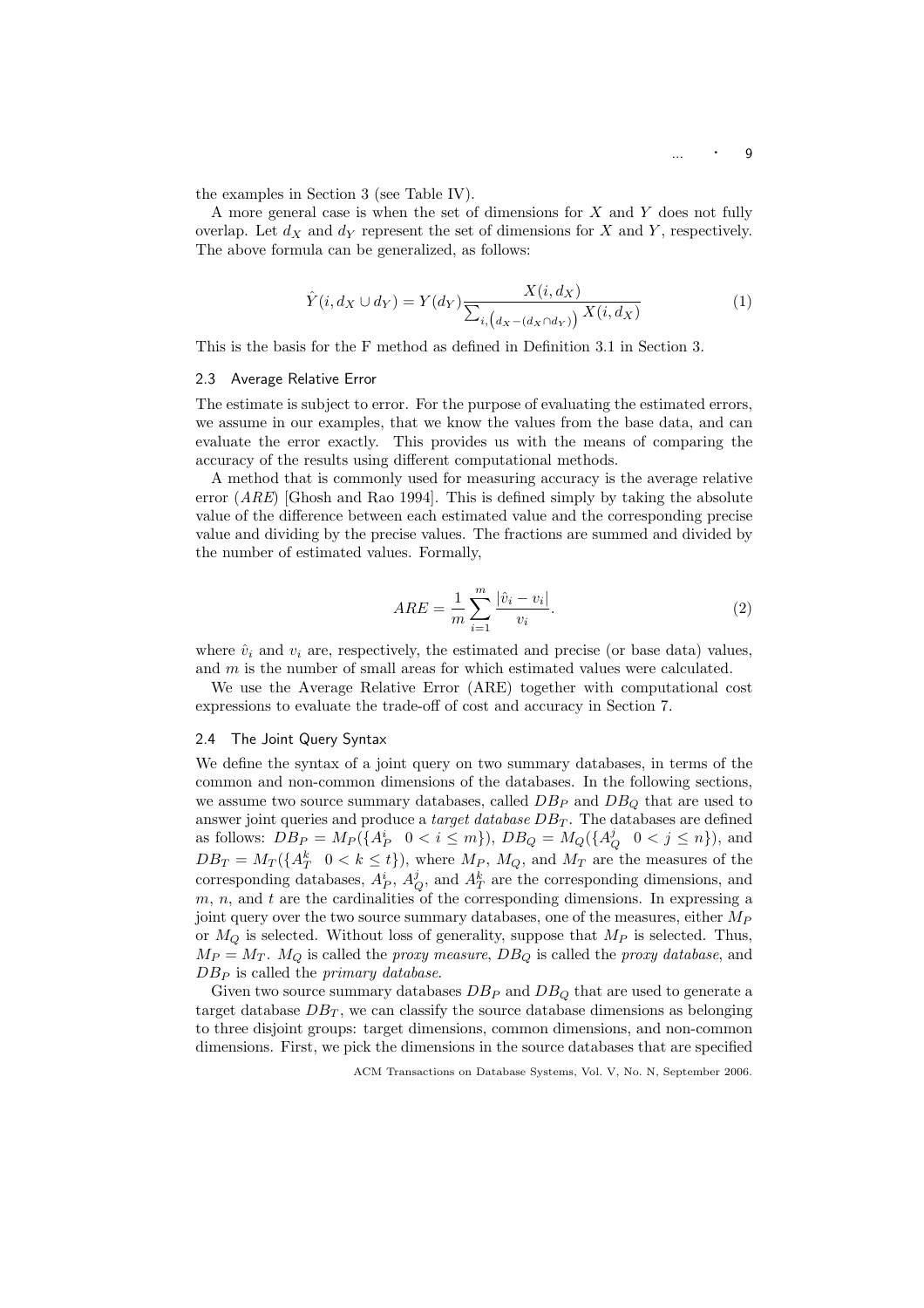$10 \qquad \cdot \qquad ...$ 

in the target database for the target group; then the remaining dimensions are considered common if they are in both source databases, and are considered noncommon otherwise. Note that a target dimension can exist in both source databases. For example, given  $DB_P = M_P(A_1, A_2, A_3, A_4)$ , and  $DB_Q = M_Q(A_1, A_3, A_5, A_6)$ , and  $DB_T = M_P(A_1, A_2, A_5)$ .  $A_1, A_2$  and  $A_5$  are classified as target dimensions, and therefore are not eligible for the common or non-common groups.  $A_3$  is classified as common, and  $A_4$  and  $A_6$  are classified as non-common. The target dimensions are further classified as common-target if they exist in both source databases, and as non-common-target if they exist in a single source database only. Thus,  $A_1$  is a common-target dimension and  $A_2$ ,  $A_5$  are non-common-target dimensions.

We use the following notation:  $DB_P = M_P(A_P^C, A_P^{\overline{C}}, A_P^{T^C}, A_P^{T^C})$ , and  $DB_Q =$  $M_Q(A_Q^C, A_Q^{\overline C}, A_Q^{T^C}, A_Q^{T^C})$ , where  $C, \overline C$ , and T refer to the common, non-common, and target dimension-groups, respectively. Note that  $A_P^C = A_Q^C$ , and  $A_P^{T^C} = A_Q^{T^C}$ .

We use the notation  $A_T$  for the group of target dimensions  $\{A_T^k \mid 0 \lt k \leq t\}$ . Thus,  $DB_T = M_T(A_T)$ . Using the notation above, we have  $A_T = A_P^{T^C} \cup A_P^{T^C} \cup A_Q^{T^C}$ . Note that  $A_Q^{T^C}$  must always exist to make the proxy summarization meaningful. However,  $A_P^{T^C}$  and  $A_P^{T^C}$  may or may not exist. Indeed, if  $A_Q^{T^C}$  does not exist, then there is no need to use  $DB_Q$ , since the results can be obtained from  $DB_P$  only.

Example 1 Let us consider the source summary databases mentioned above: Total- $Income(Aqe, Education,Sex)$ , and  $Population(State, Age, Race, Sex)$ . For the sake of brevity, we use "Income" to mean "Total-Income" in the rest of paper. Let us assume that the joint query expressed over them is  $Income(State)$ . In this case, In $come(State)$  is the target summary database,  $Population(State,Age, Race,Sex)$  is the proxy database, and  $Income(Age, Education,Sex)$  is the primary database.  $A_T =$ {State} is the target dimension, where  $A_{Population}^{T^C} = A_{Income}^{T^C} = \emptyset$ ,  $A_{Population}^{T^C} = \emptyset$ {*State*},  $A_{Income}^{T^C} = \emptyset$  are the non-common target dimensions,  $A_{Population}^C = A_{Income}^C = \{Age, Sex\}$  are the common dimensions between the source summary databases, and  $A_{Population}^C = \{Race\}$ , and  $A_{Income}^C = \{Education\}$  are the non-common dimensions. If the joint query expressed over the source databases is  $Income(State,Sex)$ , then  $A_T = \{State, Sex\}$  and accordingly,  $A_{Population}^{T^C} = A_{Income}^{T^C} = \{Sex\}, A_{Population}^{T^C}$  $=\{State\}, A_{Income}^{T^C} = \emptyset, \text{ and } A_{Population}^C = A_{Income}^C = \{Age\}.$ 

## 3. DEFINITION OF THE AGGREGATION METHODS

We assume that the joint query is formulated on two source summary databases. In order to describe the proposed Partial Pre-aggregation method, we first define the Full cross product, and the Pre-aggregation methods. For the definition of these methods, we use the formalism defined for a joint query in Section 2.4.

## 3.1 The Full Cross Product (F) Method

The next definition provides the expression for calculating the estimate of the target database using linear indirect estimation for the full cross product F method.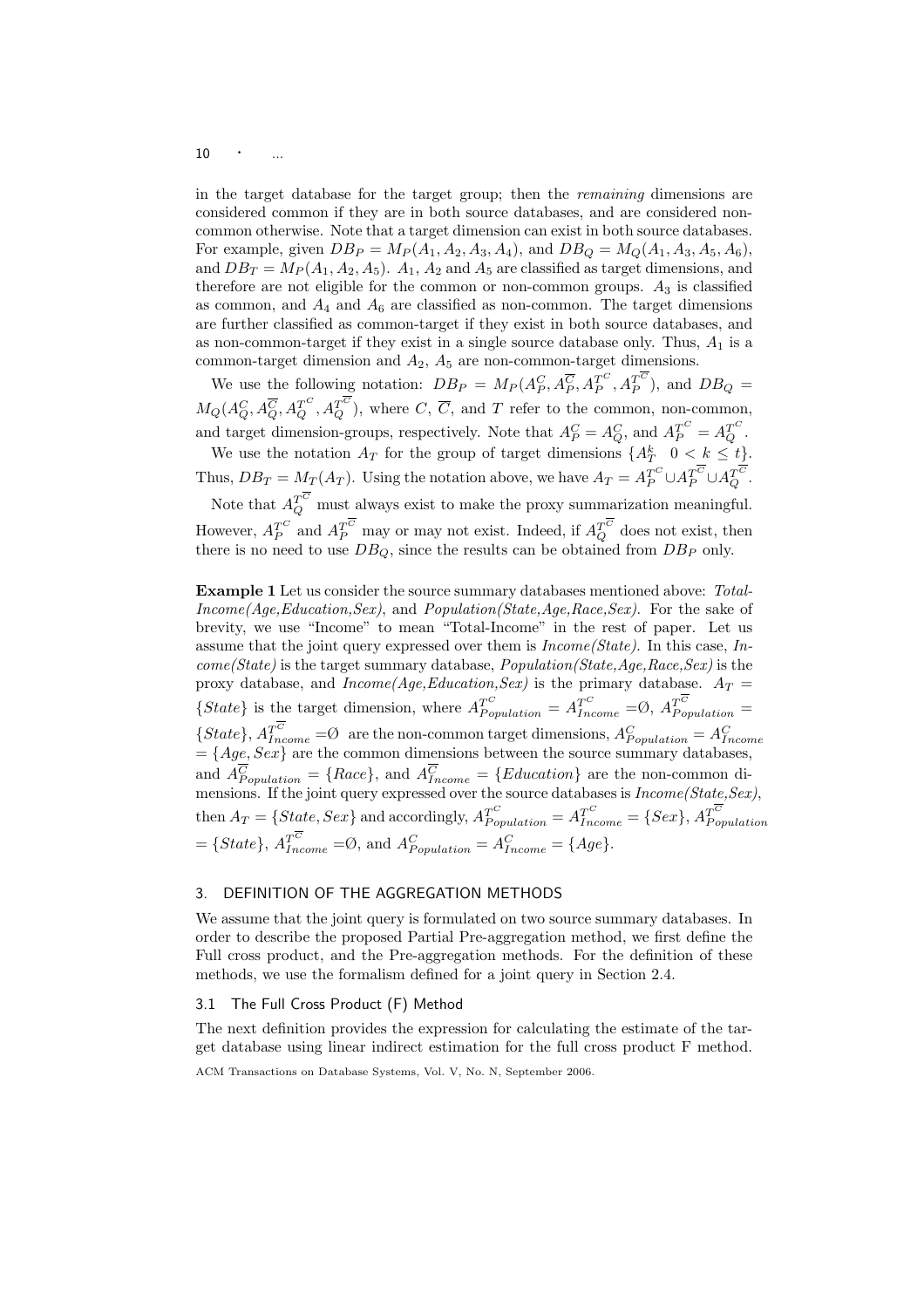The expression is in terms of the common, non-common, and target groups of dimensions. Note that consistent with the notation used in the literature, we use the symbol "<sup>\*</sup>" over the target measure to indicate that this is an estimated result.

The following definition is based on Eq. 1 in Section 2.2, where the  $d_X \cup d_Y$ represents the union of common and non-common dimensions,  $d_X \cap d_Y$  represents the common dimensions, and i represent the target dimensions.

DEFINITION 3.1. Let  $M_P(A_P^C, A_P^{\overline{C}}, A_P^{T^C}, A_P^{T^C})$  and  $M_Q(A_Q^C, A_Q^{\overline{C}}, A_Q^{T^C}, A_Q^{T^C})$  be two source summary databases. The *full cross product estimator* of  $DB_T = \hat{M}_P (A_P^{T^C},$  $A_P^{T^C}, A_Q^{T^C}$ ) is the estimator that is computed by applying the linear indirect estimation as follows:

$$
\hat{M}_P[\mathsf{F}](A_P^C, A_P^{\overline{C}}, A_P^{T^C}, A_P^{\overline{C}}, A_Q^{\overline{C}}, A_Q^{\overline{C}}) =
$$
\n
$$
M_P(A_P^C, A_P^{\overline{C}}, A_P^{\overline{C}}, A_P^{\overline{C}}) \frac{M_Q(A_Q^C, A_Q^{\overline{C}}, A_Q^{\overline{C}}, A_Q^{\overline{C}})}{\sum_{A_Q^{\overline{C}}, A_Q^{\overline{C}}}} M_Q(A_Q^C, A_Q^{\overline{C}}, A_Q^{\overline{C}}, A_Q^{\overline{C}})
$$
\n(3)

and then summarizing over the common and non-common dimensions:

$$
\hat{M}_P[\mathsf{F}](A_P^{T^C},A_P^{T^{\overline{C}}},A_Q^{T^{\overline{C}}})=\textstyle\sum_{A_P^C,A_P^{\overline{C}},A_Q^{\overline{C}}}\hat{M}_P[\mathsf{F}](A_P^C,A_P^{\overline{C}},A_P^{T^C},A_P^{T^{\overline{C}}},A_Q^{\overline{C}},A_Q^{T^{\overline{C}}})
$$

Example 2 Table I and Table II represent the data in the source summary databases Income(Age,Education,Sex), and Population(State,Age,Race,Sex). Suppose that Income(State) is the target summary database. We first obtain the full cross product summary database by Eq. (3):

$$
\hat{I}ncome[\text{F}](State, Age, Education, Race, Sex) = \\ Income(Age, Education, Sex) \frac{Population(State, Age, Race, Sex)}{\sum_{State, Race}Population(State, Age, Race, Sex)}
$$

which is shown in Table III (only one state is shown); then we summarize all dimensions except the target dimension. The result is shown in Table IV, third column. Note that in this example the single target dimension is in the proxy database Population.

#### 3.2 The Pre-aggregation (P) Method

The pre-aggregation method is based on summarizing the summary databases over all common and non-common dimensions before the application of the linear indirect estimation method.

DEFINITION 3.2. Let  $M_P(A_P^C, A_P^{\overline{C}}, A_P^{T^C}, A_P^{T^C})$  and  $M_Q(A_Q^C, A_Q^{\overline{C}}, A_Q^{T^C}, A_Q^{T^C})$  be source summary databases. The  $pre-aggregation \; estimator \: of \: DB_T = \hat{M}_P(A_P^{T^C}, A_P^{T^C},$  $A_Q^{T^C}$ ) is the estimator that is computed by pre-summarizing all common and noncommon dimensions in the source summary databases as follows: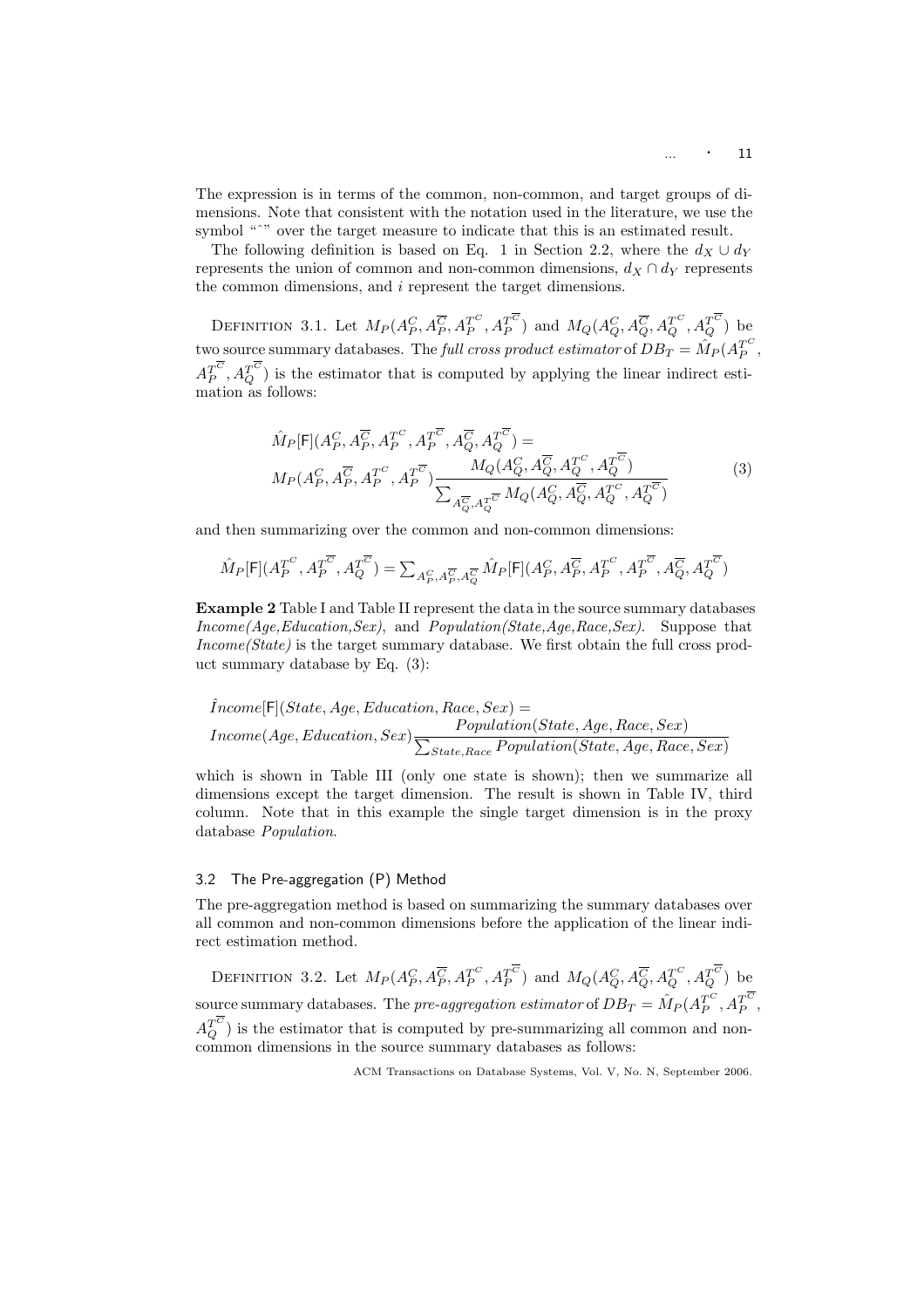$12 \cdot \cdot \cdot \dots$ 

| $\emph{Income}$ |              |                           |            | Sex        |
|-----------------|--------------|---------------------------|------------|------------|
|                 | Aqe          | <i>Education</i>          | Male       | Female     |
|                 |              |                           |            |            |
|                 | < 25         | High School               | 105774000  | 84364500   |
|                 |              | Bachelor or higher degree | 161874000  | 126092500  |
|                 | $25 \div 34$ | High School               | 219398500  | 192286000  |
|                 |              | Bachelor or higher degree | 265824500  | 234622500  |
|                 | $35 \div 44$ | High School               | 454273000  | 447521000  |
|                 |              | Bachelor or higher degree | 564399000  | 537749000  |
|                 | $45 \div 54$ | High School               | 1026221000 | 943504500  |
|                 |              | Bachelor or higher degree | 1202296500 | 1144370000 |
|                 | $55 \div 64$ | High School               | 1073901500 | 988478000  |
|                 |              | Bachelor or higher degree | 1146216500 | 1027928500 |
|                 | $65 \div 74$ | High School               | 840126000  | 799786500  |
|                 |              | Bachelor or higher degree | 975004500  | 866734000  |
|                 | >75          | High School               | 742101500  | 669896500  |
|                 |              | Bachelor or higher degree | 751386000  | 664883000  |
|                 |              |                           |            |            |

Table I. Income(Age,Education,Sex)

$$
M_P(A_P^{T^C}, A_P^{T^{\overline{C}}}) = \sum_{A_P^C, A_P^{\overline{C}}} M_P(A_P^C, A_P^{\overline{C}}, A_P^{T^C}, A_P^{T^{\overline{C}}})
$$
  

$$
M_Q(A_Q^{T^C}, A_Q^{T^{\overline{C}}}) = \sum_{A_Q^C, A_Q^{\overline{C}}} M_Q(A_Q^C, A_Q^{\overline{C}}, A_Q^{T^C}, A_P^{T^{\overline{C}}})
$$

and then applying the linear indirect estimation:

$$
\hat{M}_P[P](A_P^{T^C}, A_P^{T^{\overline{C}}}, A_Q^{T^{\overline{C}}}) = M_P(A_P^{T^C}, A_P^{T^{\overline{C}}}) \frac{M_Q(A_Q^{T^C}, A_Q^{T^{\overline{C}}})}{\sum_{A_Q^{T^{\overline{C}}}} M_Q(A_Q^{T^C}, A_Q^{T^{\overline{C}}})}
$$
(4)

Example 3 Consider Table I and Table II. To apply the P method, we first summarize all common and non-common dimensions in the source summary databases Income and Population:

$$
\sum_{Age, Race, Sex} Population(State, Age, Race, Sex) = Population(State)
$$
  

$$
\sum_{Age, Education, Sex} Income(Age, Education, Sex) = Income(\bullet)
$$

Then, by applying linear indirect estimation, we obtain:

$$
\hat{I}ncome[\mathsf{P}](State) = Income(\bullet)\frac{Population(State)}{\sum_{State}{Population(State)}}
$$

Since the only target dimension is in the proxy database Population, we sum over all dimensions in the Income database. The result of the target summary database  $\hat{I}ncome(State)$  is shown in Table IV, fourth column. We observe that  $\hat{I}ncome[F](State)$  and  $\hat{I}ncome[P](State)$  are different, and therefore their Average Relative Errors are different. We will address the accuracy issue in a later section by using the expression for calculating the Average Relative Error (ARE) (see Eq. 2).

ACM Transactions on Database Systems, Vol. V, No. N, September 2006.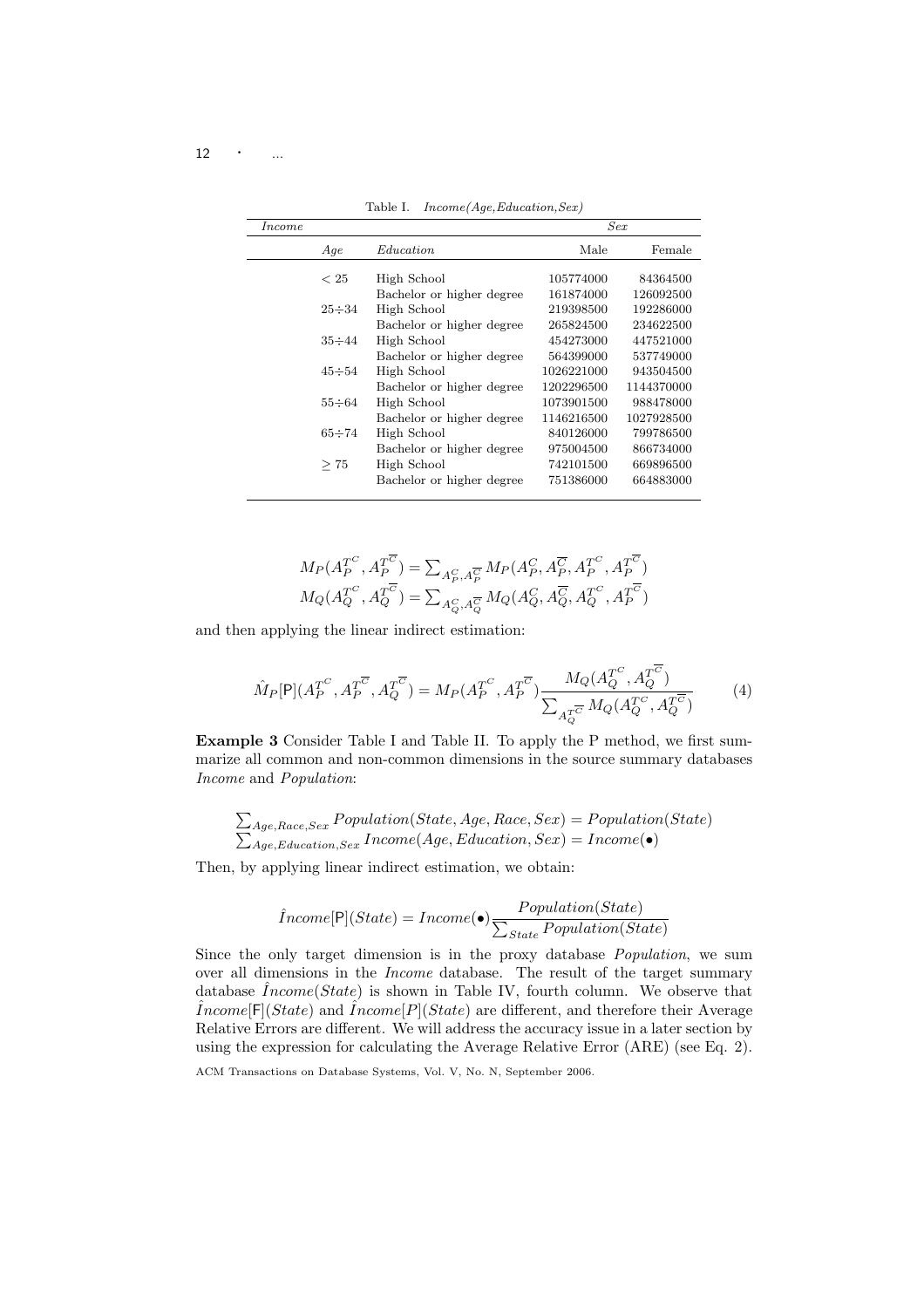| Population   |              |              |      | Sex    |              |      | Sex    |           |
|--------------|--------------|--------------|------|--------|--------------|------|--------|-----------|
| Age          | Race         | <b>State</b> | Male | Female | <b>State</b> | Male | Female | .         |
| < 25         | White        | Alabama      | 290  | 221    | California   | 802  | 715    |           |
|              | Black        |              | 270  | 204    |              | 569  | 687    |           |
|              | Hispanic     |              | 241  | 149    |              | 443  | 467    |           |
|              | Other        |              | 250  | 136    |              | 390  | 222    | .         |
| $25 \div 34$ | White        |              | 495  | 537    |              | 802  | 704    | .         |
|              | <b>Black</b> |              | 343  | 343    |              | 569  | 490    |           |
|              | Hispanic     |              | 332  | 154    |              | 443  | 375    |           |
|              | Other        |              | 353  | 163    |              | 290  | 274    | .         |
| $35 \div 44$ | White        |              | 906  | 670    |              | 1065 | 945    | .         |
|              | Black        |              | 586  | 590    |              | 880  | 920    |           |
|              | Hispanic     |              | 420  | 296    |              | 667  | 668    |           |
|              | Other        |              | 344  | 286    |              | 491  | 445    | .         |
| $45 \div 54$ | White        |              | 1130 | 969    |              | 3190 | 3490   | .         |
|              | Black        |              | 870  | 577    |              | 2860 | 3090   |           |
|              | Hispanic     |              | 646  | 585    |              | 1960 | 1910   |           |
|              | Other        |              | 567  | 498    |              | 1579 | 1789   | .         |
| $55 \div 64$ | White        |              | 739  | 559    |              | 2180 | 2870   |           |
|              | Black        |              | 618  | 530    |              | 2399 | 2390   |           |
|              | Hispanic     |              | 511  | 390    |              | 1710 | 1790   |           |
|              | Other        |              | 440  | 375    |              | 1520 | 1639   | .         |
| $65 \div 74$ | White        |              | 475  | 430    |              | 1716 | 1379   | .         |
|              | Black        |              | 527  | 474    |              | 1310 | 1127   |           |
|              | Hispanic     |              | 456  | 360    |              | 867  | 890    | .         |
|              | Other        |              | 335  | 269    |              | 640  | 715    | $\ddotsc$ |
| $\geq 75$    | White        |              | 497  | 468    |              | 1116 | 865    | .         |
|              | Black        |              | 429  | 318    |              | 880  | 612    |           |
|              | Hispanic     |              | 394  | 335    |              | 765  | 555    | .         |
|              | Other        |              | 306  | 239    |              | 500  | 518    |           |

Table II. Population(State,Age,Race,Sex)

We show that the accuracy difference between the PP method and the P method can be very significant, and is sensitive to the cardinality of the dimensions: the larger the cardinality, the larger the difference.

## 3.3 The Partial-Pre-aggregation (PP) Method

This method was devised with the expectation that it will provide the same accuracy as the F method but with a lower computational complexity. As mentioned above, the main idea is to summarize the source summary databases only over non-common dimensions, and then estimate the target summary database with the common and target dimensions.

DEFINITION 3.3. Let  $M_P(A_P^C, A_P^{\overline{C}}, A_P^{T^C}, A_P^{T^C})$  and  $M_Q(A_Q^C, A_Q^{\overline{C}}, A_Q^{T^C}, A_Q^{T^C})$  be source summary databases. The *partial pre-aggregation estimator* of  $DB_T = \hat{M}_P (A_P^{T^C},$  $A_P^{T^C}, A_Q^{T^C}$ ) is the estimator that is computed by pre-summarizing over all the noncommon dimensions in the source databases as follows: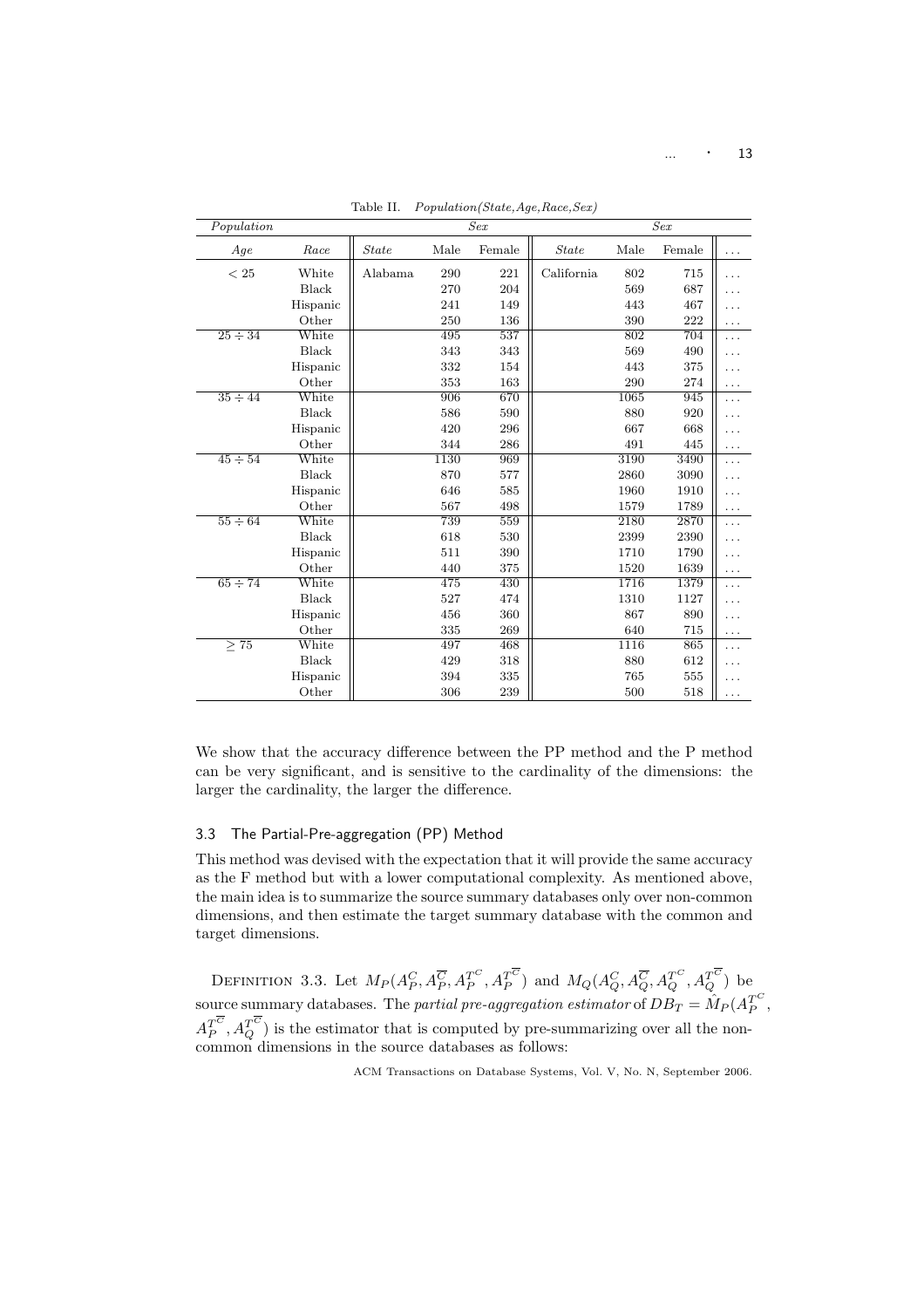## 14  $\cdot$  ...

| <i>Income</i> |       |                           |          | Sex           |               |
|---------------|-------|---------------------------|----------|---------------|---------------|
| <i>State</i>  | Age   | Education                 | Race     | Male          | Female        |
| Alabama       | < 25  | High school               | White    | 2080894.105   | 1366602.250   |
|               |       |                           | Black    | 1937384.167   | 1261479.000   |
|               |       |                           | Hispanic | 1729294.756   | 921374.3678   |
|               |       |                           | Other    | 1793874.228   | 840986.0001   |
|               |       | Bachelor or higher degree | White    | 3184550.573   | 2042545.078   |
|               |       |                           | Black    | 2964926.396   | 1885426.226   |
|               |       |                           | Hispanic | 2646471.338   | 1377100.528   |
|               |       |                           | Other    | 2745302.218   | 1256950.817   |
|               |       |                           |          |               |               |
|               |       |                           |          |               |               |
|               |       | .                         | .        | .             | .             |
|               | >75   | High school               | White    | 19478449.720  | 17832407.830  |
|               |       |                           | Black    | 16813390.200  | 12116892.500  |
|               |       |                           | Hispanic | 15441668.390  | 12764650.900  |
|               |       |                           | Other    | 11992767.840  | 9106721.091   |
|               |       | Bachelor or higher degree | White    | 19722146.400  | 17698950.230  |
|               |       |                           | Black    | 17023744.070  | 12026209.770  |
|               |       |                           | Hispanic | 15634860.520  | 12669120.360  |
|               |       |                           | Other    | 12142810.460  | 9038566.464   |
|               | Total |                           |          | 696964726.800 | 540632187.100 |
| .             | .     | .                         | .        | .             | .             |

Table III.  $\hat{I}ncome[F](State,Age, Education, Race,Sex)$ 

Table IV.  $\hat{I}ncome(State)$  by methods F (or PP) and P, and their  $ARE$ 

|                   | $Income=I$  | I([F]/[PP]) | $\hat{I}[P]$ | $I_i[F]-I_i$<br>$\mathbf{I}$ : | $I_i[P]-I_i$<br>$I_{\dot{x}}$ |
|-------------------|-------------|-------------|--------------|--------------------------------|-------------------------------|
| Alabama (AL)      | 958808000   | 1237596914  | 1238898065   | 0.290766153                    | 0.292123204                   |
| California $(CA)$ | 3925821500  | 3357547451  | 3241886947   | 0.144752901                    | 0.174214379                   |
| Florida (FL)      | 2070083000  | 2346319696  | 2227279446   | 0.133442328                    | 0.075937267                   |
| Nevada (NV)       | 825903000   | 846220715   | 862525859    | 0.024600607                    | 0.044342809                   |
| Missouri (MO)     | 640774500   | 873014896   | 1012815964   | 0.362437013                    | 0.580612156                   |
| New Jersey $(NJ)$ | 1091973500  | 851977231   | 852821696    | 0.219782136                    | 0.219008798                   |
| Texas (TX)        | 5026737500  | 4709126342  | 4707215468   | 0.063184353                    | 0.063564495                   |
| Virginia (VA)     | 2030547000  | 2319814110  | 2398172234   | 0.142457727                    | 0.181047389                   |
| Washington (WA)   | 1686365000  | 1715395645  | 1715397321   | 0.017214924                    | 0.017215918                   |
| Total             | 18257013000 | 18257013000 | 18257013000  |                                |                               |
| ARE               |             |             |              | 0.155404238                    | 0.183118491                   |
|                   |             |             |              |                                |                               |

$$
\begin{aligned} &M_P(A_P^C,A_P^{T^C},A_P^{T^{\overline{C}}})=\textstyle{\sum}_{A_P^{\overline{C}}}M_P(A_P^C,A_P^{\overline{C}},A_P^{T^C},A_P^{T^{\overline{C}}})\\ &M_Q(A_Q^C,A_Q^{T^C},A_Q^{T^{\overline{C}}})=\textstyle{\sum}_{A_Q^{\overline{C}}}M_Q(A_Q^C,A_Q^{\overline{C}},A_Q^{T^C},A_Q^{T^{\overline{C}}}) \end{aligned}
$$

then estimating the cross product: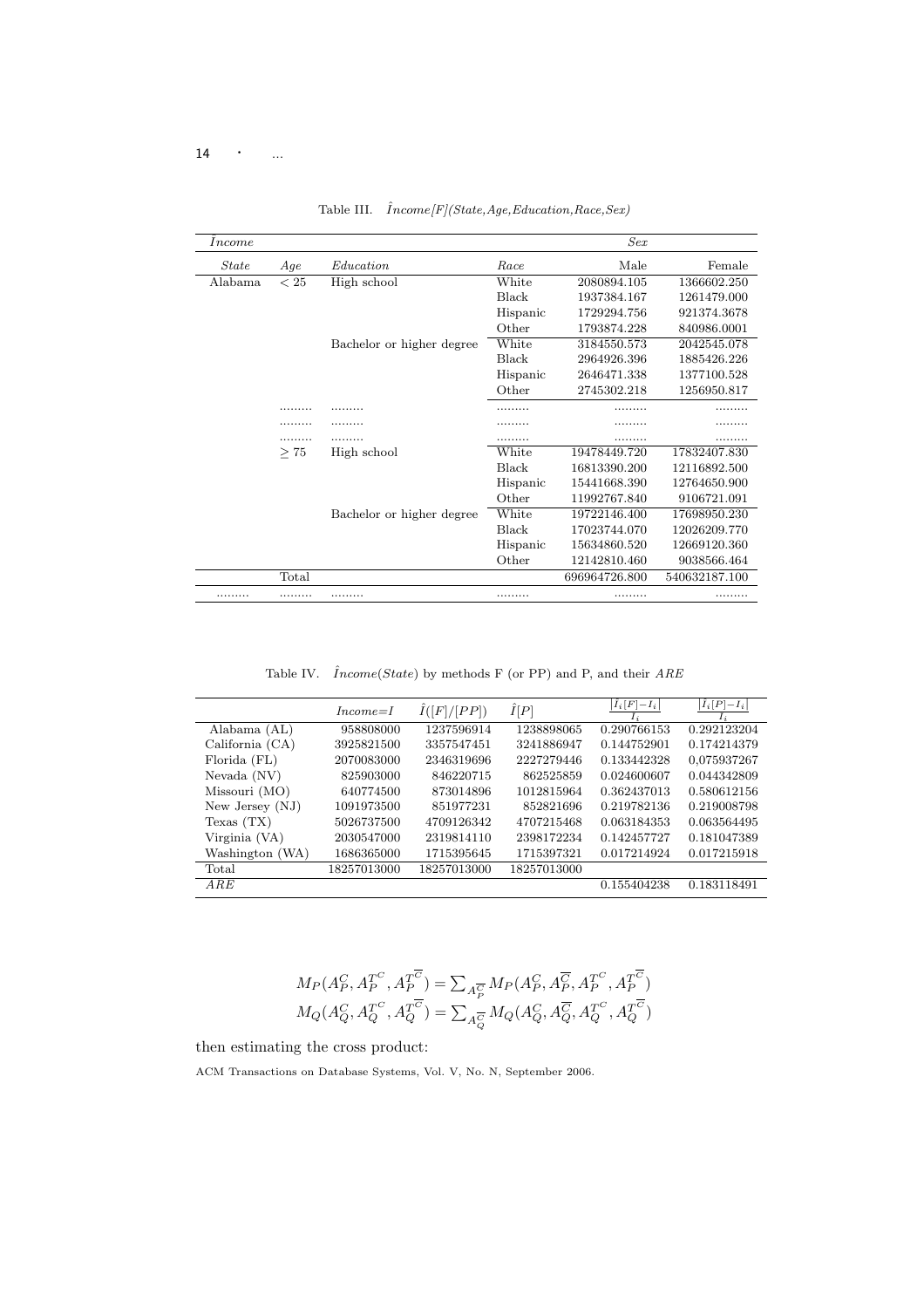| <i>Income</i> |              |             | Sex          |  |
|---------------|--------------|-------------|--------------|--|
| <i>State</i>  | Age          | Male        | Female       |  |
| Alabama       | < 25         | 19082697.78 | 10952464.27  |  |
|               | $25 \div 34$ | 42617914.01 | 30419041.28  |  |
|               | $35 \div 44$ | 86519239.21 | 65229031.38  |  |
|               | $45 \div 54$ | 159694598.8 | 123830217.71 |  |
|               | $55 \div 64$ | 137391938.4 | 105596069.57 |  |
|               | $65 \div 74$ | 123408500.9 | 101351843.79 |  |
|               | >75          | 128249837.6 | 103253519.1  |  |
|               |              |             |              |  |
|               | Total        | 696964726.8 | 540632187.1  |  |
| .             | .            | .           |              |  |

Table V.  $\hat{I}ncome/PP/(State,Age,Sex)$ 

$$
\hat{M}_P[\mathsf{PP}](A_P^C,A_P^{T^C},A_P^{T^{\overline{C}}},A_Q^{T^{\overline{C}}}) = M_P(A_P^C,A_P^{T^C},A_P^{T^{\overline{C}}}) \frac{M_Q(A_Q^C,A_Q^{T^C},A_Q^{T^{\overline{C}}})}{\sum_{A_Q^{T^{\overline{C}}}} M_Q(A_Q^C,A_Q^{T^C},A_Q^{T^{\overline{C}}})}
$$

and finally summarizing over the common dimensions as follows:

$$
\hat{M}_P[\text{PP}](A_P^{T^C}, A_P^{T^{\overline{C}}}, A_Q^{T^{\overline{C}}}) = \sum_{A_P^C} \hat{M}_P[\text{PP}](A_P^C, A_P^{T^C}, A_P^{T^{\overline{C}}}, A_Q^{T^{\overline{C}}})
$$
(5)

Example 4 Consider again Table I and Table II. First, we summarize the source summary databases over non-common dimensions as follows:

 $\overline{ }$  $\sum_{Education} Income(Age, Education, Sex) = Income(Age, Sex)$  $R_{lace}$  Population(State, Age, Race, Sex) = Population(State, Age, Sex)

Then, by applying the linear indirect estimation, we obtain

$$
\hat{I}ncome[\mathsf{PP}](State) = \sum_{Age, Sex} \hat{I}ncome[\mathsf{PP}](State, Age, Sex) \n= \sum_{Age, Sex} \left( Income(Age, Sex) \frac Population(State, Age, Sex) \right) \n\sum_{State} Population(State, Age, Sex)
$$

In Table V, the result of the cross product for one state is illustrated. This was used to generate  $Income[PP](State)$ . We note that the results obtained by  $\hat{I}ncome[\textsf{PP}](State)$  were identical to  $\hat{I}ncome[\textsf{F}](State)$  shown in Table IV, and therefore are shown in the same (third) column.

In Table VI, an example is shown with a common target dimension over source summary databases in Table I and Table II. In this case, the target summary database is  $Income(State, Sex)$ , and the estimation by the PP method shown in the fourth column is obtained by summarizing over the common dimension as follows:

$$
\hat{I}ncome[\text{PP}](State, Sex) = \sum_{Age} \hat{I}ncome[\text{PP}](State, Age, Sex)
$$
  
= 
$$
\sum_{Age} \left( Income(Age, Sex) \frac Population(State, Age, Sex) \right)
$$
  
ACM Transactions on Database Systems, Vol. V, No. N, September 2006.

 $\ldots$   $\cdot$  15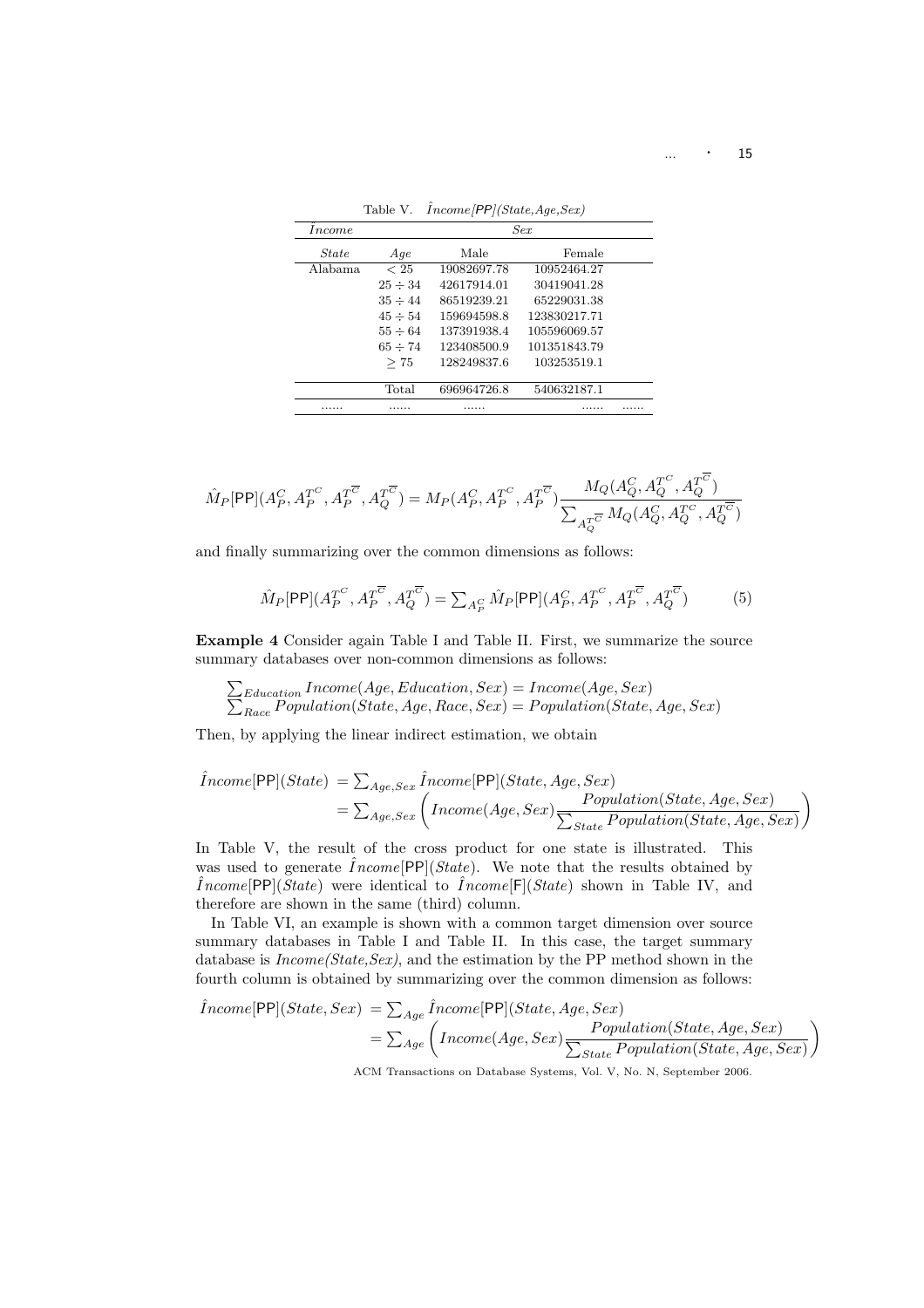| <b>State</b> | Sex    | $Income = I$ | $\hat{I}([F]/[PP])$ | $\hat{I}[P]$ | $ I_i[F]-I_i $ | $ \hat{I}_i[P]-I_i $ |
|--------------|--------|--------------|---------------------|--------------|----------------|----------------------|
| Alabama      | Male   | 544850500    | 696964727           | 705127459    | 0.279185257    | 0.294166857          |
|              | Female | 413957500    | 540632187           | 537115816    | 0.306008919    | 0.297514397          |
| California   | Male   | 2018050500   | 1728559519          | 1669518558   | 0.143450811    | 0.172707245          |
|              | Female | 1907771000   | 1628987932          | 1571081867   | 0.146130258    | 0.176482992          |
| Florida      | Male   | 1154800500   | 1300477704          | 1237122315   | 0.126149239    | 0.071286612          |
|              | Female | 915282500    | 1045841991          | 994424671    | 0.142643928    | 0.086467479          |
| Nevada       | Male   | 430034000    | 441392745           | 446580724    | 0.026413598    | 0.038477711          |
|              | Female | 395869000    | 404827970           | 415739712    | 0.022631148    | 0.050195170          |
| Missouri     | Male   | 328957000    | 444459592           | 523955277    | 0.351117599    | 0.592777404          |
|              | Female | 311817500    | 428555304           | 488594342    | 0.374378615    | 0.566924057          |
| New Jersey   | Male   | 552702500    | 430903383           | 440179785    | 0.220370122    | 0.203586405          |
|              | Female | 539271000    | 421073849           | 412360106    | 0.219179505    | 0.235337879          |
| Texas        | Male   | 2582131500   | 2417157398          | 2397791813   | 0.063890666    | 0.071390511          |
|              | Female | 2444606000   | 2291968943          | 2306049423   | 0.062438306    | 0.056678490          |
| Virginia     | Male   | 1043676000   | 1183334254          | 1222374551   | 0.133813802    | 0.171220332          |
|              | Female | 986871000    | 1136479857          | 1174123104   | 0.151599203    | 0.189743243          |
| Washington   | Male   | 873594000    | 885547178           | 886146019    | 0.013682761    | 0.014368252          |
|              | Female | 812771000    | 829848467           | 828727459    | 0.021011413    | 0.019632171          |
| Total        |        | 18257013000  | 18257013000         | 18257013000  |                |                      |
| ARE          |        |              |                     |              | 0.155783064    | 0.183830956          |

Table VI.  $\hat{I}ncome(State, Sex)$  by methods F (or PP) and P, and ARE

The estimation using the P method, shown in the fifth column, is obtained by summarizing first over all common and non-common dimensions as follows:

$$
\sum_{Age, Race} Population(State, Age, Race, Sex) = Population(State, Sex)
$$
  

$$
\sum_{Age, Education} Income(Age, Education, Sex) = Income(Sex)
$$

and then by applying the linear indirect estimation:

$$
\hat{I}ncome[\mathsf{P}](State, Sex) = Income(Sex)\frac{Population(State, Sex)}{\sum_{State}Population(State, Sex)}
$$

## 4. THE EQUIVALENCE OF PP AND F METHODS FOR TWO SOURCE SUMMARY DATABASES

As discussed in Section 2.2, the indirect linear estimation over the full cross product of the dimensions provides the most accurate estimated result. It follows that other methods, such as the pre-aggregation P method may be statistically less accurate. In this section, we prove that the partial pre-aggregation over dimensions in the PP method gives precisely the same result as the F method. Thus, we need only to analyze the accuracy of the P method relative to the PP method, since the PP method produces the same accuracy as the F method.

In the following theorem we use the definitions for methods F and PP introduced in the previous section.

THEOREM 4.1. The estimation of any joint query  $\hat{M}_P (A_P^{T^C}, A_P^{T^C}, A_Q^{T^C})$  over  $M_P (A_P^C, A_P^{\overline C}, A_P^{T^C}, A_P^{T^C})$  and  $M_Q (A_Q^C, A_Q^{\overline C}, A_Q^{T^C}, A_Q^{T^C})$  using the methods  $F$  and  $PP$ give the same results.

ACM Transactions on Database Systems, Vol. V, No. N, September 2006.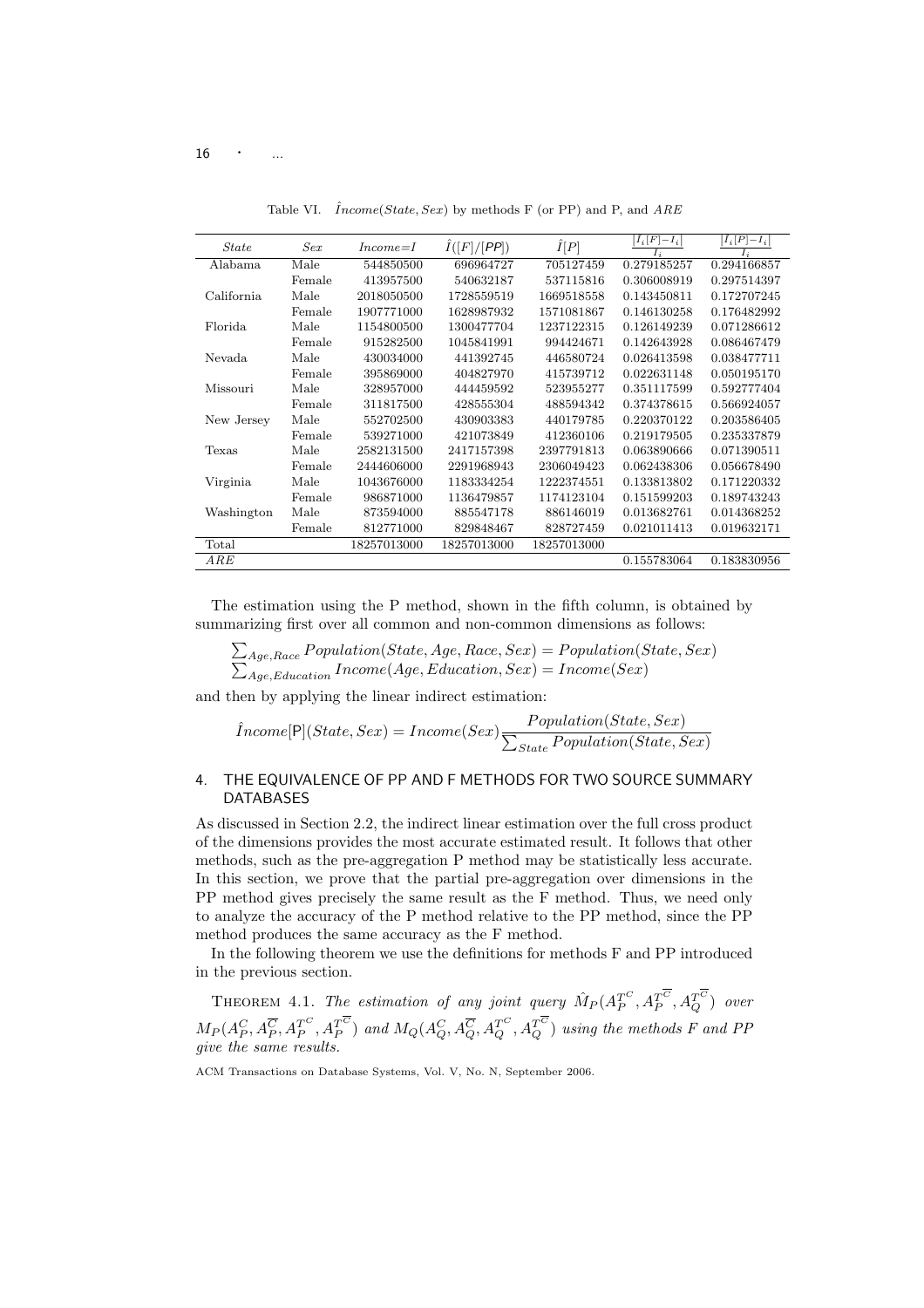$\ldots$   $\cdot$  17

PROOF. We show  $\textsc{F}{\Leftrightarrow}\textsc{PP}$  as follows:

$$
\hat{M}_{P}[\mathsf{F}](A_{P}^{T^{C}}, A_{P}^{T^{C}}, A_{Q}^{T^{C}})
$$
\n
$$
= \sum_{A_{Q}^{C}, A_{P}^{T}, A_{Q}^{T}} \left( \hat{M}_{P}[\mathsf{F}](A_{P}^{T}, A_{P}^{T^{C}}, A_{P}^{T^{C}}, A_{Q}^{T}, A_{Q}^{T}, A_{Q}^{T}, A_{Q}^{T^{C}})) \right)
$$
\n
$$
= \sum_{A_{Q}^{C}, A_{P}^{T}, A_{Q}^{T}} \left( M_{P}(A_{P}^{C}, A_{P}^{T}, A_{P}^{T^{C}}), A_{P}^{T^{C}}) \frac{M_{Q}(A_{Q}^{C}, A_{Q}^{T}, A_{Q}^{T^{C}})}{\sum_{A_{Q}^{T}, A_{Q}^{T}} M_{Q}(A_{Q}^{C}, A_{Q}^{T}, A_{Q}^{T^{C}}))} \right)
$$
\n
$$
= \sum_{A_{Q}^{C}} \left( \sum_{A_{P}^{T}, A_{Q}^{T}} \left( M_{P}(A_{P}^{C}, A_{P}^{T}, A_{P}^{T^{C}})) \frac{M_{Q}(A_{Q}^{C}, A_{Q}^{T}, A_{Q}^{T^{C}}, A_{Q}^{T^{C}})}{\sum_{A_{Q}^{T}, A_{Q}^{T}} M_{Q}(A_{Q}^{C}, A_{Q}^{T}, A_{Q}^{T^{C}}))} \right) \right)
$$
\n
$$
= \sum_{A_{Q}^{C}} \left( \left( \sum_{A_{P}^{T}} M_{P}(A_{P}^{C}, A_{P}^{T}, A_{P}^{T^{C}}), A_{P}^{T^{C}}) \right) \left( \frac{\sum_{A_{Q}^{T}, A_{Q}^{T}} M_{Q}(A_{Q}^{C}, A_{Q}^{T}, A_{Q}^{T^{C}}, A_{Q}^{T^{C}})}{\sum_{A_{Q}^{T}, A_{Q}^{T}} M_{Q}(A_{Q}^{C}, A_{Q}^{T}, A_{Q}^{T^{C}}))} \right) \right)
$$
\n
$$
= \sum_{A_{Q}^{C}} \left( \left( \sum_{A_{P}^{T}} M_{P}(A_{P}^{C}, A_{P}^{T}, A_{P}^{T^{C}}), A_{P}^{T^{C}}) \right) \left( \frac{\sum_{A_{Q}^{T}} M_{Q}(A_{Q}^{C
$$

The last term is the same as  $\hat{M}_P[\textsf{PP}](A_P^{T^C}, A_P^{T^C}, A_Q^{T^C})$  (see Eq. (5)).

## 5. APPLYING THE PP METHOD WITH OPERATIONS OVER CATEGORY HIER-ARCHIES

Another situation where partial pre-aggregation might apply is when multiple categories of a dimension are involved in a joint query. For example, suppose that the source databases are: Population(Race,Age), and Income(State,Race,Sex), and the desired target database is: Population(Region,Race) where the category relationship between  $State \rightarrow Region$  is known. One possibility to evaluate this query is to first apply the PP method to estimate  $\hat{P}$ *opulation(State,Race)* by preaggregating over the non-common dimensions Age and Sex, and then aggregating  $P$ opulation(State,Race) from the State to the Region level to obtain  $P$ opulation(Region, Race). The aggregation over *State* to the *Region* level is referred to as "roll-up".

Another possibility is to roll-up  $Income(State, Race,Sex)$  to generate  $Income(Region,$ Race, Sex) before applying the PP method. The question is whether the two evaluation orders produce results with the same accuracy. If this is the case, then it is possible to perform roll-up and pre-aggregation operations together, thus eliminating the need for intermediate results and consequently reducing the computational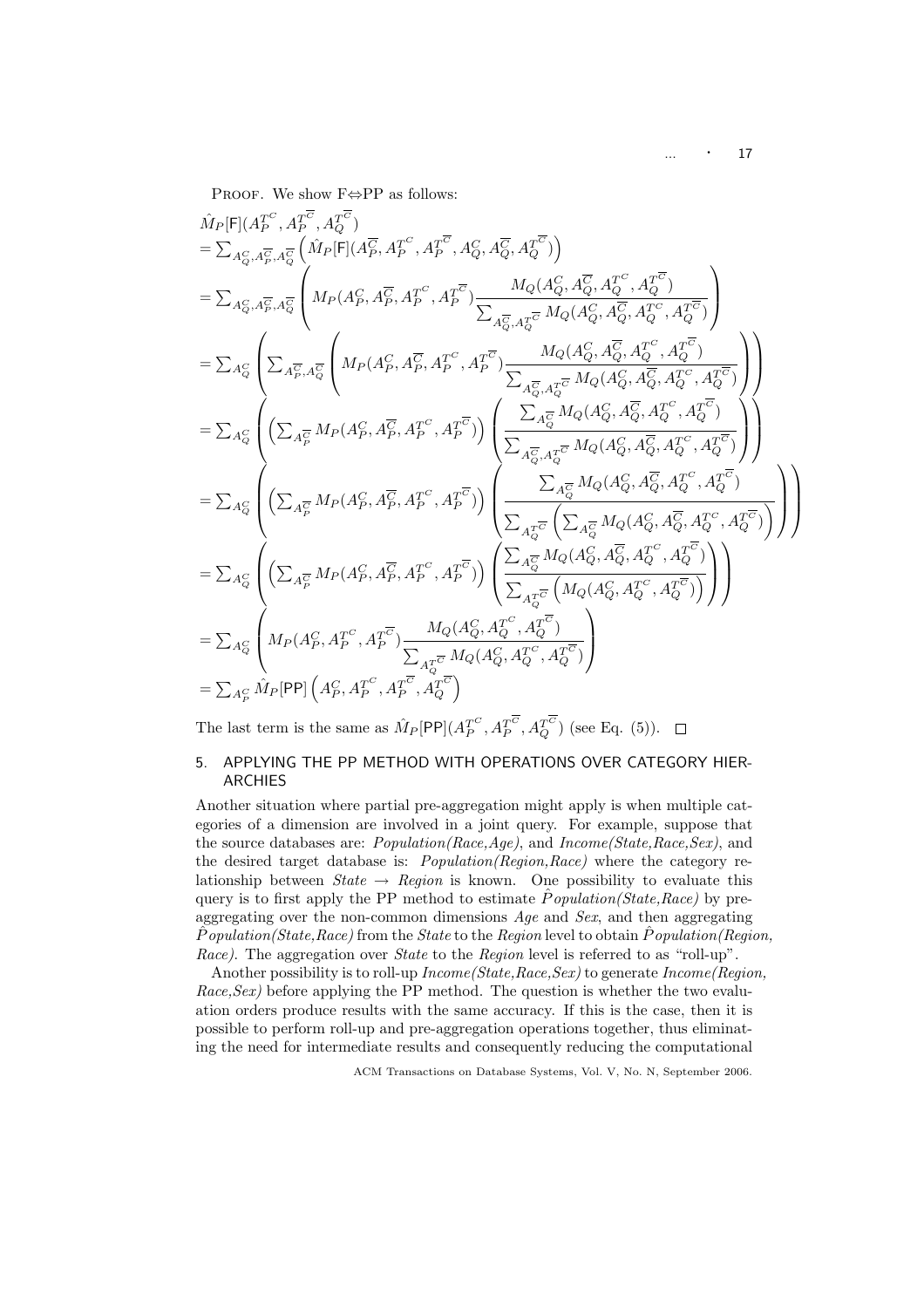$18 \cdot \cdot \cdot \dots$ 

cost. We prove in Section 5.1 that the same accuracy is achieved regardless of the order of applying pre-aggregation and roll-up operations.

A more interesting question is about performing the disaggregation over the category hierarchy. This is referred to as drill-down. This situation occurs when different categories of the same hierarchy appear in the dimensions of the source summary databases. For example consider the source databases  $Population(Region,Race,Age),$ and Income(State,Race,Sex). Note that the dimension Region in the Population database, and the dimension *State* in the *Income* database belong to the same category hierarchy. Now, suppose that the target database is Population(State,Race). We need to drill-down the population from the Region to the State level by using the Income database as a proxy. The usual technique for dis-aggregating by proxy is to use the linear indirect estimation by forming the full cross product at the lower category level (i.e., forming the drilled-down cross product), and then aggregating over the non-target dimensions. For this example, it is necessary to form the cross product  $\tilde{P}$ *opulation(State,Race,Age,Sex)*, and then to aggregate over Age, and Sex.

We illustrate disaggregation by proxy using the example source databases introduced above. The drilled-down cross product is generated as follows:

$$
\begin{aligned} \hat{P}opulation(State, Race, Age, Sex) = \\ Population(Region, Race, Age) & \frac{Income(State, Race, Sex)}{\sum_{Sex} Income(Region, Race, Sex)} \end{aligned}
$$

Note that the term in the denominator  $Income(Region, Race,Sex)$  in the above expression is obtained by a roll-up operation on  $Income(State, Race,Sex)$ .

Here, again, the question is whether we can perform the PP method operations and the drill-down operation in either order and get results with the same accuracy. We prove that this is the case in Section 5.2.

In Section 5.3, we discuss the case where multiple category hierarchies are involved. We provide a procedure for the steps that need to be taken to achieve the maximum pre-aggregation that can be applied in this case without loss in accuracy.

As is stated in Section 2 on methodology, we consider here only the summary operators COUNT and SUM, and assuming that COUNT and SUM are available for all cells, the results also apply to the AVERAGE operator.

## 5.1 Using the PP Method with Rolling-up on Category Hierarchies

In this section we prove that the result obtained by rolling-up before applying the PP method is the same as performing the roll-up operation last. We assume that the dimension hierarchy to which the roll-up operator is applied is summarizable. Summarizability is a condition that states that it is possible to obtain from the summary database defined at category level  $A_1$  of a given hierarchy, another summary database defined at the higher level  $A_2$  of the same hierarchy by using the roll-up function. The conditions for summarizability or correctness of aggregations in OLAP are discussed in [Lenz and Shoshani 1997].

Let the roll-up operator be denoted by  $\mathcal{R}_{A_1 \to A_2}(M(A_1))$ , where  $A_1$  and  $A_2$  represent two category levels of a category hierarchy. It applies the aggregation function COUNT or SUM to the measure  $M(A_1)$ , and gives as result  $M(A_2)$ .

We address the case that each of the source summary databases has only one target dimension that requires a roll-up operation. We use the notation  $A_P^t$  and

ACM Transactions on Database Systems, Vol. V, No. N, September 2006.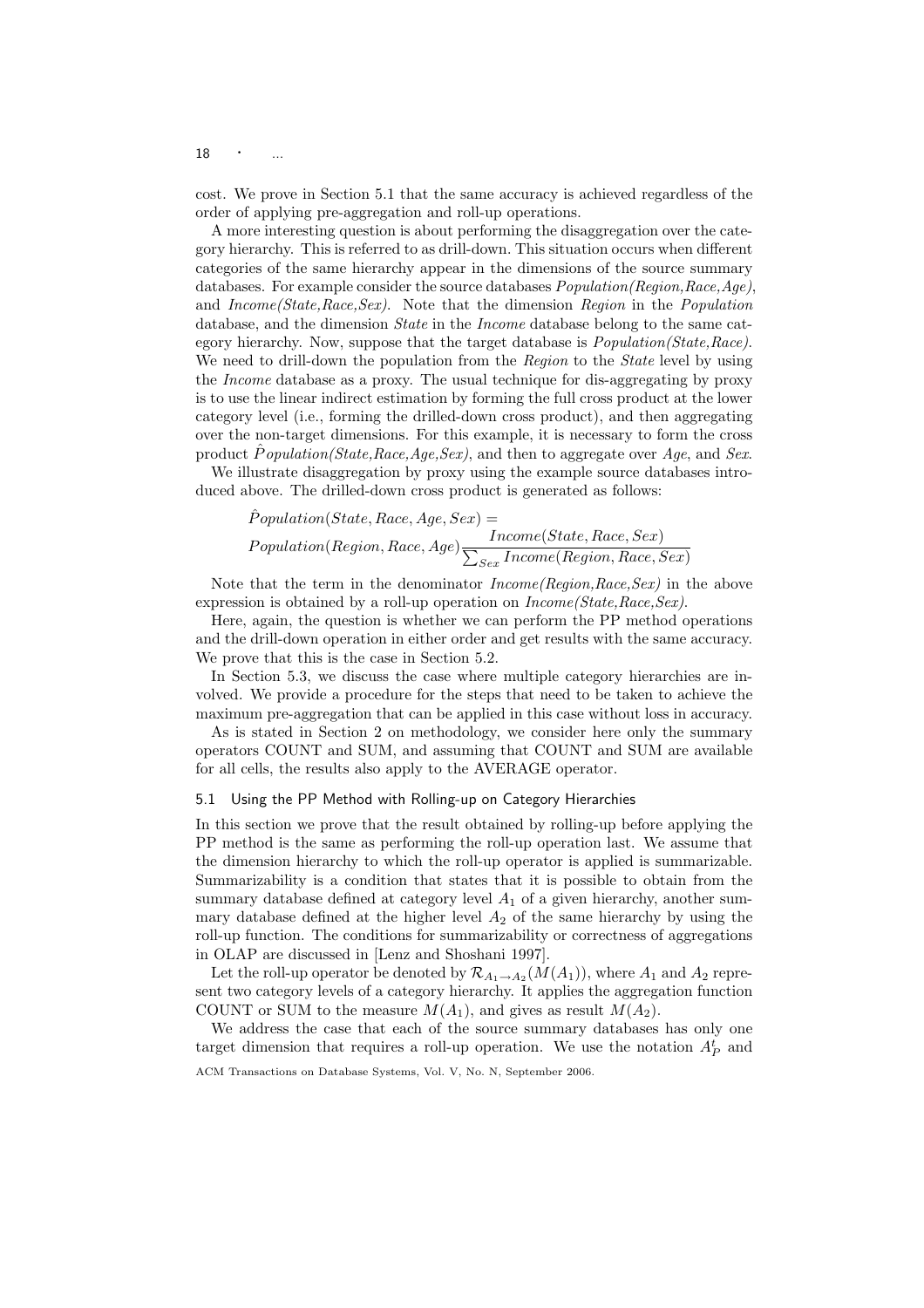$A_Q^t$  to represent two different dimension-levels in the category hierarchy of the same dimension t of  $DB_P$  and  $DB_O$ . For example, State  $\rightarrow$  Region are two dimensionlevels in the dimension *Geographical area* and  $Date \rightarrow Month$  are two dimensionlevels in the dimension *Time*. We use the notation for lower and higher category levels as  $A_P^{t,L} \to A_P^{t,H}$  of target dimension  $A_P^t$ . Similarly,  $A_Q^{t,L} \to \tilde{A}_Q^{t,H}$  of target dimension  $A_Q^t$ . Finally, we use the notation  $A_P^{T'} = A_P^{T^{C'}} \cup A_P^{\overline{C'}}$  $T_P^C$  to represent the remaining target dimensions not involved in the roll-up operation. Thus,  $A_P^T$  =  $A_P^{T'} \cup A_P^{t,L}$ . Similarly,  $A_Q^T = A_Q^{T'} \cup A_Q^{t,L}$ , where  $A_Q^{T'} = A_Q^{T^{C'}} \cup A_Q^{T^{C'}}$ . Using this notation we can now formulate the following definition and theorem.

DEFINITION 5.1. Let  $M_P(A_P^C, A_P^{\overline C}, A_P^{T^{C'}})$  $T_P^{C'}, A_P^{T^{\overline{C'}}}$  $T_P^{\overline{C'}},A_P^{t,L})$  and  $M_Q(A_Q^C,A_Q^{\overline{C}},A_Q^{T^{C'}},A_Q^{\overline{T^{C'}}},$  $A_Q^{t,L}$ ) be source summary databases and  $A_P^{t,L} \to A_P^{t,H}$ ,  $A_Q^{t,L} \to A_Q^{t,H}$  represent category hierarchies of dimensions from the source summary databases. We define  $M$ to be the estimation result of a joint query over the source databases when applying the roll-up operator first and then the PP method. Conversely, we define  $\tilde{M}$  to be the estimation results of a joint query over the source databases when applying the PP method first and then the roll-up operator. The expressions for  $\hat{M}$  and  $\hat{M}$  are provided precisely below.

(i) The estimation result of a joint query  $\hat{M}_P(A_P^{T^{C'}})$  $T_P^{C'} , A_P^{\overline{C'}}$  $T_P^{\overline{C'}}, A_P^{t, H}, A_Q^{T^{\overline{C'}}}, A_Q^{t, H})$  over the source summary databases is obtained by applying the roll-up operator first to the target dimensions in the target database and proxy database, and then applying the PP method as follows:

$$
\mathcal{R}_{A_P^{t,L}\rightarrow A_P^{t,H}}\left(M_P(A_P^C,A_P^{\overline{C}},A_P^{T^{C'}},A_P^{T^{\overline{C'}}},A_P^{t,L})\right)=M_P(A_P^C,A_P^{\overline{C}},A_P^{T^{C'}},A_P^{T^{\overline{C'}}},A_P^{t,H})
$$
\n
$$
\mathcal{R}_{A_Q^{t,L}\rightarrow A_Q^{t,H}}\left(M_Q(A_Q^C,A_Q^{\overline{C}},A_Q^{T^{C'}},A_Q^{T^{\overline{C'}}},A_Q^{t,L})\right)=M_Q(A_Q^C,A_Q^{\overline{C}},A_Q^{T^{C'}},A_Q^{T^{\overline{C'}}},A_Q^{t,H})
$$
\nand then the PP method on  $M_P(A_P^C,A_P^{\overline{C}},A_P^{T^{C'}},A_P^{t,H})$  and  $M_Q(A_Q^C,A_Q^{\overline{C}},A_Q^{T^{C'}}),A_Q^{T^{\overline{C'}}},A_Q^{t,H})$  is given as follows:

$$
\begin{split} & \hat{M}_P(A_P^{T^{C'}}, A_P^{T^{\overline{C'}}}, A_P^{t,H}, A_Q^C, A_Q^{T^{\overline{C'}}}, A_Q^{t,H}) = \\ & M_P(A_P^C, A_P^{T^{C'}} , A_P^{T^{\overline{C'}}}, A_P^{t,H}) \frac{M_Q(A_Q^C, A_Q^{T^{C'}} , A_Q^{T^{\overline{C'}}}, A_Q^{t,H})}{\sum_{A_Q^{T^{\overline{C'}}}, A_Q^{t,H}} M_Q(A_Q^C, A_Q^{T^{C'}} , A_Q^{T^{\overline{C'}}}, A_Q^{t,H})} \end{split}
$$

Summarizing over the common dimensions, we have:

$$
\textstyle \sum_{A_Q^C} \hat{M}_P(A_P^{T^{C'}}, A_P^{T^{\overline{C'}}}, A_P^{t, H}, A_Q^C, A_Q^{T^{\overline{C'}}}, A_Q^{t, H}) = \hat{M}_P(A_P^{T^{C'}} , A_P^{T^{\overline{C'}}}, A_P^{t, H}, A_Q^{T^{\overline{C'}}}, A_Q^{t, H})
$$

(ii) The estimation result of a joint query  $\hat{M}_P(A_P^{T^{C'}})$  $T_P^{C'}, A_P^{T^{\overline{C'}}}$  $T_P^{\overline{C'}}, A_P^{t, H}, A_Q^{\overline{C'}}, A_Q^{t, H})$  over the source databases is obtained by applying the PP method to the source databases

ACM Transactions on Database Systems, Vol. V, No. N, September 2006.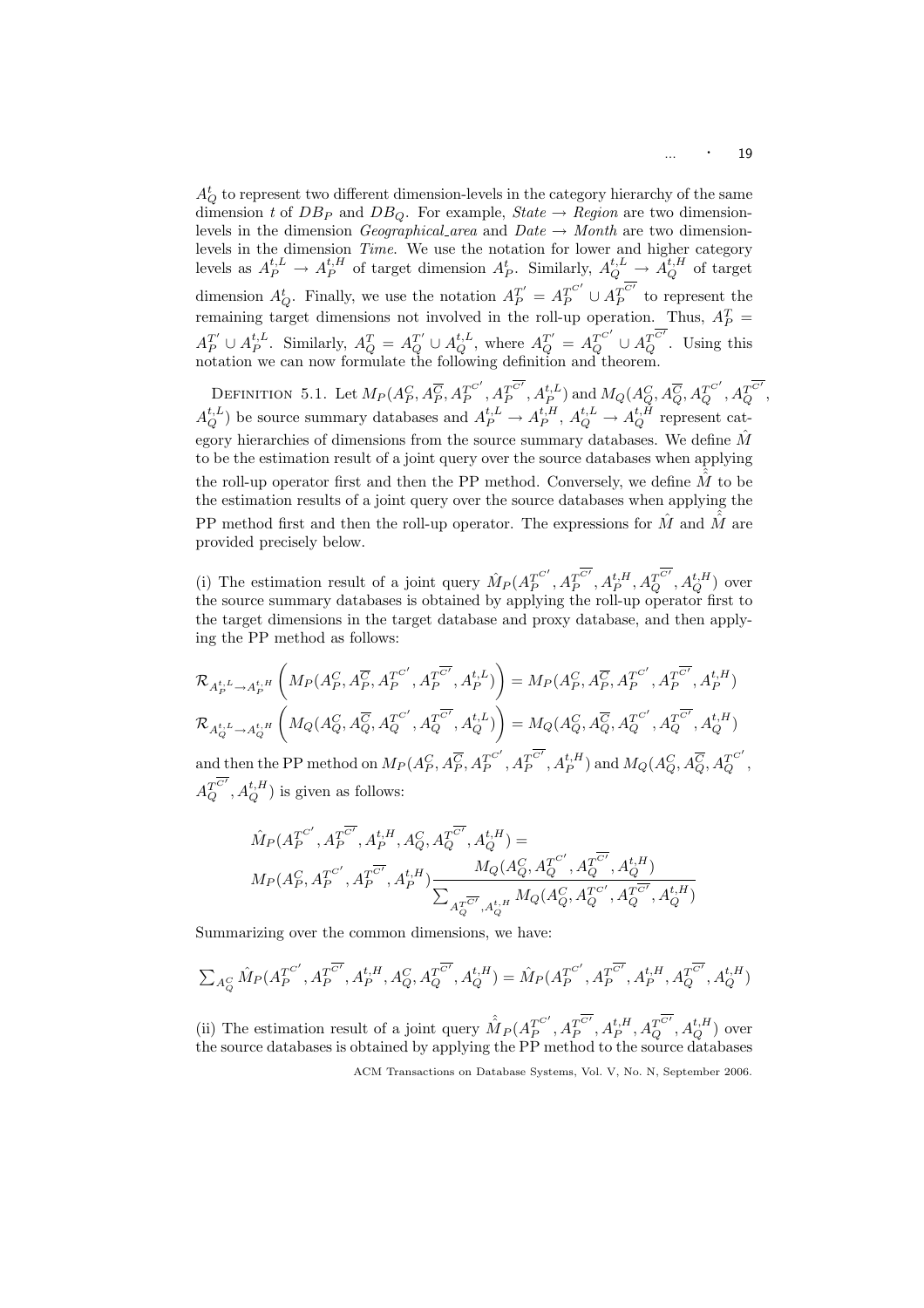20  $\cdot$  ...

and then the roll-up operator on the target dimensions as follows:

$$
\begin{split} &\hat{\hat{M}_{P}}(A_{P}^{T^{C'}},A_{P}^{T^{\overline{C'}}},A_{P}^{t,L},A_{Q}^{C},A_{Q}^{T^{\overline{C'}}},A_{Q}^{t,L})= \\ &M_{P}(A_{P}^{C},A_{P}^{T^{C'}},A_{P}^{t_{C}}^{-},A_{P}^{t,L})\frac{M_{Q}(A_{Q}^{C},A_{Q}^{T^{C'}},A_{Q}^{t_{C}}^{-})}{\sum_{A_{Q}^{T^{\overline{C'}}},A_{Q}^{t,L}}M_{Q}(A_{Q}^{C},A_{Q}^{T^{C'}},A_{Q}^{T^{\overline{C'}}},A_{Q}^{t,L})} \end{split}
$$

The application of the roll-up operator on  $A_P^{t,L}$  in  $\hat{\hat{M}}_P(A_P^{T^{C'}}$  $T_P^{C'} , A_P^{\overline{C'}}$  $T^{ \overline{C'} }_{P}, A^{t, L }_{P}, A^{C}_{Q}, A^{T^{ \overline{C'} } }_{Q}, A^{t, L}_{Q})$ will result:

$$
\begin{split} & \mathcal{R}_{A_{P}^{t,L}\rightarrow A_{P}^{t,H}}\left(\hat{\hat{M}_{P}}(A_{P}^{T^{C'}},A_{P}^{T^{\overline{C'}}},A_{P}^{t,L},A_{Q}^{C},A_{Q}^{T^{\overline{C'}}},A_{Q}^{t,L})\right) \\ &=\hat{\hat{M}_{P}}(A_{P}^{T^{C'}},A_{P}^{T^{\overline{C'}}},A_{P}^{t,H},A_{Q}^{C},A_{Q}^{T^{\overline{C'}}},A_{Q}^{t,L}) \end{split}
$$

and then on  $A^{t,L}_Q$  in this last result will give:

$$
\begin{split} & \mathcal{R}_{A^{t, L}_{Q} \to A^{t, H}_{Q}} \left( \hat{\hat{M}}_{P}(A^{T^{C'}}_{P}, A^{T^{\overline{C'}}}_{P}, A^{t, H}_{P}, A^{C}_{Q}, A^{\overline{T^{C'}}}_{Q}, A^{t, L}_{Q}) \right) \\ & = \hat{\hat{M}}_{P}(A^{T^{C'}}_{P}, A^{T^{\overline{C'}}}_{P}, A^{t, H}_{P}, A^{C}_{Q}, A^{\overline{C'}}_{Q}, A^{t, H}_{Q}) \end{split}
$$

Summarizing over common dimension  $A_Q^C$ , we have  $\hat{\hat{M}}_P(A_P^{T^{C'}})$  $T_P^{C'}, A_P^{T^{\overline{C'}}}$  $T^{ \overline{C'} }, A_P^{t,H}, A_Q^{T^{ \overline{C'} },A_Q^{t,H} }).$ 

THEOREM 5.1. Let  $M_P(A_P^C, A_P^{\overline{C}}, A_P^{T^{C'}})$  $T_P^{C'}, A_P^{T^{\overline{C'}}}$  $T_P^{\overline{C'}},A_P^{t,L})$  and  $M_Q(A_Q^C,A_Q^{\overline{C}},A_Q^{T^{C'}},A_Q^{\overline{T^{C'}}},$  $A_Q^{t,L})$  be source summary databases. The estimators of target database  $\hat{M}(A_P^{T^{C'}})$  $T_P^{C'}, A_P^T^{C'}$ P ,  $A_P^{t,H}, A_Q^{T^{\overline{C'}}}, A_Q^{t,H})$  and  $\hat{\hat{M}}(A_P^{T^{C'}})$  $T_P^{C'}, A_P^{T^{\overline{C'}}}$  $\overline{T_P^{C'}}, A_P^{t,H}, A_Q^{T^{\overline{C'}}}, A_Q^{t,H})$  give the same results.

PROOF. We present here the sketch of the proof. The formal proof is given in the electronic appendix. In this proof the roll-up operator is considered to be a particular kind of summation operation. Hence, the proof proceed by showing that  $\hat{M}$  is equivalent to  $\hat{M}$  through intermediate equations, which commutes/associates/distributes with the other summation operators similar to the proof of Theorem 4.1.  $\Box$ 

#### 5.2 Using the PP Method with Drilling-down on Category Hierarchies

This section contains a theorem that proves that similar to the case of roll-up, the same accuracy is achieved regardless of the order of applying pre-aggregation and drill-down operations. In order to prove this, we use the notation introduced in the previous section.

Recall that the drill-down operation can only be performed when the dimensions in the two source summary databases that are involved in the drill-down must belong to the same category hierarchy. Furthermore, the lower category must belong to the proxy database. That is,  $A_Q^{t,L} \to A_P^{t,H}$ .

DEFINITION 5.2. Let  $M_P(A_P^C, A_P^{\overline C}, A_P^{T^{C'}})$  $T_P^{C'}, A_P^{T^{\overline{C'}}}$  $T_P^{\overline{C'}},A_P^{t,H})$  and  $M_Q(A_Q^C,A_Q^{\overline{C}},A_Q^{T^{C'}},A_Q^{\overline{C'}},$  $A_Q^{t,L}$ ) be source summary databases and  $A_Q^{t,L} \to A_P^{t,H}$ . We define  $\hat{M}$  to be the es-ACM Transactions on Database Systems, Vol. V, No. N, September 2006.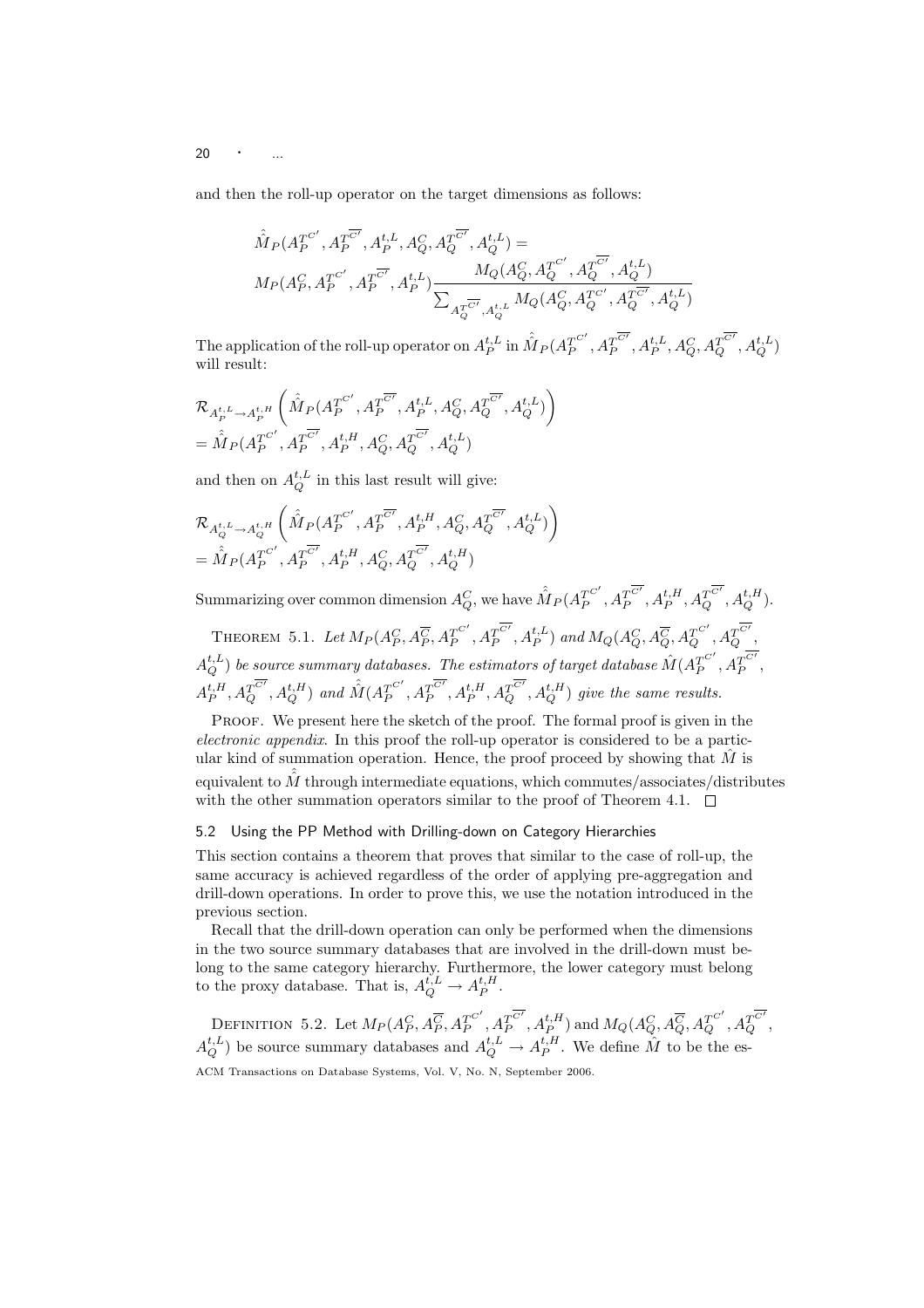timation result of a joint query over the source summary databases when applying the drill-down operator first and then the PP method. Conversely, we define  $\hat{M}$  to be the estimation results of a joint query over the source databases when applying the PP method first and then the drill-down operator. The expressions for  $\hat{M}$  and  $\hat{M}$  are provided precisely below.

(i) The estimation result of a joint query  $\hat{M}_P(A_P^{T^{C'}})$  $\overline{I_P^{C'}}, A_P^{\overline{C'}}$  $T^{C'}_P, A^{T^{C'}}_Q, A^{t,L}_Q$  consists of the following steps: 1a) generating the full cross product obtained by the drill-down operation; 1b) summarizing over the common and non-common dimensions in the result of part 1a.

Step 1a (drill-down):

$$
\begin{split} & \hat{M}_{P}(A_{P}^{\overline{C}},A_{P}^{T^{C'}},A_{P}^{T^{\overline{C'}}},A_{Q}^{C},A_{Q}^{\overline{C}},A_{Q}^{T^{\overline{C'}}},A_{Q}^{t,L}) = \\ & M_{P}(A_{P}^C,A_{P}^{\overline{C}},A_{P}^{T^{C'}} ,A_{P}^{T^{\overline{C'}}},A_{P}^{t,H}) \frac{M_{Q}(A_{Q}^C,A_{Q}^{\overline{C}},A_{Q}^{T^{C'}} ,A_{Q}^{T^{\overline{C'}}},A_{Q}^{t,L})}{\sum_{A_{Q}^{\overline{C}},A_{Q}^{\overline{C'}}} M_{Q}(A_{Q}^C,A_{Q}^{\overline{C}},A_{Q}^{T^{\overline{C'}}},A_{Q}^{t,\overline{R'}} )} \end{split}
$$

where the term in the denominator is obtained using roll-up as follows:

$$
M_Q(A_Q^C,A_Q^{\overline{C}},A_Q^{T^{C'}},A_Q^{T^{\overline{C'}}},A_P^{t,H})=\mathcal{R}_{A_Q^{t,L}\rightarrow A_P^{t,H}}\left(M_Q(A_Q^C,A_Q^{\overline{C}},A_Q^{T^{C'}},A_Q^{T^{\overline{C'}}},A_Q^{t,L})\right)
$$

Step 1b (summarization):

$$
\sum_{A_Q^C, A_P^{\overline{C}}, A_Q^{\overline{C}}} \hat{M}_P(A_P^{\overline{C}}, A_P^{T^{C'}}, A_P^{T^{\overline{C'}}}, A_Q^C, A_Q^{\overline{C}}, A_Q^{T^{\overline{C'}}}, A_Q^{t,L}) = \hat{M}_P(A_P^{T^{C'}}, A_P^{T^{\overline{C'}}}, A_Q^{T^{\overline{C'}}}, A_Q^{t,L})
$$
\n(6)

(ii) The estimation result of a joint query  $\hat{M}_P(A_P^{T^{C'}})$  $T_P^{C'} , A_P^{\overline{C'}}$  $T_P^{\overline{C'}}, A_Q^{T\overline{C'}}, A_Q^{t,L})$  consists of the following steps: 2a) pre-aggregating the non-common dimensions over the source summary databases; 2b) applying the drill-down operation to the result of step 2a; 2c) summarizing over the common dimensions on the result of step 2b. Step 2a (pre-aggregation):

$$
\begin{aligned} &{\cal M}_P(A_P^C,A_P^{T^{C'}},A_P^{T^{\overline{C'}}},A_P^{t,H})=\sum_{A_P^{\overline{C}}} {\cal M}_P(A_P^C,A_P^{\overline{C}},A_P^{T^{C'}}},A_P^{T^{\overline{C'}}},A_P^{t,H})\\ &{\cal M}_Q(A_Q^C,A_Q^{T^{C'}} ,A_Q^{T^{\overline{C'}}},A_Q^{t,L})=\sum_{A_Q^{\overline{C}}} {\cal M}_Q(A_Q^C,A_Q^{\overline{C}},A_Q^{T^{C'}} ,A_Q^{T^{\overline{C'}}},A_Q^{t,L}) \end{aligned}
$$

Step 2b (drill-down):

$$
\begin{split} &\hat{\hat{M}_{P}}(A_{P}^{T^{C'}},A_{P}^{T^{\overline{C'}}},A_{Q}^{C},A_{Q}^{T^{\overline{C'}}},A_{Q}^{t,L})\\ &=M_{P}(A_{P}^{C},A_{P}^{T^{C'}},A_{P}^{T^{\overline{C'}}},A_{P}^{t,H})\frac{M_{Q}(A_{Q}^{C},A_{Q}^{T^{C'}},A_{Q}^{T^{\overline{C'}}},A_{Q}^{t,L})}{\sum_{A_{Q}^{T^{\overline{C'}}}}M_{Q}(A_{Q}^{C},A_{Q}^{T^{C'}},A_{Q}^{T^{\overline{C'}}},A_{P}^{t,H})} \end{split}
$$

Step 2c (summarization):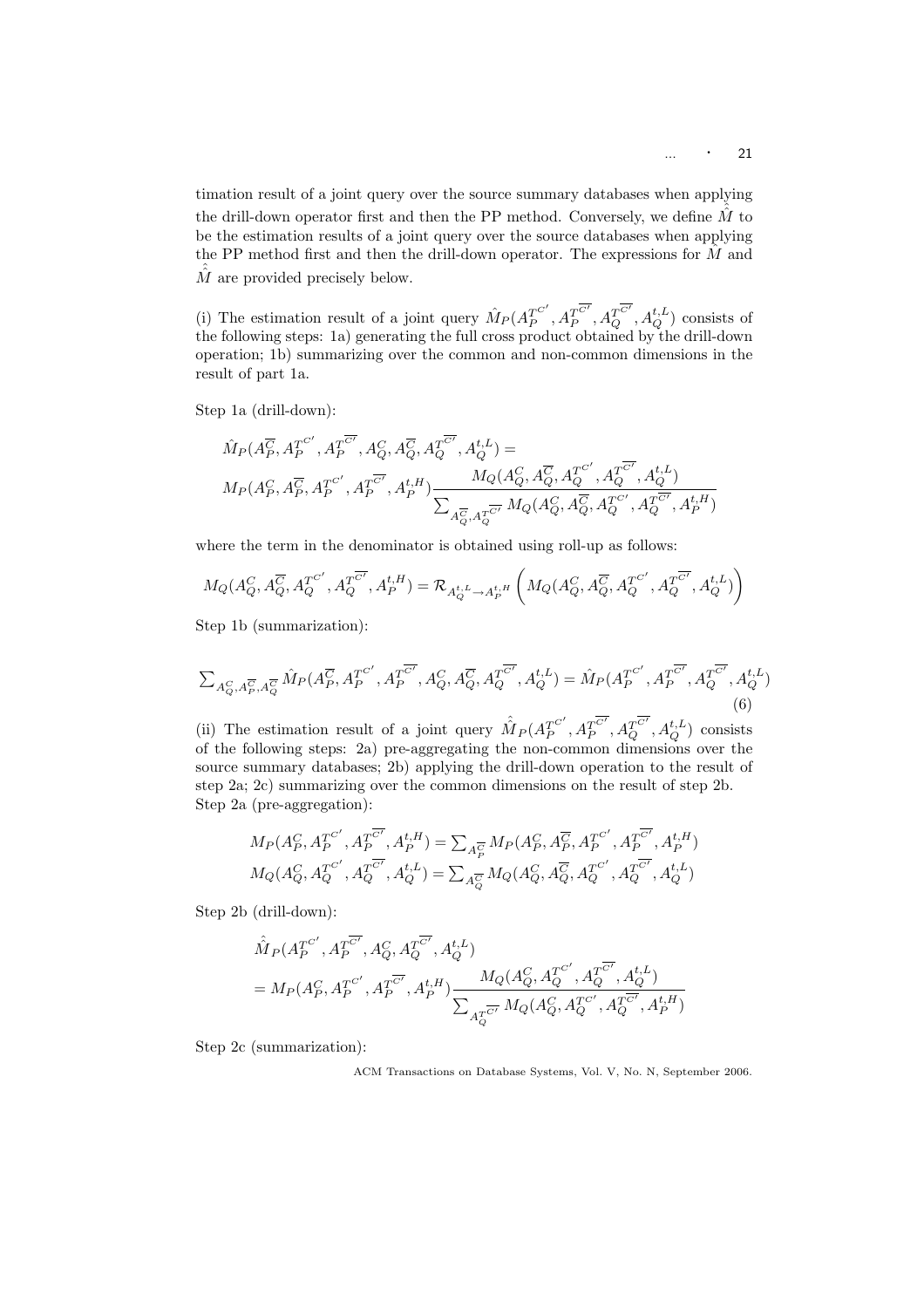22

$$
\sum_{A_Q^C} \hat{M}_P(A_P^{T^{C'}}, A_P^{T^{C'}}, A_Q^C, A_Q^{T^{C'}}, A_Q^{t,L}) = \hat{M}_P(A_P^{T^{C'}}, A_P^{T^{C'}}, A_Q^{T^{C'}}, A_Q^{t,L})
$$
(7)

THEOREM 5.2. Let  $M_P(A_P^C, A_P^{\overline{C}}, A_P^{T^{C'}})$  $T_P^{C'}, A_P^{\overline{C'}}$  $T_P^{\overline{C'}},A_P^{t,H})$  and  $M_Q(A_Q^C,A_Q^{\overline{C}},A_Q^{T^{C'}},A_Q^{\overline{C'}},$  $A_Q^{t,L}$ ) be source summary databases and  $A_Q^{t,L}$   $\rightarrow$   $A_P^{t,H}$ . The estimators of tar $get\ database\ \hat{M}_P (A_P^{T^{C'}})$  $T_P^{C'} , A_P^{\overline{C'}}$  $T_P^{\overline{C'}}, A_Q^{T\overline{C'}}, A_Q^{t,L})$  and  $\hat{\hat{M}}_P(A_P^{T^{C'}})$  $T_P^{C'} , A_P^{\overline{C'}}$  $\overline{T^{C'}_{P}}, \overline{A^{T_{C'}_{Q}}_{Q}}, A^{t,L}_{Q})$  give the same results.

Proof. We present here the sketch of the proof. The formal proof is given in the electronic appendix. In this proof, the drill-down operator is considered to be a particular kind of a distribution operator. Similar to the proof of Theorem 5.1 this proof shows that  $\hat{M}$  is equivalent to  $\hat{M}$  through intermediate equations, which commutes/associates/distributes with the other summation operators.  $\Box$ 

## 5.3 Applying the PP Method to Multiple Category Hierarchies

Consider the following example of two source summary databases: Population(Region, Race, Month, Age) and Income (State, Race, Year, Sex). Suppose the target database is Population(State, Year). We note that this requires drill-down the Population from the Region level to the State level, and roll-up from the Month level to the Year level. To achieve the desired result, it is possible to first pre-aggregate over the noncommon dimensions (excluding dimensions that belong to the same category hierarchy) to get  $Population(Reaion,Race,Month)$  and  $Income(State,Race,Year)$ . Then we can roll-up from the *Month* level to the Year level to generate *Population*(Region, Race, Year). Next, according to the PP method for disaggregation described in Section 5.2, we use *Population(Region,Race,Year)* and *Income(State,Race,Year)* to get  $\hat{P}$ opulation(State, Race, Year), and finally aggregate over Race to get  $\hat{P}$ opulation(State, Year). Note that if we consider the target database Income (Region, Month) the opposite is necessary: roll-up from State to Region, and drill-down from Year to Month.

From this example, the procedure for determining the steps to achieve maximum pre-aggregation without loss in accuracy can be generalized. The procedure is as follows:

- (1) Determine if there are different dimensions in the source summary databases that belong to the same category hierarchy. If there are none, perform the method PP described in Section 3. Otherwise, proceed to Step 2. In the example above, there are two such cases:  $State \rightarrow Region$ , and  $Month \rightarrow Year$ . So we proceed to Step 2.
- (2) Aggregate over the non-common dimensions. In this example, aggregate over Age and Sex to form Population(Region,Race,Month) and Income(State,Race,Year).
- (3) Examine the target measure and the target dimensions. In our example, the target was Population(State,Year). Select the source database according to the target measure. In the example above, we select *Population(Region,Race,Month)*.
- (4) Roll-up all possible dimensions according to the target dimensions. In this example Month will be rolled up to generate *Population(Region,Race,Year)*.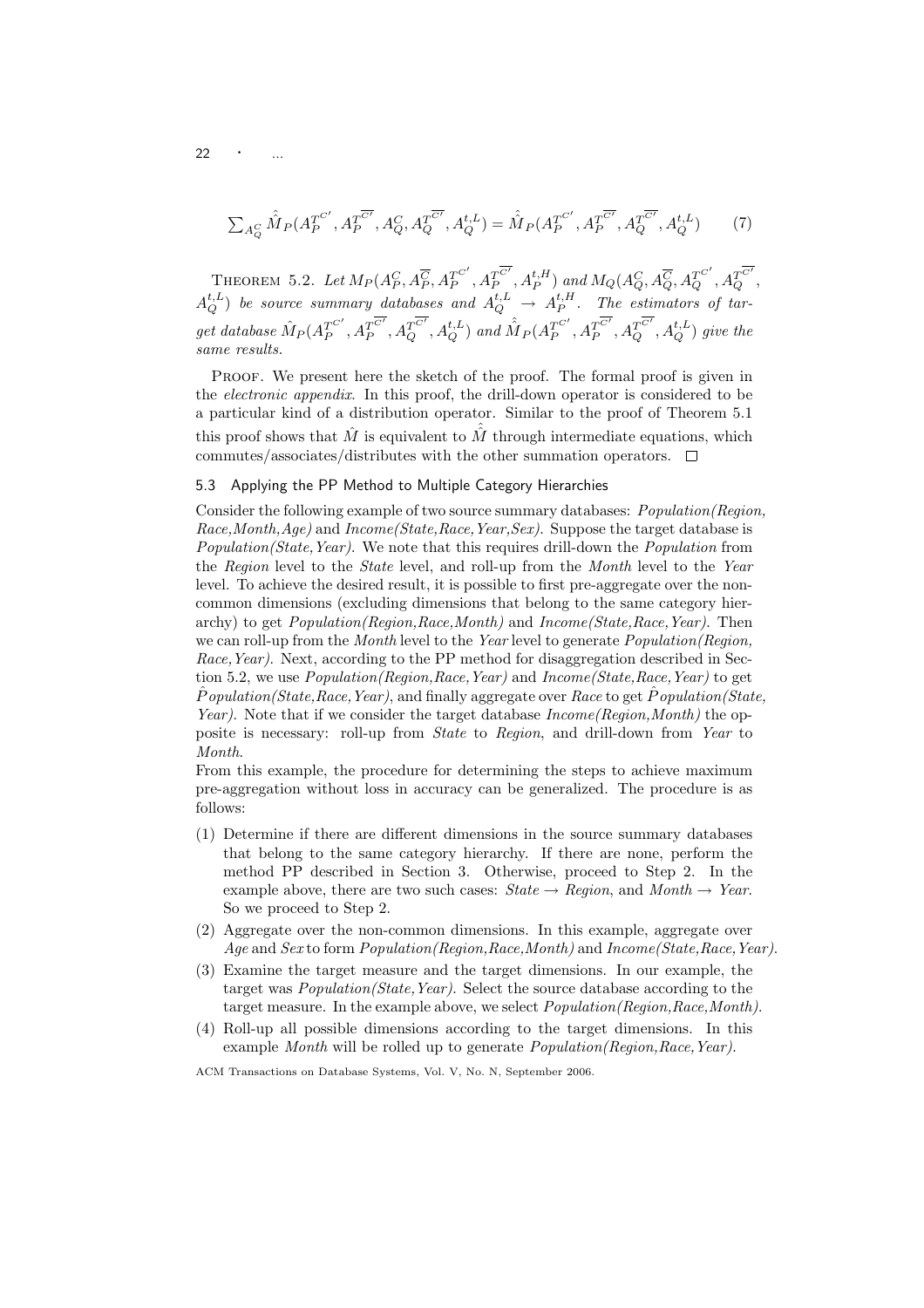- (5) Roll-up all remaining (non-target) common dimensions that belong to the same category hierarchy to the higher level in order to get matching levels. We do not have such a case in this example, but if you add Profession and Professionalcategory into the two source summary databases, correspondingly, then Profession should be rolled-up to Professional-category.
- (6) Now, we have databases with either identical dimensions or dimensions that belong to the same category hierarchy. Perform the dis-aggregation (drilldown) according to the method in Section 5.2. In this example, this generates Population(State, Race, Year).
- (7) Finally, aggregate over the common (non-target) dimensions. In this example, aggregating over Race generates the desired result Population(State,Year).

We note that in the above procedure whenever there is an opportunity to perform aggregation over non-common dimensions and roll-up and/or drill-down operations, they should be performed together to save the cost of generating the intermediate databases.

## 6. FORMULAS FOR PERFORMANCE EVALUATION

In applying the PP method to numerous examples we noticed that the performance gain can be several fold. Intuitively, one can expect that because in the PP method we first reduce the dimensionality of the source summary databases before performing the cross product. Yet, we would like to characterize more accurately the computational cost estimation. In this section, we develop cost estimation formulas.

In order to estimate the performance of the various methods, we have to count the number of primitive operations that each step takes. We start with estimating the cost of generating an aggregation over a single database, and follow that with the cost of generating a cross product of two databases. We then use these cost formulas to express the total cost of the methods F, PP, and P. This is followed by a theorem that states that the cost of the PP method is always lower than the cost of the F method provided that the source databases have at least one non-common dimension. We note that our analysis is based on an approximate cost model, and accordingly the above stated results are based on this model.

## 6.1 The Cost of Generating an Aggregation

In the following Lemma we show that the upper bound of the number of primitive operations (specifically, COUNT or SUM) required for aggregating over a single multi-dimensional summary database is the same regardless of the number of dimensions we aggregate over.

Lemma 6.1. The upper bound of the number of primitive operations to aggregate a multi-dimensional summary database to any number of dimensions is the product of the cardinalities of the dimensions.

PROOF. Consider a multi-dimensional summary database  $DB_P$  defined as  $M_P(A_P^1)$ ,  $A_P^2, \ldots, A_P^n$ , with cardinalities  $|A_P^1|, |A_P^2|, \ldots, |A_P^n|$ . Suppose that we aggregate over one dimension  $A_P^i$ . Then the number of cells that are generated in the output is:  $|A_P^1||A_P^2|| \dots |A_P^{i-1}||A_P^{i+1}|\dots |A_P^n|$ . The number of primitive operations required to compute each cell (e.g., SUM) is  $|A_P^i| - 1$ ; that is, the cardinality of  $A_P^i$  minus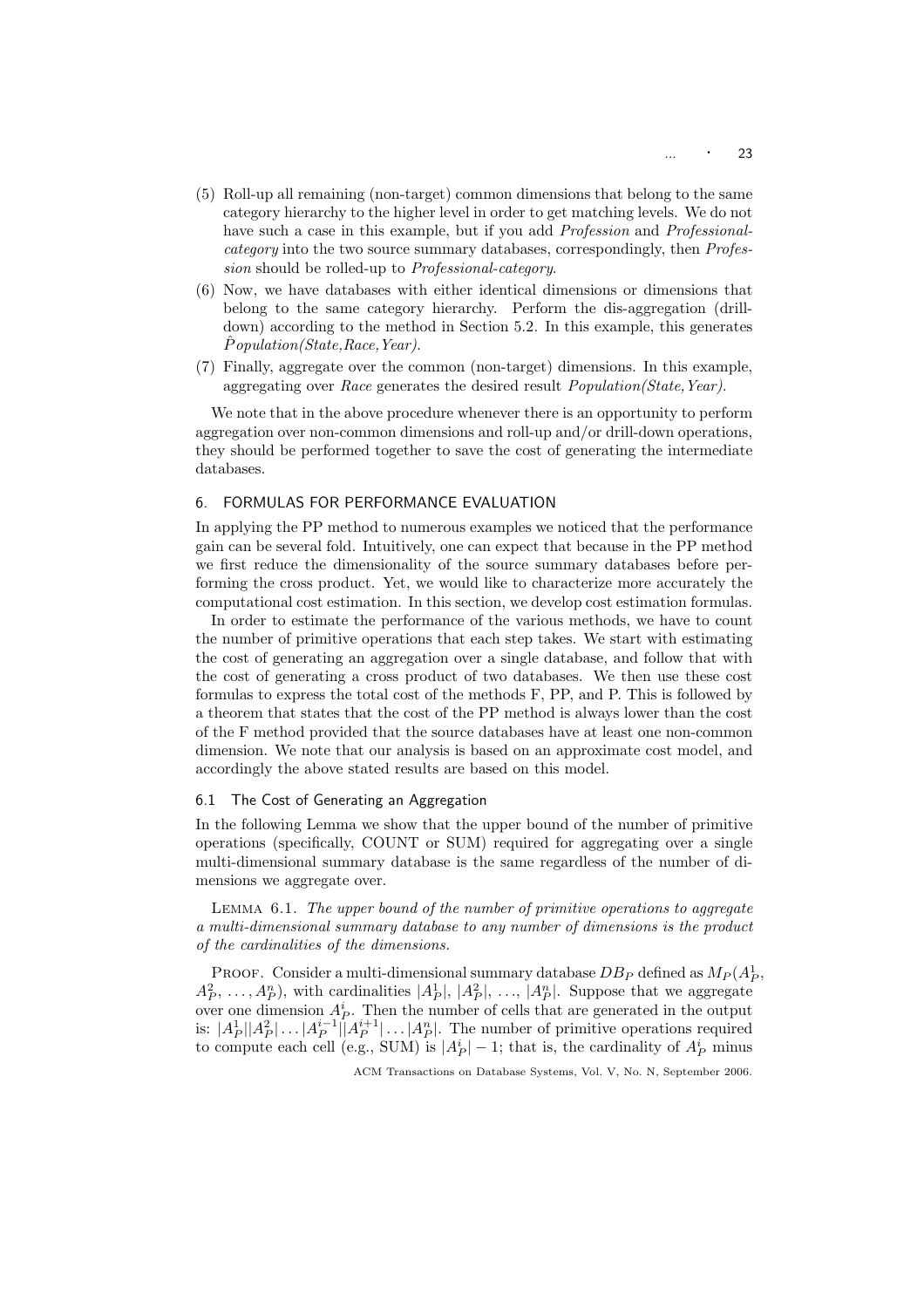24  $\cdot$  ...

one operation. For example, if the cardinality is 10, then only 9 operations are needed to generate the sum. Thus, the number of primitive operations is:

$$
|A_P^1||A_P^2|\dots|A_P^{i-1}|(|A_P^i|-1)|A_P^{i+1}|\dots|A_P^n| \tag{8}
$$

It follows that the upper bound can be approximated to  $|A_P| = |A_P^1||A_P^2| \dots |A_P^n|$ . This upper bound is very tight, especially when the dimension being aggregated has a large cardinality.

Now, consider the case of aggregating over two dimensions  $A_P^i$  and  $A_P^j$ . The number of cells generated is:  $|A_P^1||A_P^2| \dots |A_P^{i-1}||A_P^{i+1}| \dots |A_P^{j-1}||A_P^{j+1}| \dots |A_P^{n}|$ . The number of operations to generate one cell is the number of elements to sum over minus one:  $(|A_P^i||A_P^j|-1)$ . Again, rounding off this term we get that the cost estimation is again:  $|A_P| = |A_P^1||A_P^2| \dots |A_P^n|$ . It follows that the same expression results when we consider three dimensions, etc. Thus, the upper bound of the number of primitive operations is  $|A_P|$  regardless of the level of aggregation (the number of dimensions we aggregate over).  $\Box$ 

Lemma 6.2. The lower bound of the number of operations to aggregate a multidimensional summary database over any number of dimensions is one half of the product of the cardinalities of the dimensions. This lower bound occurs only in the degenerate case where the aggregation is over a single dimension whose cardinality is 2.

PROOF. The proof follows directly from expression  $(8)$  in the proof of Lemma 6.1, for the case that only one dimension  $A_P^i$  is aggregated and  $|A_P^i| = 2$ .

Typically, aggregation occurs over more than one dimension and dimensions have more than two values. Therefore, for all practical purposes we will assume the upper bound in the rest of the paper.

If we use the notation of "common", "non-common", and "target" dimensions to represent a database  $M_P$  according to the syntax introduced in Section 2.4, the product of the cardinalities of  $M_P(A_P^C, A_P^{T^C}, A_P^{T^C})$  can be represented by  $X_P = X_P^C X_P^{\overline{C}} X_P^{T^C} X_P^{T^C}$ , where the notation "X" represents a cardinality-product. For instance, the total number of operations to generate any aggregation over the summary database  $DB_P = Population(State, Age, Race, Sex)$  is  $X_P = 504$ , given that the cardinality of the domain values of the dimensions State, Age, Race, Sex are respectively: 9, 7, 4, 2. Suppose State is the non-common target dimension, Age, Sex are the common dimensions, and Race is the non-common dimension, it follows that  $X_P^C = 14$ , and  $X_P^{\overline{C}} = 4$ ,  $X_P^{T^C} = 1$ , and  $X_P^{T^C} = 9$ .

We denote the primitive operation cost (for either COUNT or SUM) as  $C_{po}$ . Therefore the cost of aggregations over the database  $M_P(A_P^C, A_P^{T^C}, A_P^{T^C})$  is

$$
C_{po}(X_P^C X_P^{\overline{C}} X_P^{T^C} X_P^T^{\overline{C}})
$$

## 6.2 The Cost of Generating the Cross Product

The formula for calculating a cross product is Eq. 3, shown below, as discussed in Section 3.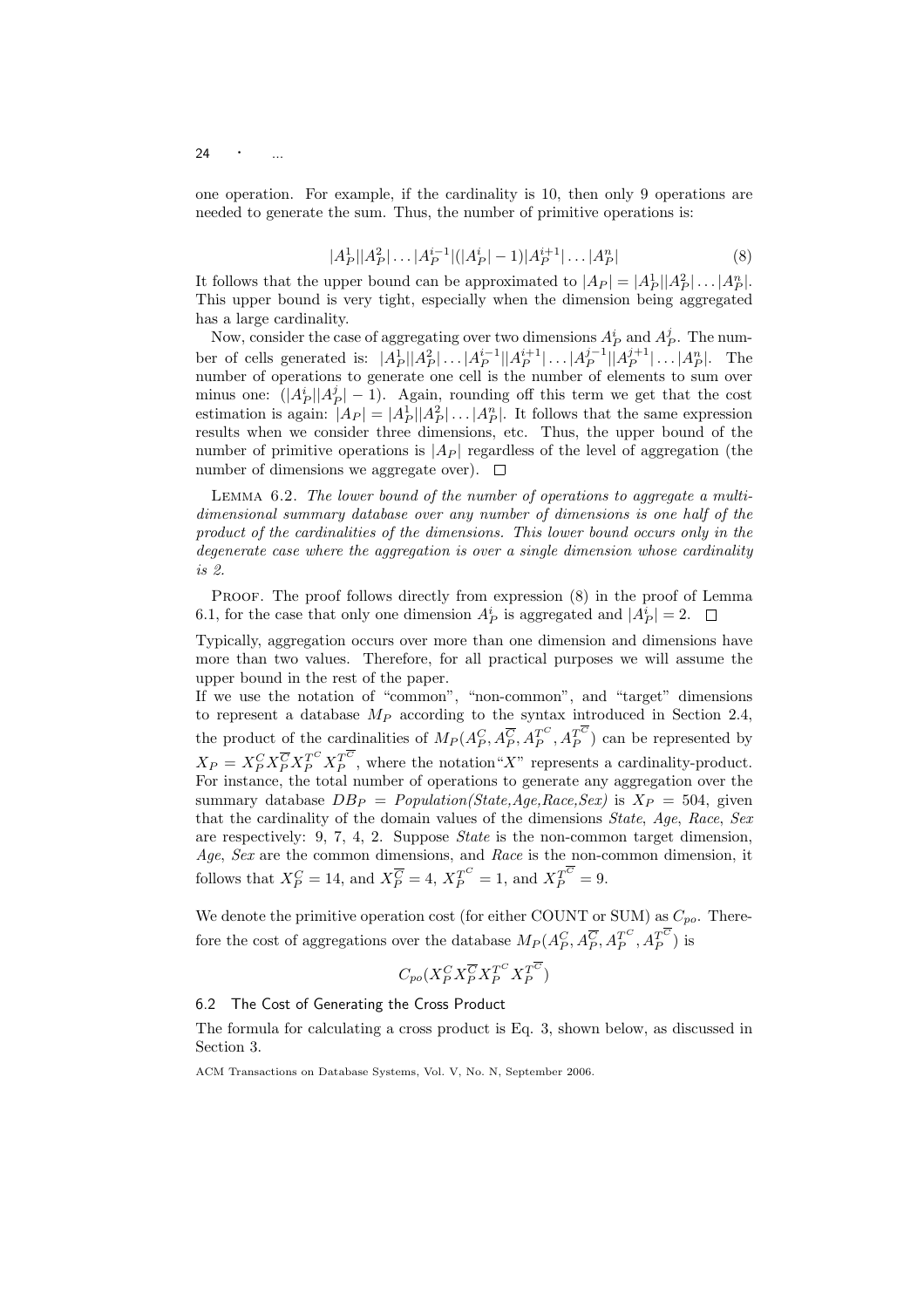$$
\begin{aligned} &\hat{M}_P(A_P^C,A_P^{\overline{C}},A_P^{T^C},A_P^{\overline{C}^{\overline{C}}},A_Q^{\overline{C}},A_Q^{\overline{C}^{\overline{C}}})\\ &=M_P(A_P^C,A_P^{\overline{C}},A_P^{T^C},A_P^{\overline{C}^{\overline{C}}})\frac{M_Q(A_Q^C,A_Q^{\overline{C}},A_Q^{T^C},A_Q^{\overline{C}^{\overline{C}}})}{\sum_{A_Q^{\overline{C}},A_Q^{\overline{C}^{\overline{C}}}}M_Q(A_Q^C,A_Q^{\overline{C}},A_P^{\overline{C}^{\overline{C}}},A_P^{\overline{C}^{\overline{C}}})} \end{aligned}
$$

To find out the cost of generating the cross product, the expression in the denominator has to be evaluated. Note that this expression is a sub-cube that needs to be calculated only once, but its elements are used multiple times in subsequent operations. That cost is simply the cost of aggregating over all the noncommon and target dimensions in  $M_Q$ . From Lemma 6.1 it follows that this cost is  $C_{po}(X_Q^C X_Q^{\overline C} X_Q^{T^C} X_Q^{T^C})$ .

Now, for each of the cells in the cross product, it is necessary to perform one multiply and one divide operation. We assume that the cost of divide and multiply is about the same, and that it is usually larger than COUNT or SUM, by a factor  $\alpha \geq 1$ . The number of cells in the cross product is:  $X_P^C X_P^{\overline{C}} X_P^{T^C} X_P^{\overline{C}} X_Q^{\overline{C}} X_Q^{T^C}$ . Thus the total cost for a cross product is:

$$
C_{po}(X_Q^C X_Q^{\overline{C}} X_Q^{T^C} X_Q^{T^{\overline{C}}})+2\alpha C_{po}(X_P^C X_P^{\overline{C}} X_P^{T^C} X_P^{T^{\overline{C}}} X_Q^{\overline{C}} X_Q^{T^{\overline{C}}})
$$

#### 6.3 Cost Formulas for the Three Methods

We can now derive the cost formulas for methods F, PP, and P. For the F method the total cost consists of the cost of generating the full cross product (shown in square brackets) followed by a post-aggregation to the target dimensions. Specifically the cost is:

$$
\begin{aligned}\n\left[C_{po}(X_Q^C X_Q^{\overline{C}} X_Q^{T^C} X_Q^{T^{\overline{C}}}) + 2\alpha C_{po}(X_P^C X_P^{\overline{C}} X_P^{T^C} X_P^{T^{\overline{C}}} X_Q^{\overline{C}} X_Q^{T^{\overline{C}}})\right] \\
+ C_{po}(X_P^C X_P^{\overline{C}} X_P^{T^C} X_P^{\overline{C}} X_Q^{\overline{C}} X_Q^{\overline{C}})\n\end{aligned} \tag{9}
$$

For the PP method, the total cost consists of first pre-aggregating each of the source summary databases over the non-common dimensions, then generating the cross product of the pre-aggregated databases, and then post-aggregating to the target dimensions. Specifically, the cost is:

$$
C_{po}(X_P^C X_P^{\overline{C}} X_P^{\overline{C}}^C X_P^{\overline{C}}) + C_{po}(X_Q^C X_Q^{\overline{C}} X_Q^{\overline{C}}^C X_Q^{\overline{C}}) + \left[C_{po}(X_Q^C X_Q^{\overline{C}} X_Q^{\overline{C}}^C) + 2\alpha C_{po}(X_P^C X_P^{\overline{C}} X_P^{\overline{C}} X_Q^{\overline{C}}) + C_{po}(X_P^C X_P^{\overline{C}} X_P^{\overline{C}} X_P^{\overline{C}} X_Q^{\overline{C}})
$$

Note that in the PP method, generating the cross product and the post-aggregation, the non-common dimensions are not in the expressions since they have been eliminated in the pre-aggregation.

For the P method, the total cost consists of first pre-aggregating each of the source summary databases over the common and non-common dimensions, and then generating the cross product of the pre-aggregated databases. Specifically, the cost is: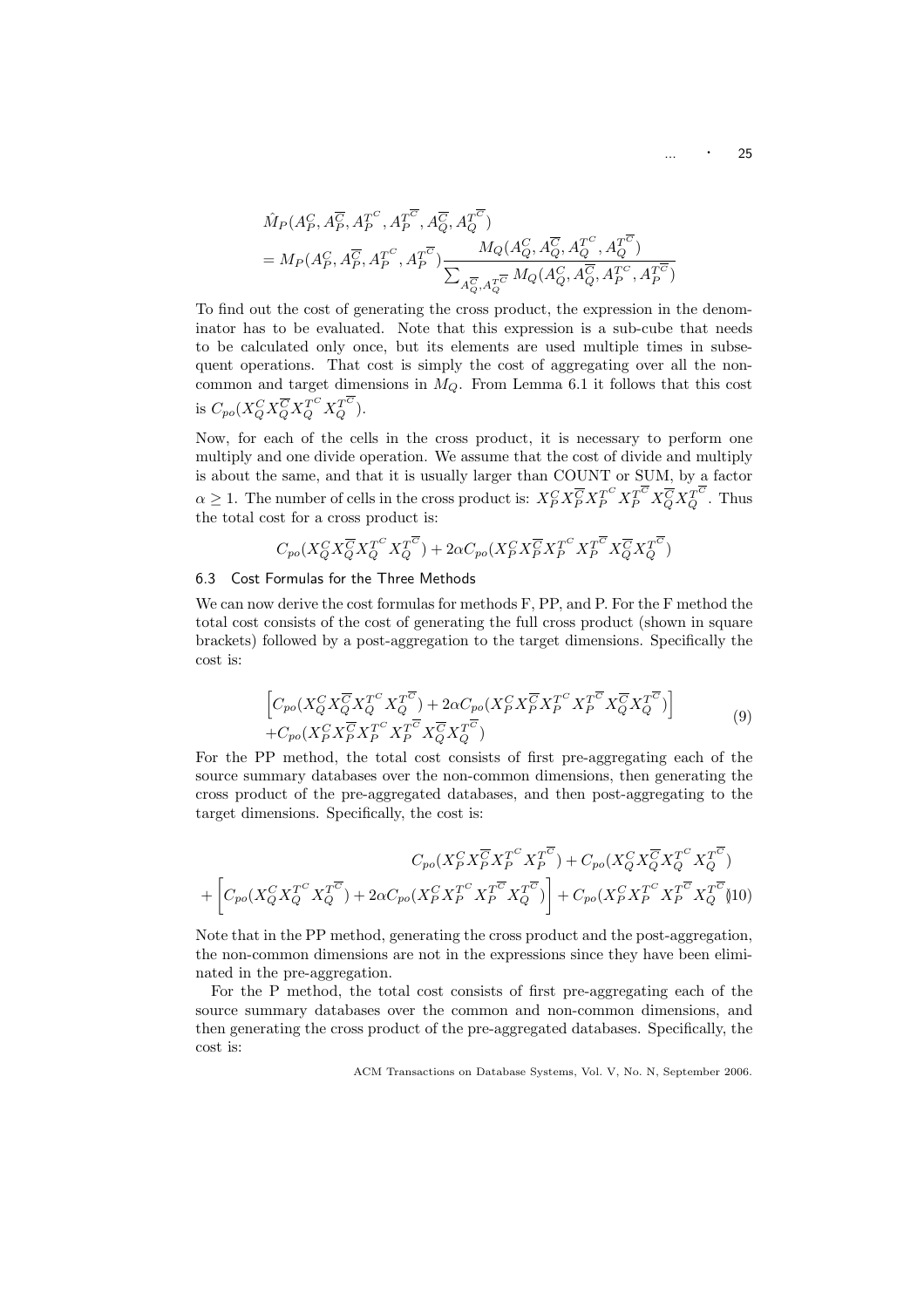26

$$
C_{po}(X_P^C X_P^{\overline{C}} X_P^{T^C} X_P^{T^{\overline{C}}}) + C_{po}(X_Q^C X_Q^{\overline{C}} X_Q^{T^C} X_Q^{T^{\overline{C}}})
$$
  
+ 
$$
\left[C_{po}(X_Q^{T^C} X_Q^{T^{\overline{C}}}) + 2\alpha C_{po}(X_P^{T^C} X_P^{T^{\overline{C}}} X_Q^{T^{\overline{C}}})\right]
$$
(11)

Note that generating the cross product in the P method, the common and noncommon dimensions are not in the expressions since they have been eliminated in the pre-aggregation.

Using expression (9) and (10) we are now ready to state and prove the following theorem.

## 6.4 Performance Domination of PP Method over F Method

THEOREM 6.1. Let  $M_P(A_P^C, A_P^{\overline C}, A_P^{T^C}, A_P^{T^C})$  and  $M_Q(A_Q^C, A_Q^{\overline C}, A_Q^{T^C}, A_Q^{T^C})$  be source summary databases that have at least one non-common dimension each, then according to the approximate cost model defined previously in this section, using the PP method is always less expensive computationally than using the F method.

PROOF. The proof consists of comparing the computational cost of the PP and F methods. We wish to show that:

$$
C_{po}(X_Q^C X_Q^{\overline{C}} X_Q^{\overline{C}} X_Q^{\overline{C}}) + C_{po}(X_P^C X_P^{\overline{C}} X_P^{\overline{C}} X_P^{\overline{C}}) + \left[C_{po}(X_Q^C X_Q^{\overline{C}} X_Q^{\overline{C}}) + 2\alpha C_{po}(X_P^C X_P^{\overline{C}} X_P^{\overline{C}} X_Q^{\overline{C}})\right] + C_{po}(X_P^C X_P^{\overline{C}} X_P^{\overline{C}} X_Q^{\overline{C}}) < C_{po}(X_Q^C X_Q^{\overline{C}} X_Q^{\overline{C}} X_Q^{\overline{C}}) + 2\alpha C_{po}(X_P^C X_P^{\overline{C}} X_P^{\overline{C}} X_P^{\overline{C}} X_P^{\overline{C}} X_Q^{\overline{C}} X_Q^{\overline{C}})
$$
  
+ $C_{po}(X_P^C X_P^{\overline{C}} X_P^{\overline{C}} X_P^{\overline{C}} X_P^{\overline{C}} X_Q^{\overline{C}} X_Q^{\overline{C}})$ 

The first term in each side is the same and can be removed. Comparing the last terms in each side in the above expression, which represent the cost of postaggregation, it is obvious that

$$
C_{po}(X_P^C X_P^{T^C} X_P^{T^{\overline{C}}} X_Q^{T^{\overline{C}}}) < C_{po}(X_P^C X_P^{\overline{C}} X_P^{T^C} X_P^{T^{\overline{C}}} X_Q^{\overline{C}} X_Q^{T^{\overline{C}}})
$$

because  $X_P^C X_P^{T^C} X_Q^{T^C}$  is a subset of  $X_P^C X_P^{\overline C} X_P^{T^C} X_P^{\overline C} X_Q^{\overline C} X_Q^{T^C}$ . Therefore, both terms can be removed, and the inequality reduced to:

$$
\begin{array}{l} X^C_P X^{\overline{C}}_P X^{T^C}_P X^{T^{\overline{C}}}_P + X^C_Q X^{T^C}_Q X^{T^{\overline{C}}}_Q + 2\alpha (X^C_P X^{T^C}_P X^{T^{\overline{C}}}_P X^{T^{\overline{C}}}_Q) \\ < 2\alpha (X^C_P X^{\overline{C}}_P X^{T^C}_P X^{T^{\overline{C}}}_P X^{\overline{C}}_Q X^{T^{\overline{C}}}_Q)\end{array}
$$

This inequality can be written as follows:

$$
\left(\frac{1}{2\alpha X_Q^{\overline{C}}X_Q^{\overline{T^{\overline{C}}}}}\right)+\left(\frac{1}{2\alpha X_P^{\overline{C}}X_P^{\overline{T^{\overline{C}}}}X_Q^{\overline{C}}}\right)+\left(\frac{1}{X_P^{\overline{C}}X_Q^{\overline{C}}}\right)<1
$$

Every dimension has, by definition, at least two category values. Also  $X_Q^{T^C}$  must always exist because  $A_Q^{T^C}$  is the proxy dimension(s) (see Section 2.4). Since, we have at least two terms in the denominators of the above expression, the first two fractions must be less than or equal to  $\frac{1}{8}\alpha$ , and the last fraction must be less than

ACM Transactions on Database Systems, Vol. V, No. N, September 2006.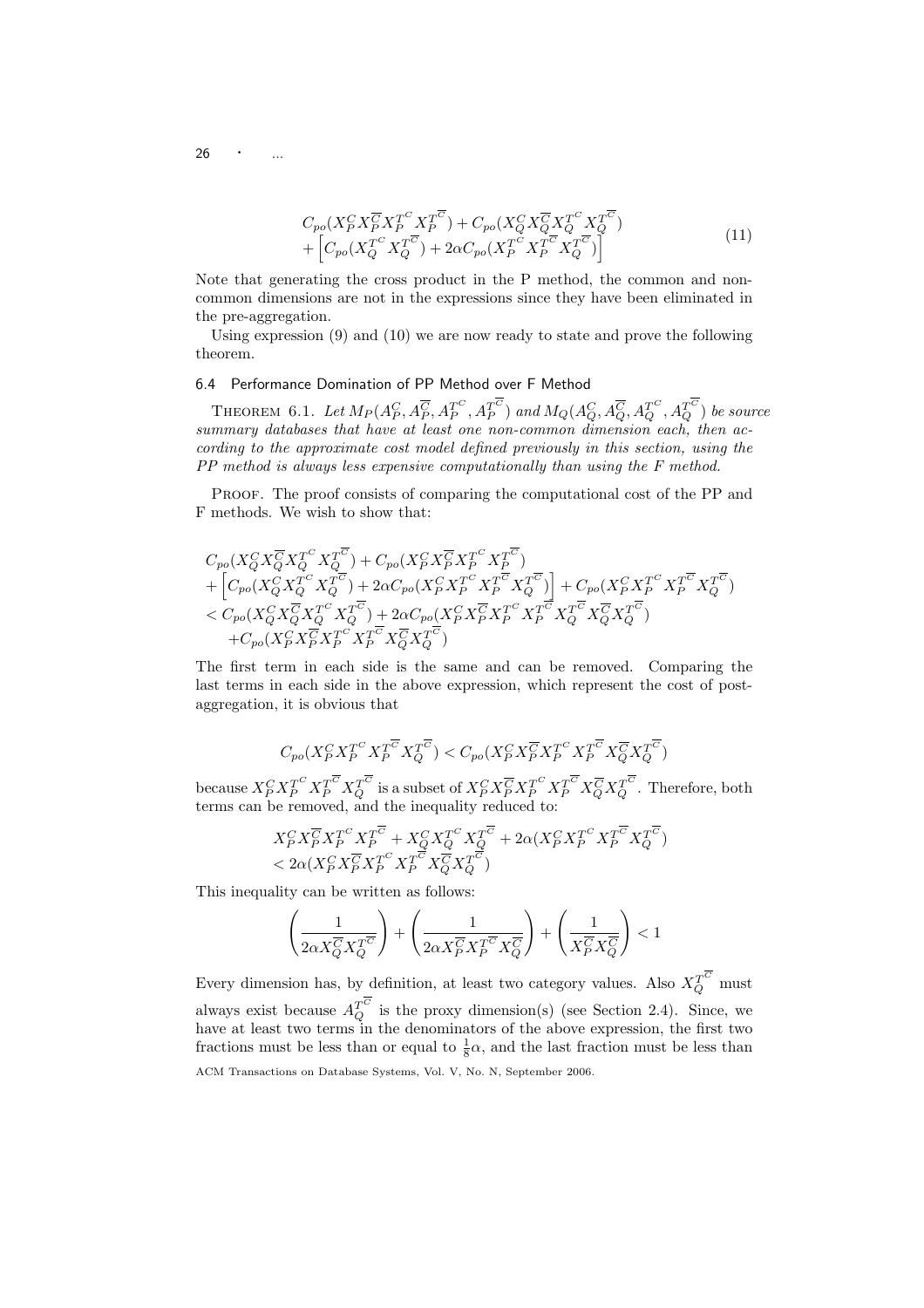or equal to  $\frac{1}{4}$ . Since  $\alpha \geq 1$ , the expression is always less than 1. Thus, if there is at least one non-common dimension, using the PP method is always less expensive computationally than using the F method.  $\square$ 

**Example 5** For illustrative purposes we assume that  $\alpha = 2$ ; that is, the cost of a multiplication or a division is twice the cost of a sum. Let us consider the summary databases  $Income(Age, Education, Sex)$  and  $Population(State, Age, Race, Sex)$  shown in Tables I and II, which are used to generate the estimation for  $Income(State)$ . For this example, we use the cardinalities 50, 10, 7, 2, 12 for the dimensions State, Age, Race, Sex, and Education, respectively. In other words, we have:

$$
X_P^C = 20 \t X_P^{\overline{C}} = 12 \t X_P^{T^C} = 1 \t X_P^{T^C} = 1
$$
  

$$
X_Q^C = 20 \t X_Q^{\overline{C}} = 7 \t X_Q^{T^C} = 1 \t X_Q^{\overline{C}} = 50
$$

Recall that in this example, only one target dimension exists:  $A_Q^{T^C} = \{State\}$ ,  $A_Q^{T^C} = \emptyset$ ,  $A_P^{T^C} = A_P^{T^C} = \emptyset$ , and therefore we use  $X_P^{T^C} = X_P^{T^C} = 1$  and  $X_Q^{T^C} = 1$  to neutralize these terms. Applying the F method, the total cost is  $427000\dot{C}_{po}$ , while using the PP method, the total cost is  $13240C_{po}$ . In other words, the computational cost of the PP method is less than the F method by a factor 32.25.

## 7. EVALUATION OF ACCURACY AND COST TRADE-OFFS

While we proved theoretically that there is a benefit of using the PP method rather than the F method since they provide the same accuracy level, there is the practical question of how much computation is saved by using the PP method. A second practical question is how much better is the accuracy of the PP method relative to using the P method, and what is the cost penalty for that. Put it another way, is it worth paying the cost of the PP method over the P method to gain in accuracy? We address these questions in this section. We evaluate first experimentally the accuracy question to find which parameters the accuracy is sensitive to. Then, we evaluate the cost benefit of using the PP method versus the F method, and the cost penalty of using PP method vs. P method.

#### 7.1 Accuracy Analysis

Intuitively, the accuracy of estimation is a function of the correlation between the measures of the source summary databases, and also depends on the common dimensions between them. Therefore, there should be significant loss of accuracy if we use the P method, because we pre-aggregate over common dimensions. However, it is also reasonable to expect that if the cardinalities of the dimensions are small, the difference in accuracy between the two methods will be small, because there is less information to support the correlations. Thus, we selected example databases that vary in these two parameters: the correlation level, and the cardinality level.

We used the following databases: *Income*(Age, Race), and *Population*(State, Age, Race) to estimate  $Income(State)$ . For the low cardinalities we used 9, 7, 2 for State, Age, and Race, respectively. For the high cardinality we used 27, 15, and 7, respectively.

We varied the correlation by changing the distribution of the measures  $(X \text{ and } Y)$  $Y$ ) over the common dimensions. In general, the closer the distribution patterns,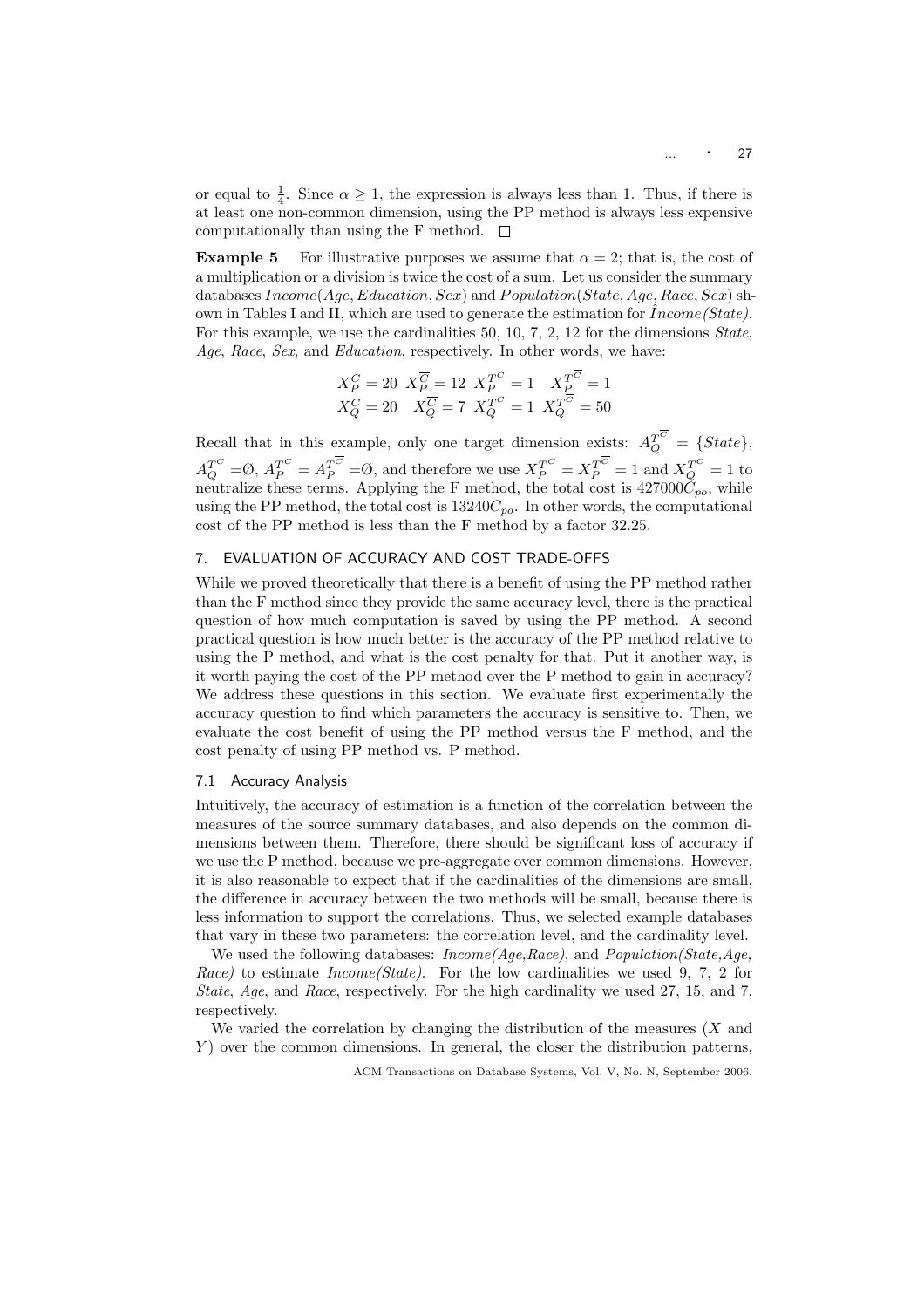Table VII. Correlation and Average Relative Error

|            |       |              | High cardinality of common dimensions |           |              | Low cardinality of common dimensions |
|------------|-------|--------------|---------------------------------------|-----------|--------------|--------------------------------------|
| $Corr.$ PP |       | $\mathbf{P}$ | Diff.                                 | <b>PP</b> | $\mathbf{P}$ | Diff.                                |
| 0.85       | 0.199 | 0.602        | 0.402                                 | 0.147     | 0.176        | 0.028                                |
| 0.7        | 0.325 | 0.887        | 0.562                                 | 0.256     | 0.281        | 0.025                                |
| 0.55       | 0.424 | 1.043        | 0.619                                 | 0.329     | 0.343        | 0.014                                |
| 0.4        | 0.441 | 1.281        | 0.840                                 | 0.351     | 0.358        | 0.006                                |

the higher the correlation. We calculated correlation figures using the well-known formula, where the measures are  $X$  and  $Y$ , and  $N$  is the total number of cells over the common dimensions, as follows:

$$
r = (1/(N-1)) \sum_{i=1}^{N} \left( \frac{X_i - \overline{X}}{\sigma_X} \right) \left( \frac{Y_i - \overline{Y}}{\sigma_Y} \right)
$$

where  $\overline{X}$ ,  $\overline{Y}$  are the mean for X and Y respectively, and  $\sigma_X =$  $\overline{(1/N)\sum_{i=1}^N(X_i-\overline{X})^2}$ is the standard deviation. Similarly,  $\sigma_Y =$  $\frac{1}{\sqrt{2}}$  $\overline{(1/N)\sum_{i=1}^N(Y_i-\overline{Y})^2}.$ 

The results are shown in Table VII and are presented graphically in figures 2 and 3. Figure 2 shows that in the case of high cardinality, the difference between the average relative error (ARE, represented as percent) of the PP method and the P method is quite high for all correlation levels (40% or more). For example, for the high correlation of 0.85, the ARE for the PP method is 19%, while for the P method it is 60%. As expected, the error for higher correlations is lower. Interestingly, the error difference grows as the correlation level gets lower.

In contrast, Figure 3 shows that in the case of low cardinality the difference in accuracy is quite small (3% or less). This observation raises the question as to whether it is worth paying the extra cost of using the PP method when the cardinality is low. We address this question in the next section.

#### 7.2 Cost Trade-offs

The cost formulas for the three methods, F, PP, and P were developed in Section 6. We recall that the cost formulas are:

for F method:

$$
\begin{aligned}\n\left[C_{po}(X_Q^C X_Q^{\overline{C}} X_Q^{T^C} X_Q^{T^{\overline{C}}}) + 2\alpha C_{po}(X_P^C X_P^{\overline{C}} X_P^{T^C} X_P^{T^{\overline{C}}} X_Q^{\overline{C}} X_Q^{T^{\overline{C}}})\right] \\
+ C_{po}(X_P^C X_P^{\overline{C}} X_P^{T^C} X_P^{T^{\overline{C}}} X_Q^{\overline{C}} X_Q^{T^{\overline{C}}})\n\end{aligned} \tag{12}
$$

for PP method:

$$
C_{po}(X_Q^C X_P^{\overline{C}} X_P^{T^C} X_P^{\overline{C}}) + C_{po}(X_Q^C X_Q^{\overline{C}} X_Q^{T^C} X_Q^{\overline{C}})
$$
  
+ 
$$
\left[C_{po}(X_Q^C X_Q^{T^C} X_Q^{\overline{C}}) + 2\alpha C_{po}(X_P^C X_P^{T^C} X_P^{\overline{C}} X_Q^{\overline{C}})\right]
$$
  
+ 
$$
C_{po}(X_P^C X_P^{T^C} X_P^{\overline{C}} X_Q^{\overline{C}})
$$
(13)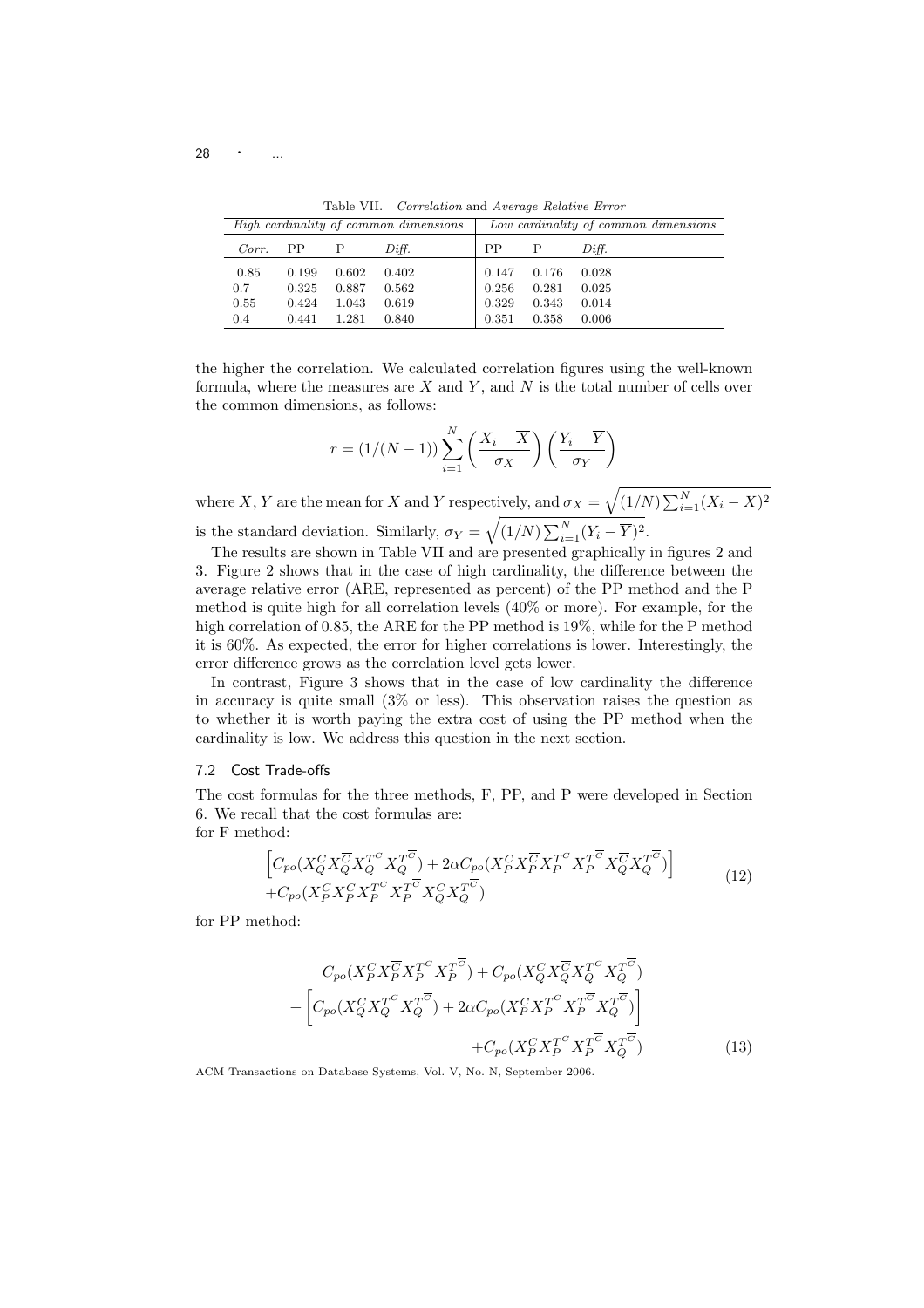

Fig. 2. ARE(%) in the case of high cardinality of dimensions



Fig. 3. ARE(%) in the case of low cardinality of dimensions

for P method:

$$
C_{po}(X_P^C X_P^{\overline{C}} X_P^{T^C} X_P^{\overline{C}}) + C_{po}(X_Q^C X_Q^{\overline{C}} X_Q^{\overline{C}} X_Q^{\overline{C}})
$$

$$
+ \left[ C_{po}(X_Q^{T^C} X_Q^{\overline{C}}) + 2\alpha C_{po}(X_P^{T^C} X_P^{\overline{C}} X_Q^{\overline{C}}) \right]
$$
(14)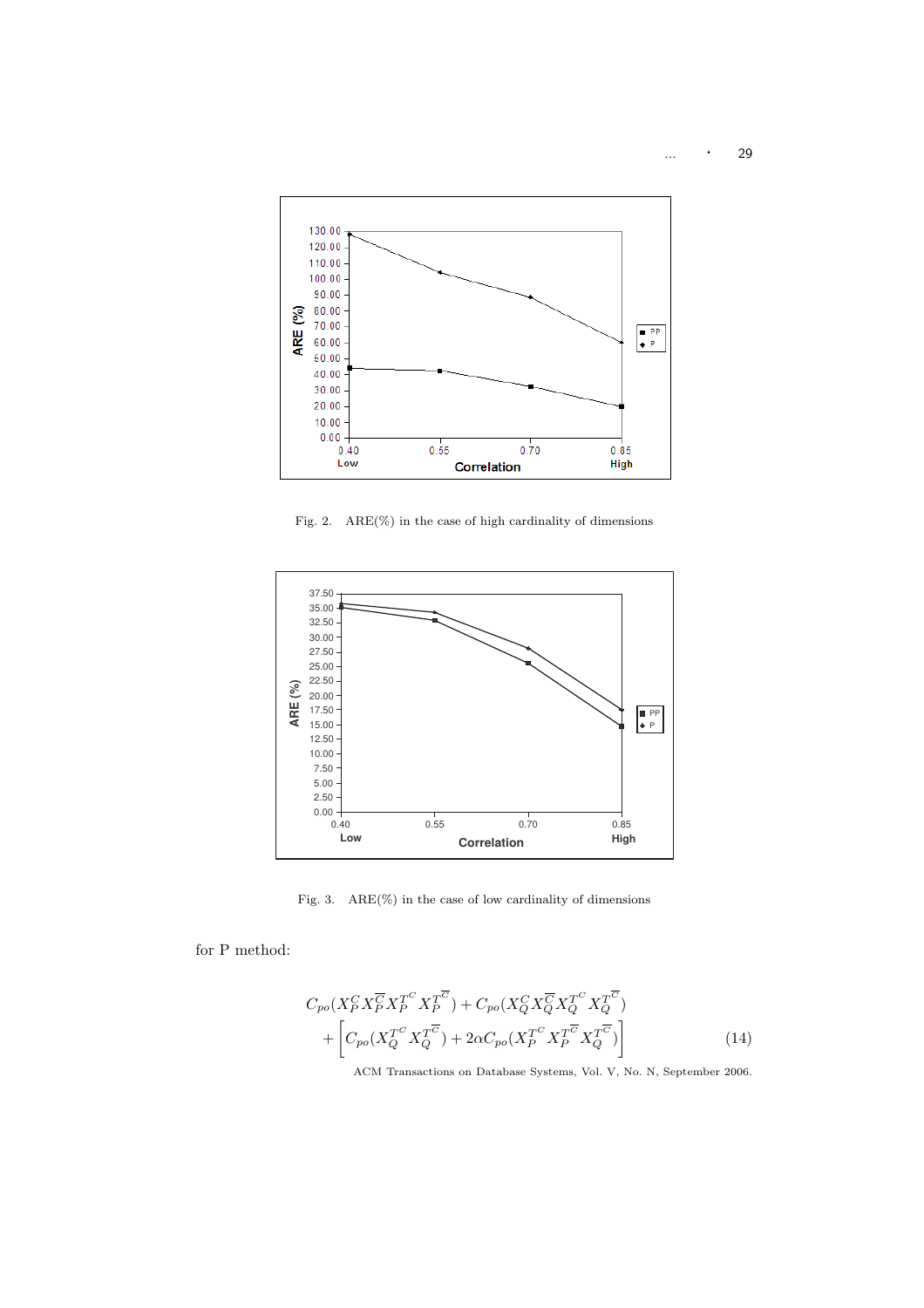$30 \qquad \cdot \qquad ...$ 

For evaluating the cost tradeoffs, we take the ratios (the gain) of the cost between the methods when applied to the same source databases. From the cost formulas, it is evident that the cost is dependent on the products of cardinalities of the common, non-common, and the target dimensions. Since we cannot get closed form formulas for the ratios, we evaluated the gains and generated multiple graphs to observe the behavior of the gain when varying the cardinality of the dimensions. We note that in the formulas, the cardinality measures represent the product of cardinalities for each type of dimension. For example, the expression  $X_P^C$  represents the product of all common dimensions (if we have 3 dimensions with cardinalities of 2, 5, and 10, then  $X_P^C = 100$ ). We will use below the terms "common cardinality-product", "noncommon cardinality-product", and "target cardinality-product" for the product of each, correspondingly. The target cardinality-product refers to the product of the cardinality of the common and non-common target dimensions.

We start with graphing the gain of the F method over the PP method. We show two graphs. In Figure 4, we fix the common cardinality-product  $(=100)$  and vary the non-common and target cardinalities (between 10 and 200). From this graph, we observe that the gain increases super-linearly with the increase of the cardinality-product of non-common dimensions. We also observe that the target cardinality-product has a large effect on the gain, although the gain decreases as the target cardinality-product increases.

In Figure 5, we fix the non-common cardinality-product  $(=100)$ , and vary the common and target cardinalities (between 10 and 200). Interestingly, the common cardinality-product has no effect on the gain. This can be explained by observing that  $X_P^C = X_Q^C$  can be factored out in both the F method and PP method expressions, and thus have no effect when we take the ratio. We observe, again, that the target cardinality-product has a large effect on the gain, but the gain decreases as the target cardinality-product increases. We also observe that the gain figures are very large, in the order of several 1000's.

How can this very high gain be explained intuitively? We observe that the largest term for the F method has 6 cardinality-product elements, while the largest term for the PP method has only 4 cardinality-product elements. This is the reason that pre-aggregating over the non-common dimensions is highly effective.

Next, we graph the gain of the PP method over the P method. In Figure 6, we fix the common cardinality-product  $(=100)$  and vary the non-common and target cardinalities (between 10 and 200). We observe that for low cardinalities the gain is in the range of 10's, but quickly goes down to single digit levels as the cardinality increases even for high target cardinalities. In Figure 7, we fix the non-common cardinality-product  $(=100)$ , and vary the common and target cardinalities (between 10 and 200). Here again, we see a very small effect on the gain when varying the common cardinality-product.

Why is the gain of the P method over the PP method relatively small compared to the PP method over the F method case? In contrast to the previous case, we observe that largest terms for the PP method as well as the P method have 4 cardinality-product elements, and thus the ratio is small.

#### 7.3 Discussion

We can now respond to the two questions posed in the beginning of this section.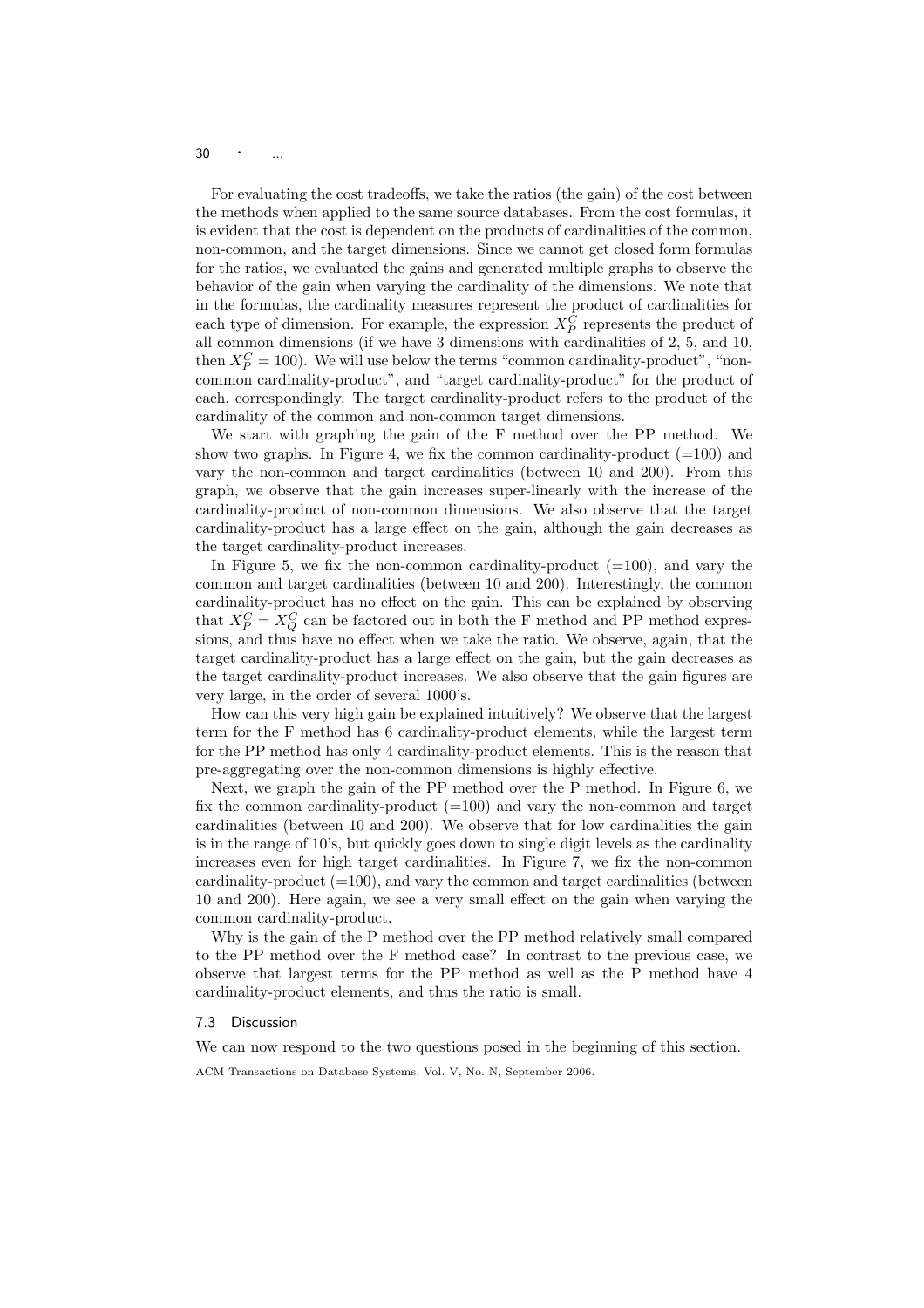... · <sup>31</sup>



Fig. 4. Gain of F method over PP method with fixed common cardinality-product



Fig. 5. Gain of F method over PP method with fixed non-common cardinality product

1) How much computation is saved by using the PP method rather than the F method?

The experimental results show that the savings behave as a super-linear function of the product of the non-common cardinalities. Furthermore, the gain increases with the target cardinality-product, but in a sub-linear fashion. We note that it is only necessary to have two non-common dimensions with cardinality of 10 each to get a gain in the order of 100. Typical cardinalities can range from low (e.g., 2 for sex), to quite high (e.g., 50 for states), or even 100's (e.g., product types). Thus, pre-aggregation over just a few non-common dimensions can achieve very high gains.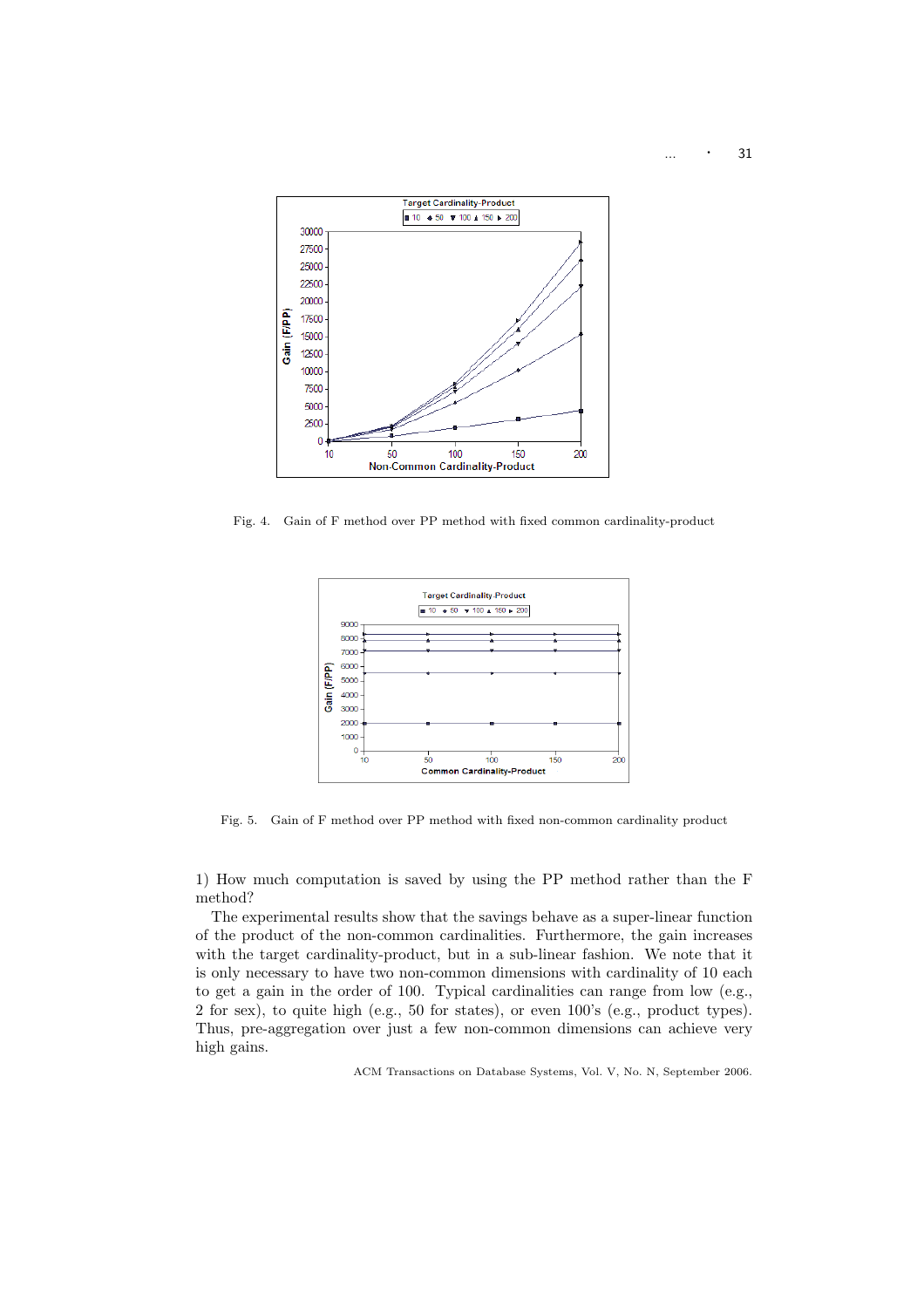$32 \cdot \cdot \cdot \cdot \dots$ 



Fig. 6. Gain of PP method over P method with fixed common cardinality-product



Fig. 7. Gain of PP method over P method with fixed non-common cardinality-product

2) Is it worth paying the cost of the PP method to gain in accuracy?

The cost penalty for using the PP method relative to the P method is low for high cardinality-product (order of 3 or less). Even for low cardinality-product the gain is relatively low (order of a few 10's). The main reason is that the pre-aggregation cost in the P and PP methods dominates the total cost. Since the accuracy obtained by the PP method is much higher than the P method for high cardinality-product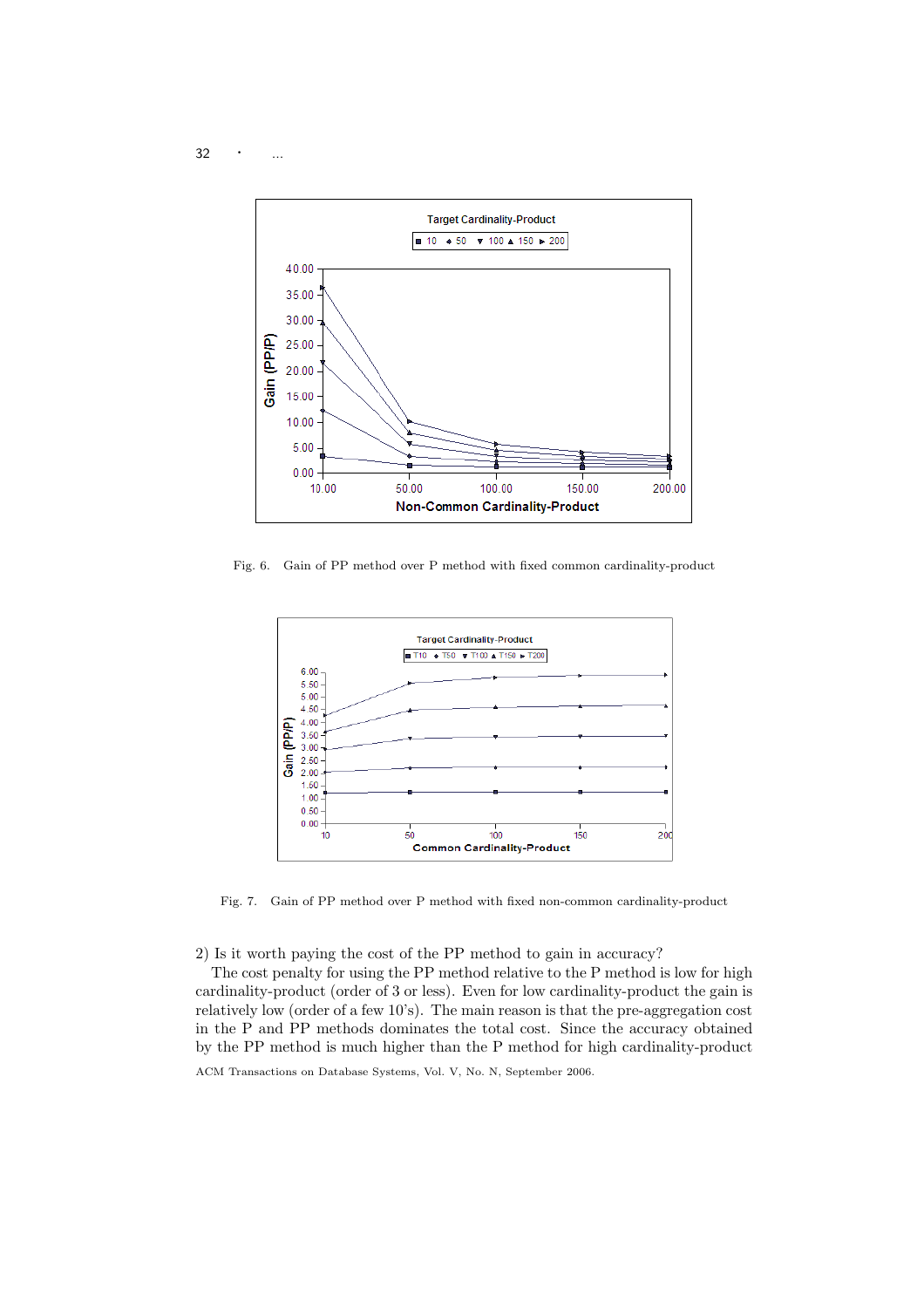of common dimensions, and the penalty is low, there is no doubt that in this case PP method should be used. In the case of a low cardinality-product, where the accuracy gain is low, it may not be worth performing the extra operations even though the cost is relatively low. However, in some applications, even 3% in accuracy is significant, and the moderate extra cost may still be worth even in these cases.

## 8. EXTENDING THE QUERY ESTIMATION RESULTS TO MULTIPLE SOURCE DATABASES

From a statistical analysis point of view, the most common estimation operation is over two databases, where one is a database with a particular target measure (e.g., sales) using another database as a proxy database with another measure (e.g., income). The advantage of using the PP method for the case of two databases has been presented in previous sections. However, in some cases, the estimation may require the use of more than two databases. In practical situations the databases may come from different sources (such as agencies responsible for economic activities, population census, education, health, etc.) In such cases many of the dimensions in the databases are non-common. In this section, we explore under what conditions we can apply the PP method for performing estimation over more than two databases. We start with an example to illustrate the concepts of using multiple proxy databases.

Consider the following three summary databases:

 $DB_A : Sales(State, Type_of_business)$  $DB_B: Income(Race, Education, Age)$  $DB_C$ : Population(County, Sex, Age)

Suppose that the desired target database is:

$$
DB_T = Sales(State, Sex, Race)
$$

We will prove in this section the conditions under which we can apply the PP method. In this particular example, our results will show that we can perform preaggregation over the dimensions "Type of business", "Education" (but not "Age"), and also rolling-up over "County" to the "State" level in order to generate a greatly reduced cross-product of Sales(State,Sex,Race,Age), and then summarize over "Age". As noted earlier, when pre-aggregation is applied even over a small number of dimensions the saving in the computational complexity can be very large if the cardinality of the dimensions is large. In this example, the "Type<sub>-Of-</sub>business" dimension has typically a very large cardinality, and on average, there are a large number of counties for each state, and thus the savings can be several orders of magnitude.

When using multiple proxy databases, the number of databases involved is typically small for the simple reason that the number of databases used cannot exceed the number of dimensions desired in the target database. In the example above, there are three dimensions requested in the target database, where the first (State) is in the same hierarchy dimension of another database, the second  $(Sex)$  is only in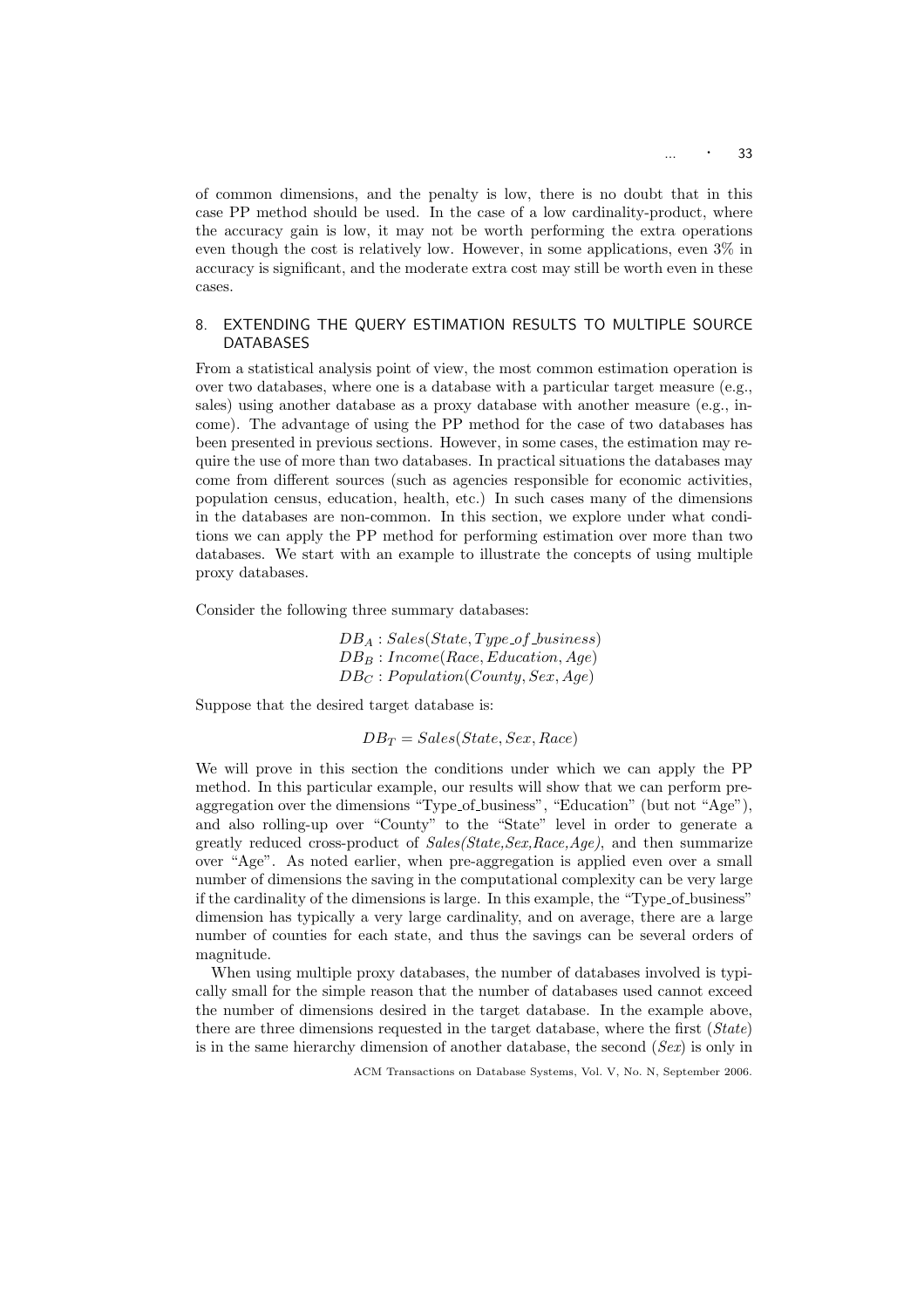$34 \cdot \cdot \cdot \cdot$ 

one database, and the third (Race) is in another. Therefore, at most the number of databases involved is equal to the number of dimensions in the target database.

#### 8.1 The Order of Performing the Cross Product

Since we have more that one proxy database, the first question is in which order to apply them in the estimation process. It turns out that, in general, the order of applying the proxy database produces different results. Yet, we are interested in finding out the conditions under which the results produced are the same regardless of order. We prove in this section that under a condition that we refer to as "Proxy-Non-Commonality" (PNC) condition the order of applying the proxy databases can be arbitrary. Given several source databases, one of the databases is chosen as a primary database because its measure is requested in the query as a target measure. Accordingly, the PNC condition can be stated as follows:

DEFINITION 8.1. Given a primary database and two or more proxy databases, the Proxy-Non-Commonality (PNC) condition requires that all the dimensions of the proxy databases that are not in the primary database must be mutually exclusive.

We show in this section that if the PNC condition holds, the same result is obtained by applying the proxy databases in any order. To illustrate this point consider the example shown in the introductory part of Section 8. The "Sales" database A is the primary database. The dimension-level "County" in database C is in the same dimension (Geographical area) as the dimension-level "State" in the primary database A. Thus, we are only concerned with the remaining dimensions in the databases  $B$  and  $C$ , and whether they are mutually exclusive:

> $DB_B: Income(Race, Education, Age)$  $DB_C$ : Population(Sex, Age)

As can be seen, this example does not fulfill the PNC condition because "Age" is common to both databases. Therefore, the order of applying the proxy databases matters.

Now, consider the following variation on this example, where database A has the target measure:

> $DB_A : Sales(State, Type of\_business)$  $DB_B: Income(State, Race, Education, Age)$  $DB_C : Population(Country, Sex, Marital\_status)$

To evaluate the PNC condition, we do not consider "State" in database B and "County" in database C. As can be seen below the non-commonality PNC condition is met in the remaining dimensions of databases B and C.

> $DB_B: Income(Race, Education, Age)$  $DB_C : Population(Sex, Marital\_status)$

What can be done in case that the PNC condition does not hold? Obviously some order has to be chosen. We will show in the next sections the condition under which the PP method gives the same result as the F method, given a particular order of applying the proxy databases. As will be seen, unlike the PNC condition,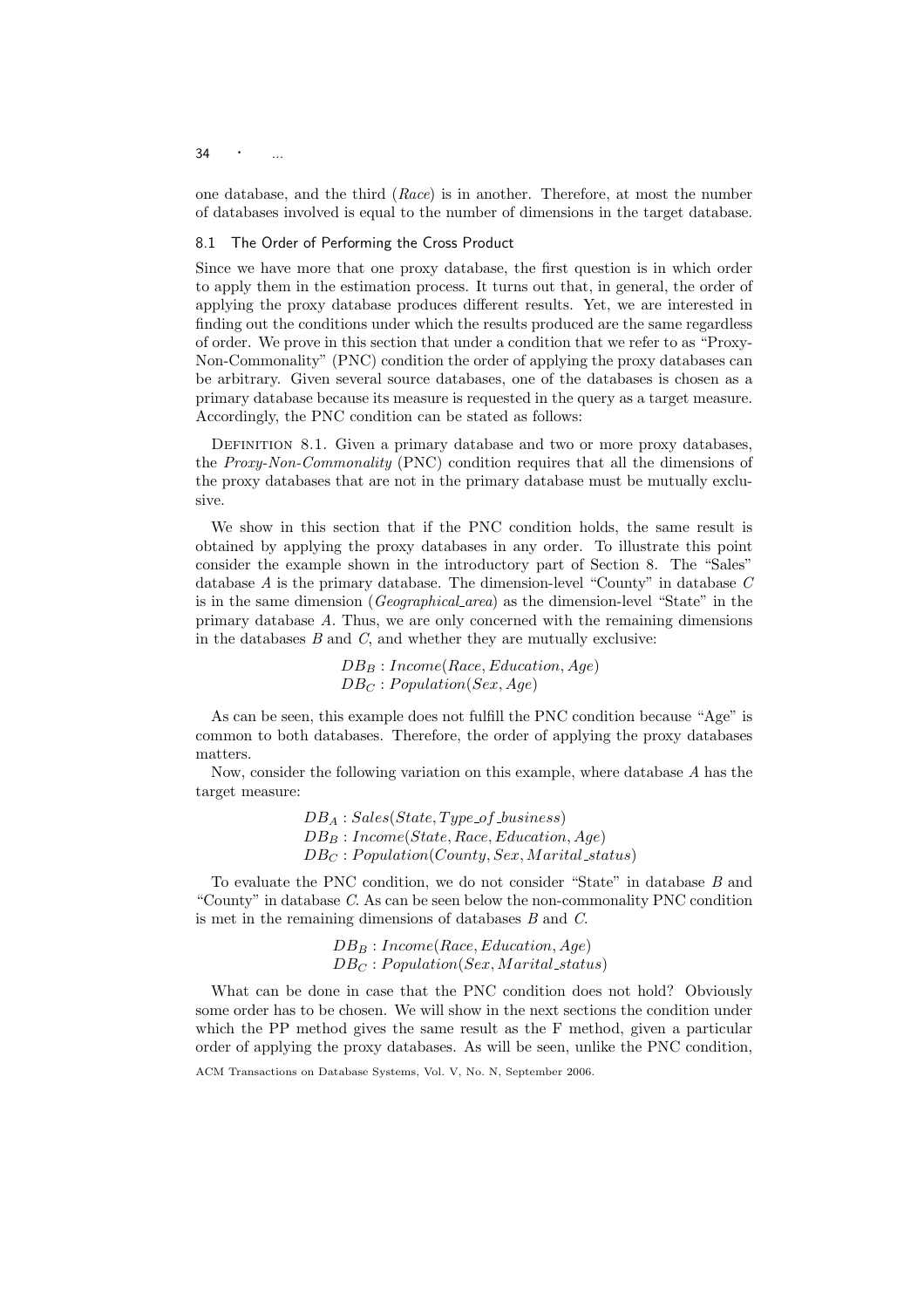this condition allows partially or fully common dimensions to exist, but states that pre-aggregation can be performed only over the mutually exclusive, non-common dimensions. Further, unless the PNC condition holds, different results can be obtained depending on the order of applying the proxy databases.

The question of which order of the proxy databases to select in order to get the most accurate result is an open question that depends on the statistical distributions of the measures involved over the dimensions. We believe that the choice depends on the correlations between the measures, but we have no proof for this. In the example above, if the correlation between Sales and Income is statistically high, it suggests that it is better to evaluate in the order  $(Sales (Income (Population))),$ i.e., get Income using Population as proxy first, and then get Sales using the result Income in the previous step as a proxy next. We consider this problem a challenge for future work.

We prove in the next theorem that if the PNC condition holds, the same result will be produced regardless of the order of applying the proxy Databases.

THEOREM 8.1. Given a primary database and two or more proxy databases, if the dimensions of the proxy databases that are not in the primary database are mutually exclusive (i.e. the PNC condition holds), then the estimated result is invariant under any order of applying the proxy databases.

Proof. We present here the sketch of the proof. The formal proof is given in the electronic appendix. The proof is based on a specific notation that splits the dimensions of the proxy databases  $DB_{Q_i}$  into the dimensions that are common and the dimensions that are non-common with the primary database  $DB_P$ . They are represented by  $A_{Q_i}^{C_P}$  and  $A_{Q_i}^{C_P}$ , respectively. According to this notation,  $M_P(A_P^C, A_P^{\overline{C}})$  and  $M_{Q_1}(A_{Q_1}^{C_P}, A_{Q_1}^{C_P}), \ldots, M_{Q_n}(A_{Q_n}^{C_P}, A_{Q_n}^{C_P})$  are the source summary databases, where  $A_P^C = \bigcup_i A_{Q_i}^{C_P}$ , and  $A_P^{\overline{C}} \neq A_{Q_i}^{\overline{C}_P}$  where  $0 < i \leq n$ . Then, the PNC condition is expressed as  $A_{Q_i}^{C_P} \cap A_{Q_j}^{C_P} = \emptyset$  where  $0 < i, j \leq n$  and  $i \neq j$ .

Given a particular order of the proxy databases, we show in the appendix that applying the F method yields:

$$
\hat{M}_{P}[\mathsf{F}](A_{P}^{C}, A_{P}^{\overline{C}}, A_{Q_{1}}^{\overline{C}_{P}}, \dots, A_{Q_{n}}^{\overline{C}_{P}})
$$
\n
$$
= \frac{M_{P}(A_{P}^{C}, A_{P}^{\overline{C}})\left(\hat{M}_{Q_{n}}[\mathsf{F}](A_{Q_{n}}^{C_{P}}, \dots, A_{Q_{1}}^{C_{P}}, A_{Q_{n}}^{\overline{C}_{P}}, \dots, A_{Q_{1}}^{\overline{C}_{P}})\right)}{\sum_{A_{Q_{1}}^{\overline{C}_{P}}, \dots, A_{Q_{n}}^{\overline{C}_{P}}}\left(\hat{M}_{Q_{n}}[\mathsf{F}](A_{Q_{n}}^{C_{P}}, \dots, A_{Q_{1}}^{C_{P}}, A_{Q_{n}}^{\overline{C}_{P}}, \dots, A_{Q_{1}}^{\overline{C}_{P}})\right)}
$$

where:

$$
\hat{M}_{Q_n}[\mathsf{F}](A_{Q_n}^{C_P}, \dots, A_{Q_1}^{C_P}, A_{Q_n}^{\overline{C}_P}, \dots, A_{Q_1}^{\overline{C}_P}) = \left( \left( \dots \left( M_{Q_n}(A_{Q_n}^{C_P}, A_{Q_n}^{\overline{C}_P}) \frac{M_{Q_{n-1}}(A_{Q_{n-1}}^{C_P}, A_{Q_{n-1}}^{\overline{C}_P})}{\sum_{A_{Q_{n-1}}^{\overline{C}_P}} M_{Q_{n-1}}(A_{Q_{n-1}}^{C_P}, A_{Q_{n-1}}^{\overline{C}_P})} \right) \dots \right) \dots \right) \frac{M_{Q_1}(A_{Q_1}^{C_P}, A_{Q_1}^{\overline{C}_P})}{\sum_{A_{Q_1}^{\overline{C}_P}} M_{Q_1}(A_{Q_1}^{C_P}, A_{Q_1}^{\overline{C}_P})} \right)
$$

As can be observed, any permutation of the order of applying the proxy databases provide the same result under the PNC condition and therefore can be represented as a closed form formula as follows:

ACM Transactions on Database Systems, Vol. V, No. N, September 2006.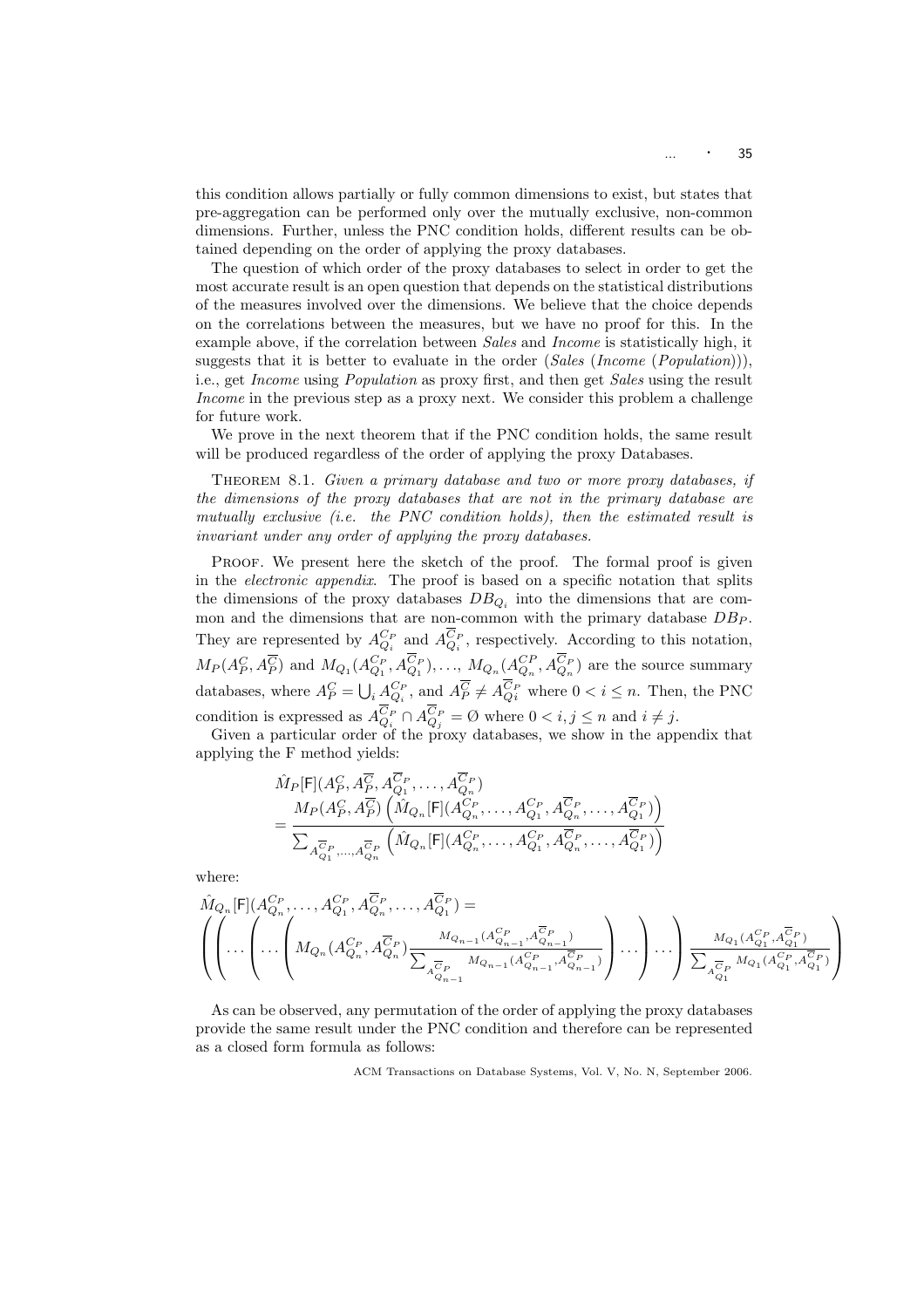$$
\hat{M}_{P}[\mathsf{F}](A_{P}^{C}, A_{P}^{\overline{C}}, A_{Q_{1}}^{\overline{C}_{P}}, \dots, A_{Q_{n}}^{\overline{C}_{P}}) =
$$
\n
$$
M_{P}(A_{P}^{C}, A_{P}^{\overline{C}}) \frac{M_{Q_{1}}(A_{Q_{1}}^{C_{P}}, A_{Q_{1}}^{\overline{C}_{P}}) \dots M_{Q_{n}}(A_{Q_{n}}^{C_{P}}, A_{Q_{n}}^{\overline{C}_{P}})}{\left(\sum_{A_{Q_{1}}^{\overline{C}_{P}}} M_{Q_{1}}(A_{Q_{1}}^{C_{P}}, A_{Q_{1}}^{\overline{C}_{P}})\right) \dots \left(\sum_{A_{Q_{n}}^{\overline{C}_{P}}} M_{Q_{n}}(A_{Q_{2}}^{C_{P}}, A_{Q_{n}}^{\overline{C}_{P}})\right)}
$$
\n
$$
\Box
$$
\n(15)

#### 8.2 Conditions for the PP Method to Preserve Accuracy

The next question to address is whether the partial pre-aggregation (method PP) can be applied in the case of multiple proxy databases. The problem can be posed as follows: given a target query and a pre-determined evaluation order over multiple proxy databases for generating the full cross product (method F), under what conditions can the PP method be applied and produce results with the same accuracy? We prove in Theorem 8.2 that a sufficient condition is to apply pre-aggregation to non-common dimensions (dimensions that appear in a single database only) and are not required as primary dimensions. In the example above "Type<sub>-of-business</sub>", and "Education level" are such dimensions. We also prove that the above definition of non-common dimensions is also a necessary condition. This is achieved by using a counter example in Theorem 8.3. In order to prove this theorem, we use the notations introduced in the following definition.

DEFINITION 8.2. Let  $M_P(A_P^C, A_P^{\overline{C}}, A_P^{T^C}, A_P^{T^C})$  and  $M_{Q_1}(A_{Q_1}^C, A_{Q_1}^{\overline{C}}, A_{Q_1}^{T^C}, A_{Q_1}^{T^C})$ ,  $\ldots$ ,  $M_{Q_n}(A_{Q_n}^C, A_{Q_n}^{\overline{C}}, A_{Q_n}^{T^C}, A_{Q_n}^{T^C})$  be source summary databases, which are selected by a pre-determined evaluation order for estimating the target summary database  $M_P(A_P^{T^C}, A_P^{T^{\overline{C}}}, A_{Q_1}^{T^{\overline{C}}}, \ldots, A_{Q_n}^{T^{\overline{C}}})$ . The notations  $A_P^C = A_P^{C_{Q_1}} \cup A_P^{C_{Q_2}} \cup \ldots \cup A_P^{C_{Q_n}}$ and  $A_{Q_i}^C = A_{Q_i}^{C_P} \cup A_{Q_i}^{C_{Q_i}} \cup ... \cup A_{Q_i}^{C_{Q_{i-1}}}$  ${}^{C_{Q_{i-1}}}_{Q_i} \cup A_{Q_i}^{C_{Q_{i+1}}}$  $\begin{smallmatrix} C_{Q_{i+1}} \ Q_i \end{smallmatrix} \cup \ldots \cup A_{Q_i}^{C_{Q_n}} \text{ indicate common}$ dimensions between any combination of the source databases, where  $A_P^{C_{Q_i}} = A_{Q_i}^{C_P}$ ,  $A_{\Omega}^{C_{Q_j}}$  $C_{Q_j}^{C_{Q_j}} = A_{Q_j}^{C_{Q_i}}$ , and  $0 < i, j \leq n, i \neq j$ . Similarly,  $A_P^{T^C} = A_P^{T^{C_{Q_1}}} \cup ... \cup A_P^{T^{C_{Q_n}}},$  $A_{Q_i}^{T^C} = A_{Q_i}^{T^{C_P}} \cup A_{Q_i}^{T^{C_{Q_1}}}$  $q_i^{C_{Q_1}} \cup ... \cup A_{Q_i}^{T^{C_{Q_{i-1}}}}$  $q_i^{C_{Q_{i-1}}} \cup A_{Q_i}^{T^{C_{Q_{i+1}}}}$  $\frac{T^{C_{Q_{i+1}}}}{Q_i} \cup \ldots \cup A_{Q_1}^{T^{C_{Q_n}}}$  $q_1^{\text{CQ}_n}$  indicate common target dimensions, where  $A_P^{T^{C_{Q_i}}} = A_{Q_i}^{T^{C_P}}, A_{Q_i}^{T^{C_{Q_j}}} = A_{Q_j}^{T^{C_{Q_i}}}$  $\frac{T}{Q_j}^{\omega_{\bm i}}$  .

Theorem 8.2. Given a primary database, and given a particular order of applying two or more proxy databases, the estimated target database using the PP method over non-common dimensions where each non-common dimension is defined as a dimension that exists in a single source database only is as accurate as the target database generated using the F method.

Proof. We present here the sketch of the proof. The formal proof is given in the electronic appendix. Using the definition of the source summary databases according to Definition 8.2, the proof is by induction. In the first step we show that the estimation result of applying method PP is the same as applying method F (i.e. F $\Leftrightarrow$ PP) for the case of two databases: the primary database  $M_P$ , and the first proxy database  $M_{Q_1}$ . Then we assume that  $\hat{M}_P[F]_i \Leftrightarrow \hat{M}_P[PP]_i$  is true for ACM Transactions on Database Systems, Vol. V, No. N, September 2006.

 $36 \qquad \qquad \ldots$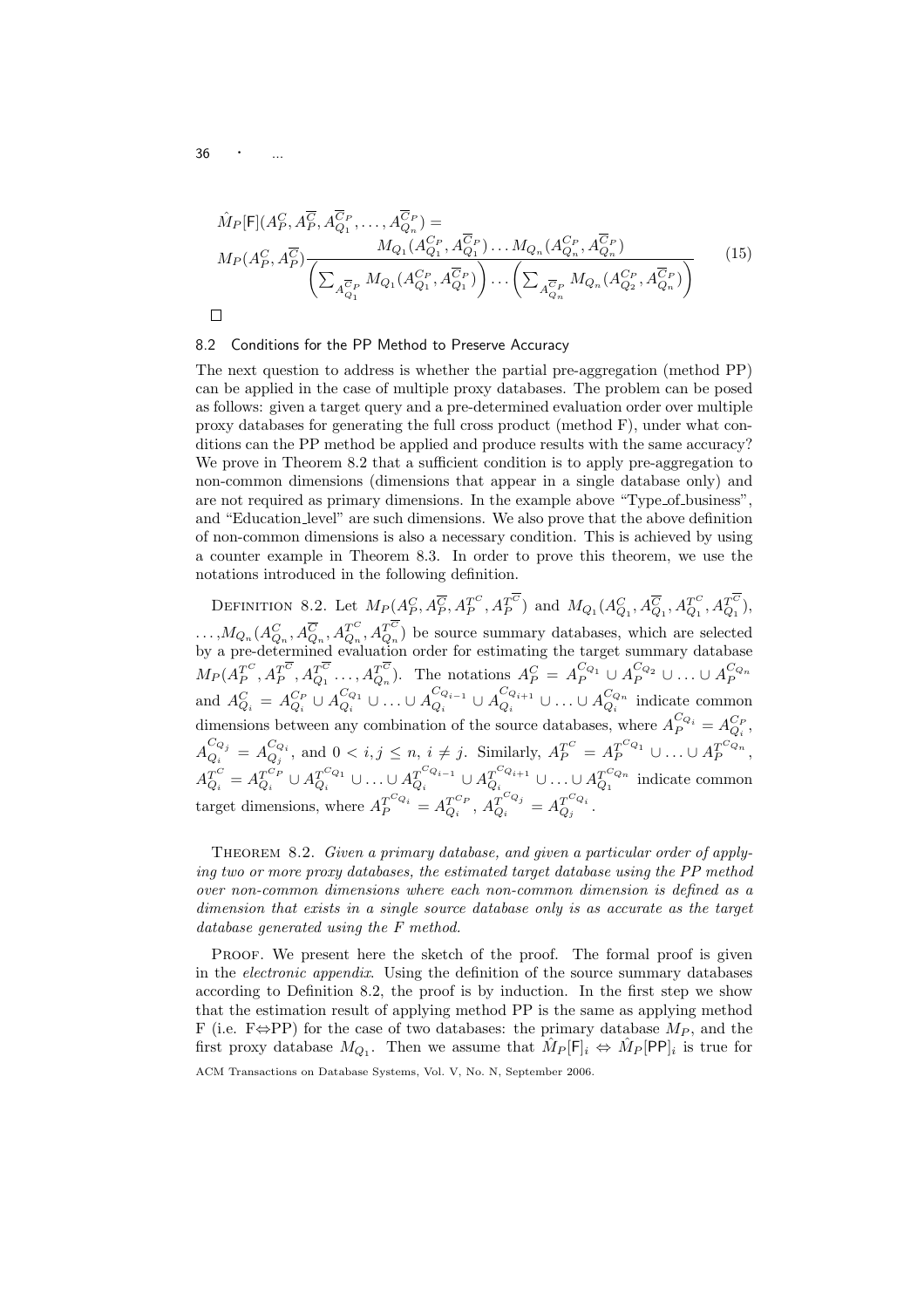Table VIII. Income(Education)

| <i>Income</i>             |             |
|---------------------------|-------------|
| <i>Education</i>          |             |
| High School               | 8776533572  |
| Bachelor or higher degree | 10026459420 |

Table IX. Population(State,Age)

| Population   |       |       |      |      | <i>State</i> |      |       |       |      |
|--------------|-------|-------|------|------|--------------|------|-------|-------|------|
| Aqe          | ΑL    | СA    | FL   | ΝV   | ΜО           | ΝJ   | TХ    | VA    | WA   |
| < 25         | 1761  | 3765  | 2040 | 1225 | 3885         | 1316 | 6634  | 3566  | 2967 |
| $25 \div 34$ | 2070  | 3017  | 2830 | 2026 | 3004         | 2355 | 7451  | 5735  | 3559 |
| $35 \div 44$ | 4468  | 5781  | 3698 | 3518 | 2781         | 2465 | 14995 | 10694 | 4235 |
| $45 \div 54$ | 13742 | 20368 | 9528 | 3855 | 4192         | 3168 | 26280 | 8181  | 7310 |
| $55 \div 64$ | 3186  | 16498 | 9981 | 2947 | 2701         | 3100 | 17010 | 8412  | 8387 |
| $65 \div 74$ | 3756  | 11544 | 6921 | 2297 | 2346         | 2435 | 13624 | 7130  | 4856 |
| >75          | 2256  | 5611  | 6751 | 1824 | 1323         | 2298 | 8595  | 4472  | 3156 |

step i, where the i-th proxy database was applied, and show that for step  $i + 1$ , where the  $i+1$ -th proxy database is applied,  $\hat{M}_P[\mathsf{F}]_{i+1} \Leftrightarrow \hat{M}_P[\mathsf{PP}]_{i+1}$ .

Given the above result, the question arises as to whether pre-aggregating over dimensions that are common to some but not all databases (which we refer to as "partially-common dimensions" below) can possibly yield the same accuracy. This question was not relevant in the case of two databases, but in the case of three or more databases, some dimensions can only be partially common. We show next that aggregating over "partially-common dimensions" does not yield, in general, the same accuracy, thus justifying our choice of defining a non-common dimension as appearing in a single database only.

THEOREM 8.3. It is necessary to pre-aggregate only over the non-common dimensions of the source summary databases in order to get the same accuracy as the full cross product.

Proof. We only need to show by counter example that the result obtained by pre-aggregating over a partially-common dimension is different from the result of the full cross product method. The counter example is presented next.

Let us consider three source summary databases: *Income(Education)*, *Popula* $tion(State, Age)$ , and  $Households(Aqe, Sex)$  shown in Tables VIII, IX, and X, respectively. They are used to estimate the target database  $Income(State, Sex)$ .

We Apply the PP method in two cases: 1) by pre-aggregating over dimensions that appear only in a single database first (in this case, over "education" only), and 2) by pre-aggregating over partially-common dimensions as well (in this case, over "education" as well as over "age"). The results are reported in Table XI. The above two cases give different results, thus, proving the theorem.  $\Box$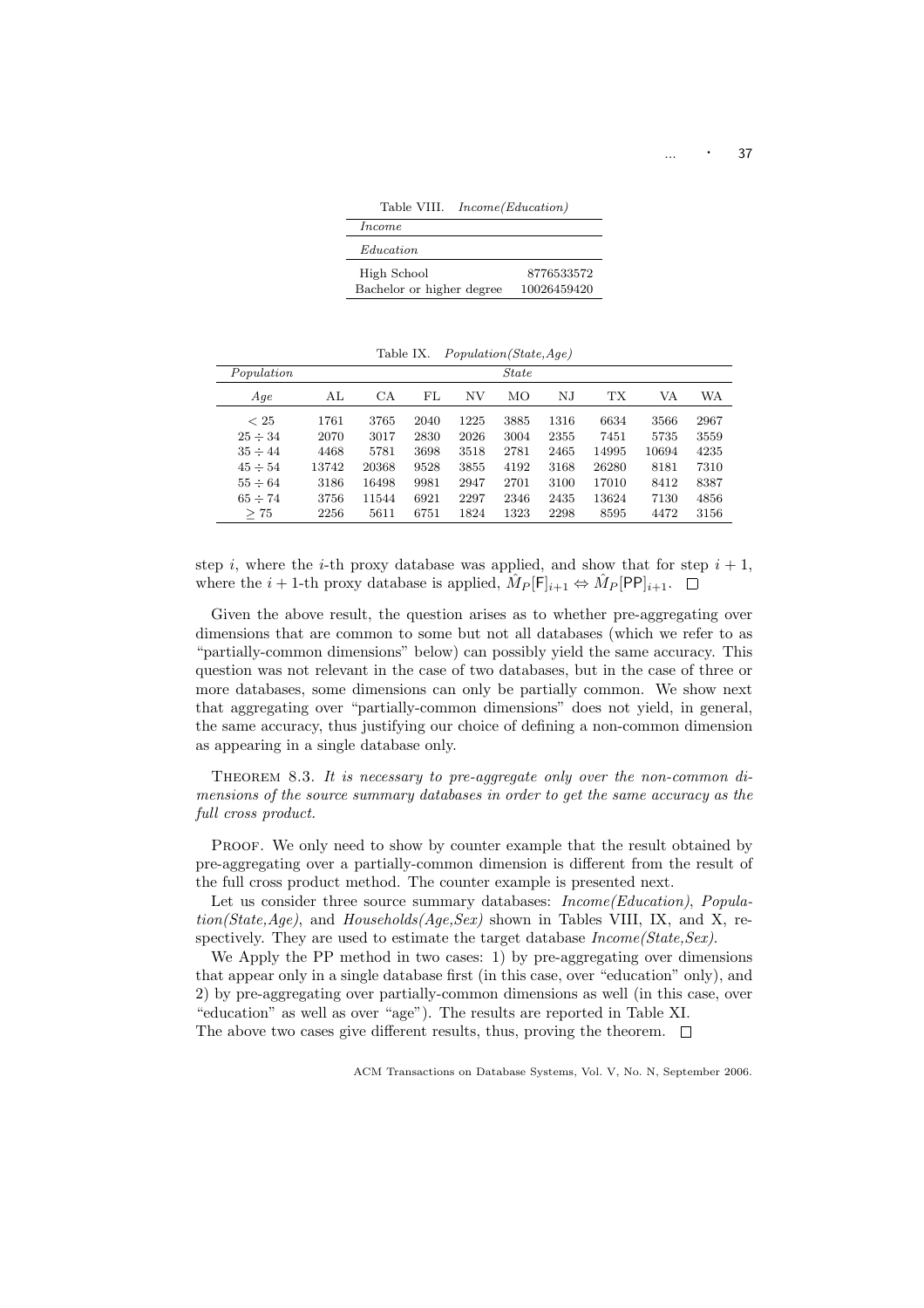Table X. Households(Age,Sex)

| Income | $_{Sex}$     |       |        |  |  |
|--------|--------------|-------|--------|--|--|
|        | Aqe          | Male  | Female |  |  |
|        |              |       |        |  |  |
|        | < 25         | 13846 | 13313  |  |  |
|        | $25 \div 34$ | 15398 | 16649  |  |  |
|        | $35 \div 44$ | 26322 | 26313  |  |  |
|        | $45 \div 54$ | 52837 | 43787  |  |  |
|        | $55 \div 64$ | 36795 | 35427  |  |  |
|        | $65 \div 74$ | 29572 | 25337  |  |  |
|        | >75          | 19535 | 16751  |  |  |

Table XI.  $\hat{I}ncome(State,Sex)$ 

|               |            | PP         | Pre-agg. on part.-common dimensions |            |  |
|---------------|------------|------------|-------------------------------------|------------|--|
| <b>States</b> | Male       | Female     | Male                                | Female     |  |
| Alabama       | 834363165  | 745134358  | 825273249                           | 754224275  |  |
| California    | 1771737462 | 1594864001 | 1759018983                          | 1607582481 |  |
| Florida.      | 1107615752 | 1003285433 | 1102926882                          | 1007974303 |  |
| Nevada        | 464448543  | 430089380  | 467388019                           | 427149905  |  |
| Missouri      | 528817262  | 494147427  | 534489848                           | 488474840  |  |
| New Jersey    | 449768600  | 416707569  | 452726005                           | 413750165  |  |
| Texas         | 2500902918 | 2281679471 | 2498856280                          | 2283726109 |  |
| Virginia      | 1260416488 | 1176152726 | 1273085498                          | 1163483716 |  |
| Washington    | 906324518  | 836537918  | 910629946                           | 832232490  |  |

### 8.3 The Cost of Generating the Cross Product for Multiple Proxy Databases

As discussed above, if the PNC condition is met, the order of performing the cross product is arbitrary. Furthermore, the closed form formula shown in Eq. (15) can be used in order to compute the result. However, if the PNC condition is not met the computational cost may vary with the order of applying the proxy databases, since the intermediate results may vary in the number of cells they have depending on the order chosen.

To illustrate this point, consider again the example above where the three databases are: Income(Education,Age), Population(Education,Race), Households(Age,State, Race) and the target measure is *Income*. Note that the PNC condition is not met, because Race appears in the two proxy databases and is not a dimension in the primary database Income.

Our goal is to generate the cross product from which the target database will be generated after all the pre-aggregation steps take place according to the PP method. To illustrate the generation of the cross product, suppose that the target database we wish to obtain is  $Income(State, Education,Age, Race)$ . Each successive intermediate result adds dimensions to the cross product. For example, applying the linear indirect estimation method on Income(Education,Age) over Population(Education, Race), will generate the intermediate result  $\r{I}ncome(Education, Age,$ Race). Thus, the dimension Race was added to the cross product.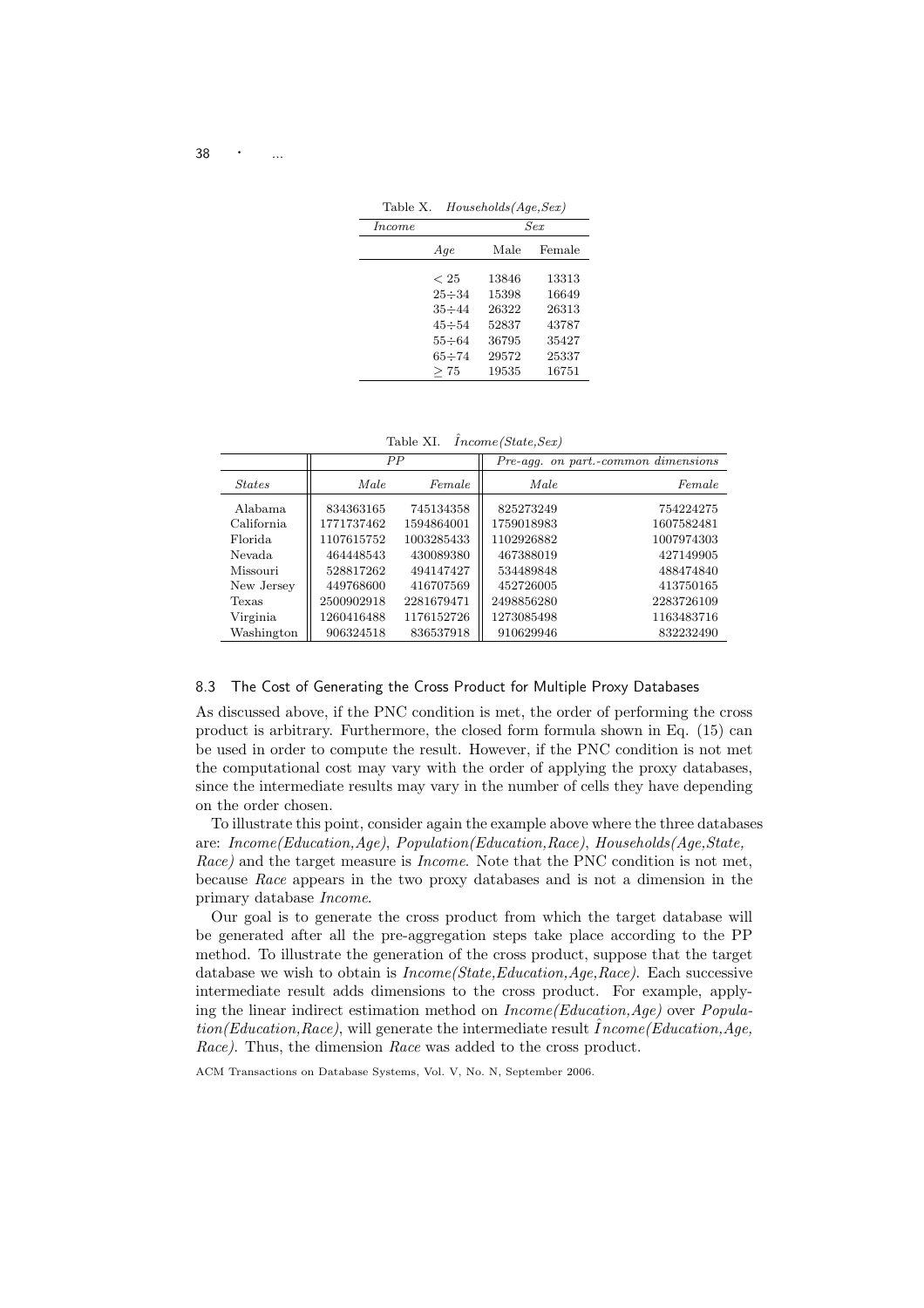The linear indirect estimation method for the intermediate steps is provided below by applying the PP method and using the notation introduced in Definition 8.2:

$$
\hat{M}_{P}[\text{PP}]_{i+1}(A_{i+1}^{C}, A_{i+1}^{T^{C}}, A_{i+1}^{T^{\overline{C}}}) =
$$
\n
$$
\hat{M}_{P}[\text{PP}]_{i}(A_{i}^{C}, A_{i}^{T^{C}}, A_{i}^{T^{\overline{C}}}) \underbrace{\sum_{\substack{a_{Q_{i+1}} \ldots a_{Q_{i+1}} \ldots a_{Q_{i+1}}^{C_{Q_{i+1}}}, a_{Q_{i+1}}^{T^{C}} \ldots a_{Q_{i+1}}^{T^{\overline{C}}}, A_{Q_{i+1}}^{T^{\overline{C}}}}_{a_{Q_{i+1}} \ldots a_{Q_{i+1}}^{C_{Q_{i+1}}}, a_{Q_{i+1}}^{T^{\overline{C}}}, a_{Q_{i+1}}^{T^{\overline{C}}}, A_{Q_{i+1}}^{T^{\overline{C}}}, A_{Q_{i+1}}^{T^{\overline{C}}}, A_{Q_{i+1}}^{T^{\overline{C}}}, a_{Q_{i+1}}^{T^{\overline{C}}}, a_{Q_{i+1}}^{T^{\overline{C}}}, A_{Q_{i+1}}^{T^{\overline{C}}}, a_{Q_{i+1}}^{T^{\overline{C}}})}
$$
\nwhere  $0 < i \leq n$ ,  $A_{i+1}^{C} = A_{i}^{C} \cup A_{Q_{i+1}}^{C}$ , and  $A_{i+1}^{T^{C}} = A_{i}^{T^{C}} \cup A_{Q_{i+1}}^{T^{\overline{C}}}$ ,  $A_{i+1}^{T^{\overline{C}}} = A_{(i)}^{T^{\overline{C}}} \cup A_{Q_{i+1}}^{T^{\overline{C}}}$ .

Accordingly, the cost formula for the PP method provided in Section 7, but discarding the pre-aggregation and post-aggregation cost is:

$$
\begin{aligned}\n& \left[C_{po}(X_{Q_{i+1}}^C X_{Q_{i+1}}^{T^C} X_{Q_{i+1}}^{T^{\overline{C}}}) + 2\alpha C_{po}(X_{i+1}^C X_{i+1}^{T^C} X_{i+1}^{T^{\overline{C}}})\right] \\
\text{where } X_{Q_{i+1}}^C = X_{Q_{i+1}}^{C_P} X_{Q_{i+1}}^{C_{Q_1}} \dots X_{Q_{i+1}}^{C_{Q_n}}, X_{Q_{i+1}}^{C_{Q_1}} = X_{Q_{i+1}}^{C_P} X_{Q_{i+1}}^{C_{Q_1}} \dots X_{Q_{i+1}}^{C_{Q_n}}, \text{ and} \\
& X_{i+1}^C = X_P^C (X_{Q_1}^{C_{Q_2}} \dots X_{Q_1}^{C_{Q_n}}) (X_{Q_2}^{C_{Q_3}} \dots X_{Q_2}^{C_{Q_n}}) \dots (X_{Q_{i+1}}^{C_{Q_{i+1}}} \dots X_{Q_{i+1}}^{C_{Q_n}}) \\
& X_P^C = X_P^{C_{Q_1}} \dots X_P^{C_{Q_n}} \\
& X_{i+1}^T = X_P^{T^C} (X_{Q_1}^{T^C Q_2} \dots X_{Q_1}^{T^C Q_n}) (X_{Q_2}^{T^C Q_3} \dots X_{Q_2}^{T^C Q_n}) \dots (X_{Q_{i+1}}^{T^C Q_{i+2}} \dots X_{Q_{i+1}}^{T^C Q_n}) \\
& X_P^T^C = X_P^{T^C Q_1} \dots X_P^{T^C Q_n} \\
& X_{i+1}^T = X_P^{T^{\overline{C}}} X_{Q_1}^{T^{\overline{C}}} \dots X_{Q_{i+1}}^{T^{\overline{C}}} \\
& \end{aligned}
$$

Since we are generating the entire full cross product (after performing preaggregation over all non-common dimensions) all the dimensions are target dimensions, and the above formula reduces to:

$$
\left[C_{po}(X_{Q_{i+1}}^{T^C}X_{Q_{i+1}}^{T^{\overline{C}}}) + 2\alpha C_{po}(X_{i+1}^{T^C}X_{i+1}^{T^{\overline{C}}})\right]
$$
\n(17)

It consists of two components: the cost of summarizing over the added dimensions for the denominator expression, and the cost of calculating the cells. Thus, it is obvious that it is advantageous to generate as few cells as possible in the intermediate steps. We illustrate this using the example above.

Suppose that the cardinalities of the dimensions are 2, 5, 7, 50 for Education, Age, Race, State, correspondingly. We have two choices of generating the result, as shown below. We will calculate the number of cells that we need to compute in each case.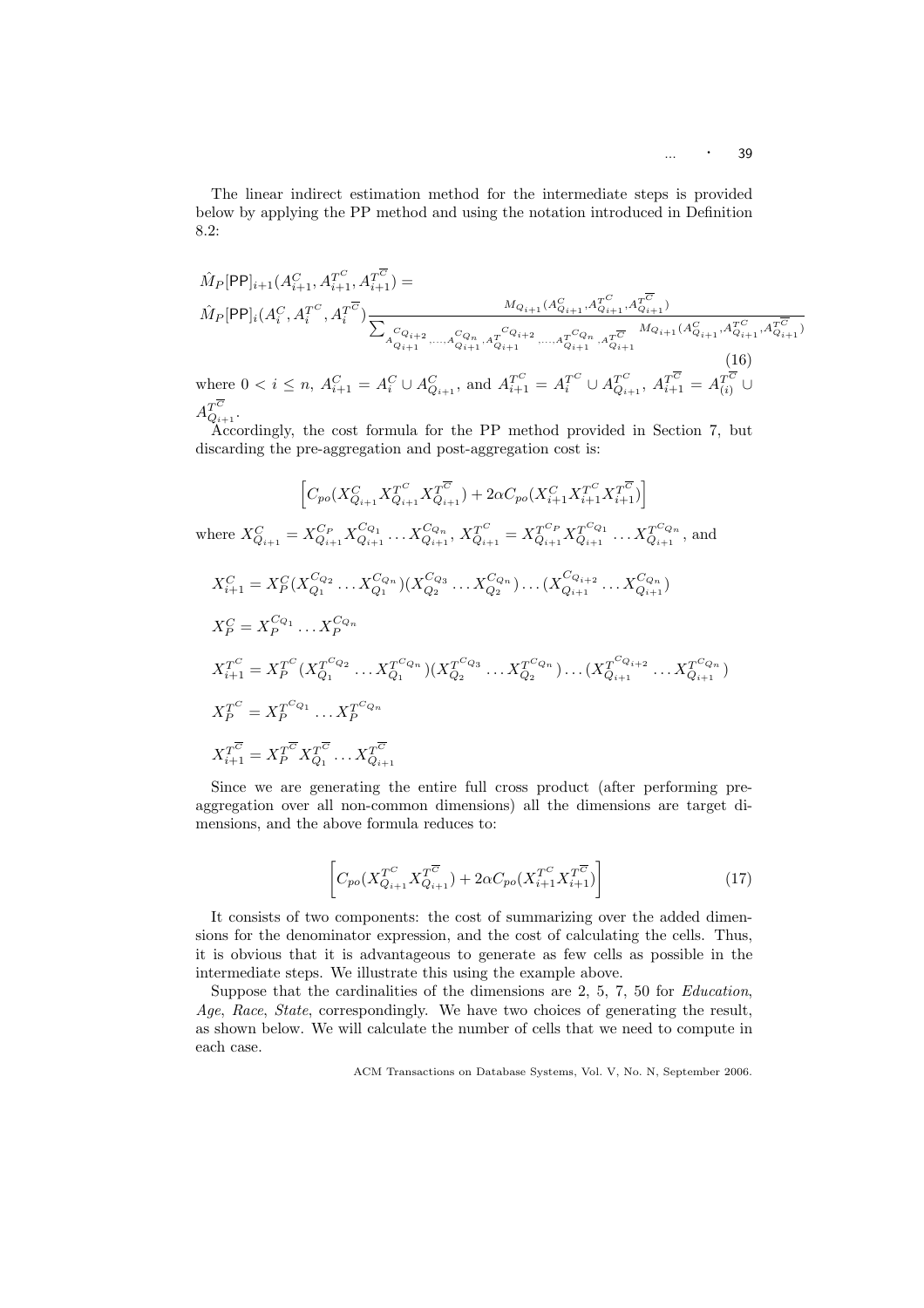$40$ 

Choice 1: Apply linear indirect estimation method on Income over Population, and then over *Households*. The number of cells in *Income* is  $2x5 = 10$ . The first step generates  $\hat{I}$ ncome(Education, Age, Race).

The result will have  $10x7 = 70$  cells. According to formula (17), (where for simplicity we assume that  $\alpha = 1$ ) the cost of the first component is 14, and the second component is  $2x70 = 140$ . The total cost for the first step is therefore: 14+140. The number of cells generated by the second step is  $70x50 = 3500$ .

Using the cost formula, one can similarly show that the cost for the second step is:  $1750 + 2x3500 = 1750 + 7000$ . The total cost for choice 1 is therefore:  $14 + 140$  $+ 1750 + 7000 = 8904.$ 

Choice 2: Apply linear indirect estimation method on Income over Households, and then over *Population*. The first step generates  $10 \times 350 = 3500$  cells, and the second generates 3500 cells. Similar to the above use of the cost formula, we get the cost for step 1:  $1750 + 2 \times 3500$ , and for step 2:  $14 + 2 \times 3500$ . The total cost is: 1750  $+ 7000 + 14 + 7000 = 15764.$ 

The difference of 6860 between the two choices represents a 77% increase in cost over the least expensive choice. It stems from the cost of computing the cross product of the intermediate steps which depends on the order of selecting the proxy databases. Thus, in order to minimize the cost, the proxy databases should be ordered according to the cardinality-product of the dimensions that are added to the intermediate cross products, from lowest to highest.

To summarize, the procedure for using the PP method over multiple databases can be described as follows.

PROCEDURE 8.1. Given a desired target measure and a set of databases

- (1) Check that each database has at least one dimension that is requested in the target database. If this condition does not hold, eliminate those databases;
- (2) Check that the dimensions of the remaining databases meet the PNC conditions. If so, the closed form formula given in Eq. (15) (see Section 8) can be used in Step 5. Otherwise, since the order for the most accurate result is unknown, the choice of order can be made to minimize the computation cost according to the cardinality-products of the intermediate steps, from lowest to highest.
- (3) Aggregate/disaggregate all dimension hierarchy levels (i.e., roll-up or drilldown) according to the target dimensions;
- (4) Pre-aggregate all non-common dimensions;
- (5) Generate the cross product of all pre-aggregated databases;
- (6) Summarize over non-target dimensions.

As was the case for two databases, we note that in the above procedure whenever there is an opportunity to perform aggregation over non-common dimensions and roll-up and/or drill-down operations, they should be performed together to save the cost of generating the intermediate databases.

#### 9. CONCLUSIONS

In this paper, we proposed an efficient method, called the Partial Pre-aggregation method, for estimating the results of a joint query over two source databases us-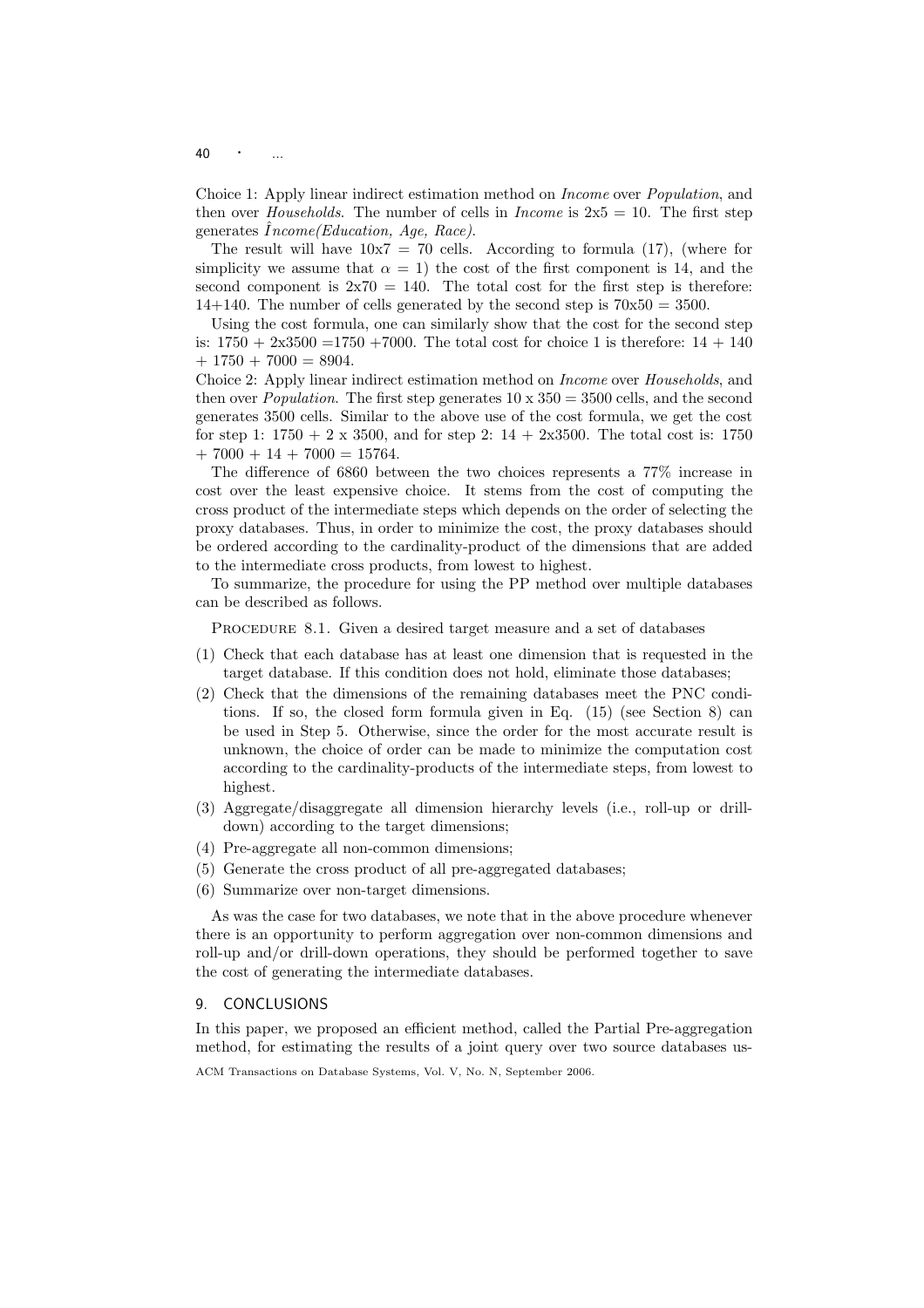ing linear indirect estimation. The proposed method is based on partitioning the dimensions of the source databases into "common", "non-common", and "target" dimensions. By summarizing over the non-common dimensions first, we reduce the computational and space complexity. We proved that the Partial Pre-aggregation method generates results that are as accurate as the Full cross product method commonly used for statistical estimation. Furthermore, we developed computational cost formulas and showed that the PP method can be more efficient by a large factor. Also, we proved formally that "partial pre-aggregation" can be applied together with operations over category hierarchies of dimensions, and developed a procedure for performing "roll-up" and "drill-down" operations with the partial pre-aggregation method to minimize computational costs. In addition, the main results of applying the PP method for two databases were extended to the case of three or more databases.

Using the computational cost and a measure of accuracy, the Average Relative Error, we derived experimental results showing the gain in accuracy of the partial pre-aggregation method relative to full pre-aggregation (the method with the least cost). We showed that the gain in accuracy can be very large, especially when the cardinality-product of the dimensions is high, which is usually the case.

There are several open questions that we believe are important challenges for future work. One is the question of how to select a primary database given that there are multiple databases available with the same measure in order to get the more accurate estimation results. Intuitively, it stands to reason that the one that includes a larger number of the desired target measures is the better choice, but this has to be proven either statistically or perhaps experimentally. Another open problem is the choice of order in the case of multiple proxies in order to maximize accuracy in the case that the condition that determines if the order is irrelevant fails (called the PNC condition - see Section 8). We note that these problems are independent of the use of the partial pre-aggregation method whose purpose is to reduce the computational complexity. If these questions were answered the partial pre-aggregation method can then be applied to the preferred choice of a primary database and the order of applying the proxy databases.

## ELECTRONIC APPENDIX

The electronic appendix for this article can be accessed in the ACM Digital Library. The appendix contains the proofs of several theorems from the main body of this article.

#### ACKNOWLEDGMENTS

The authors would like to thank the anonymous referees for their excellent reviews and insightful comments, which led to many improvements of this paper.

#### **REFERENCES**

RTI. http://www.rti.org/page.cfm?nav=497.

Agrawal, R., Gupta, A., and Sarawagi, S. 1997. Modeling multidimensional databases. In Proceedings of the 13th International Conference on Data Engineering (ICDE), Birmingham UK, W. A. GRAY and PER-ÅKE LARSON, Eds. IEEE Computer Society Press, Los Alamitos, Calif., 232–243.